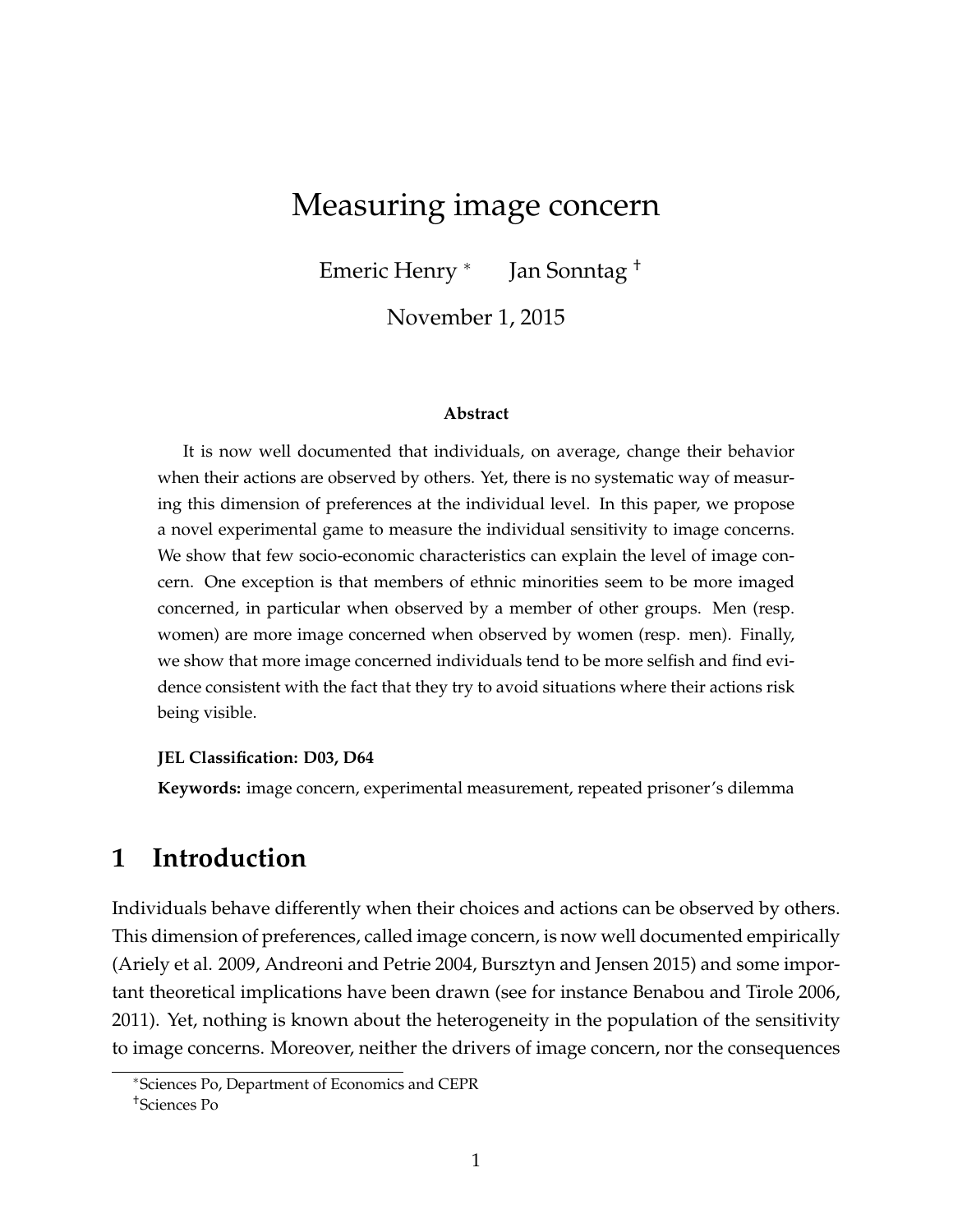are comprehensively documented. One of the main reasons for this gap in the literature is that there is currently no systematic way of measuring individual sensitivity to the perception by others.

The first goal of this paper is to propose an experimental game designed to measure image concern at the individual level. This game is constructed to be portable so that it can be tested in a variety of settings, in the spirit of other games aimed at measuring social preferences, such as the trust game, the dictator or the public goods game. It should be easily implemented even remotely, in other words should not involve interactions repeated over a longer period of time, and should be easy to include at the start of a lab or field experiment. The second goal of the paper is to study the socioeconomic determinants of sensitivity to image concern, to examine whether the identity of the observer matters and to examine whether image concern is linked to other social preferences. We show that members of ethnic minorities seem to be more imaged concerned, in particular when observed by a member of other groups. Men (resp. women) are more image concerned when observed by women (resp. men). Finally, we show that more image concerned individuals tend to be more selfish and find evidence consistent with the fact that they try to avoid situations where their actions risk being visible.

The *image concern game* we propose involves three players: a dictator (he), a recipient and an observer (she). The dictator determines how much money to transfer to a lottery with two possible outcomes: success, in which case the recipient receives a given amount of money, or failure, in which case the recipient receives nothing. The more money the dictator transfers, the higher the chances of success. Before the lottery is actually run, the dictator has to reveal (in an incentive compatible way) his willingness to pay *µ* to remain anonymous, i.e for his picture not to be revealed to the observer, in case the lottery is a failure. The observer *sees only the outcome of the lottery, not the amount the dictator actually transferred*. The recipient never sees any pictures.

There are two main aspects that drive the structure of this game. First, image concern is easily measured by the willingness to pay  $\mu$  to remain anonymous. Second, and most importantly, this measurement is independent of other social preferences including altruism. Indeed, what is revealed to the observer in case the dictator does not remain anonymous, is not the actual amount transferred, but the fact that the lottery was a failure. Thus, the inference the observer makes when she sees the picture is an updated belief on the preferences and characteristics of the dictator conditional on the fact that the lottery was a failure, and this belief cannot be conditioned on the actual amount transferred.

The fact that the measurement is not confounded by altruism becomes clear when considering two dictators with the same image concern but a different level of generosity.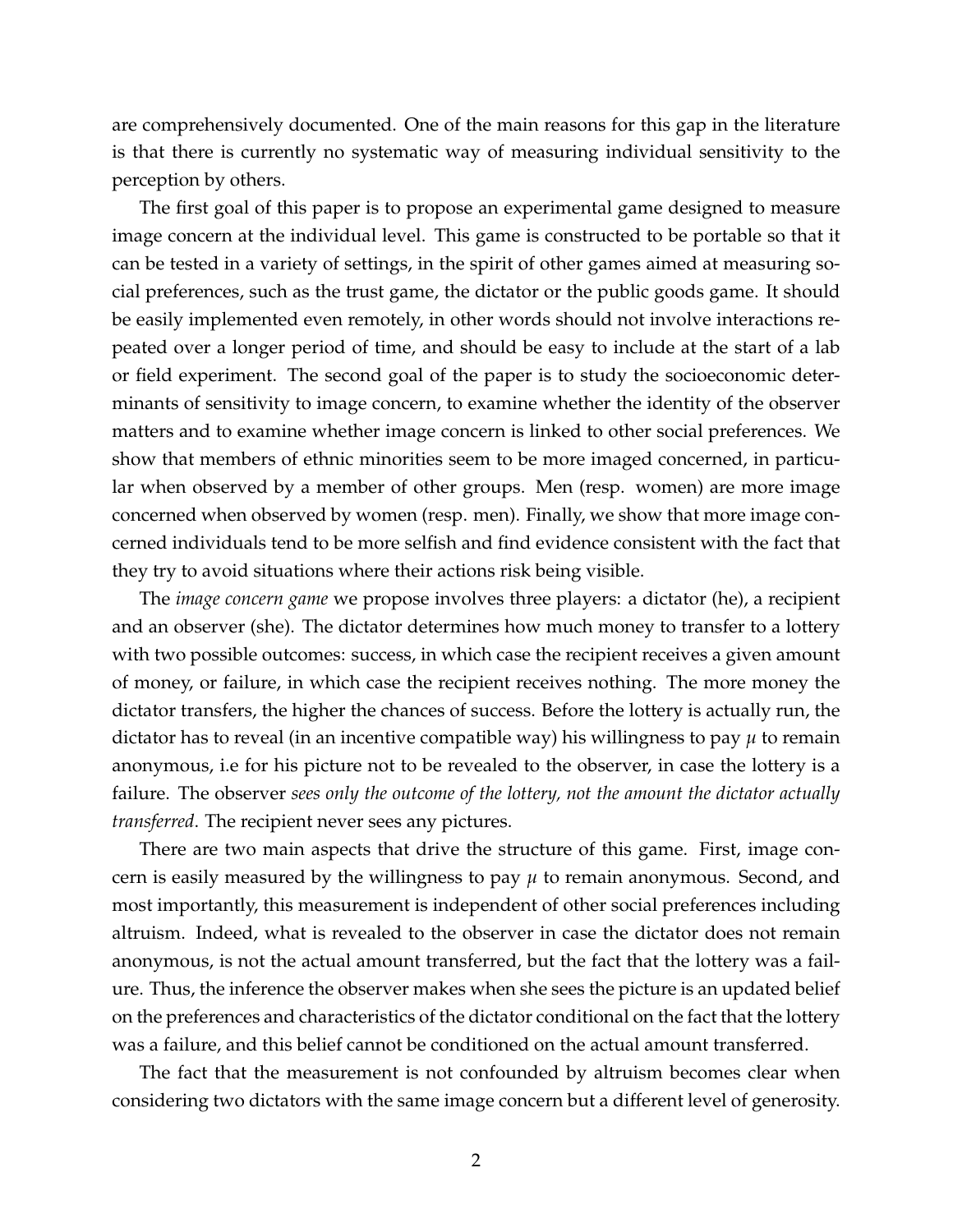In our setting, the two dictators will give different amounts in the lottery but will bid the same way for anonymity. We could have chosen a setting where dictator and recipient play a classical dictator game and the dictator first has to bid for anonymity given that the amount transferred will be revealed to the observer. In such a case, the more generous dictator would still transfer more than the other in the lottery, but would then bid less for anonymity since he would have less to be ashamed of. We would thus mistakenly conclude that the first dictator was less image concerned. Our game, at a slight cost of complexity, is designed to overcome this potential issue.

Running this game in the lab, we find a large amount of heterogeneity: about one third of the participants chooses not to pay anything, while one third gives a large amount to remain anonymous. We show the validity of our measure in a number of ways. The first approach we use is to build a different game to measure image concern and to show that the distribution of image concern in the population appears broadly similar.<sup>[1](#page-0-0)</sup> The second is to validate the measure with survey data. There is unfortunately no well established question aimed at measuring image concern, contrary to the case of trust where one question is used very systematically.<sup>[2](#page-0-0)</sup> We thus constructed ourselves one main question "It is important for me not to be perceived as selfish". We show that the answers are indeed correlated with our image concern measure. The third validation is to use the data we generate in a second phase of the experiment and compare behavior in an infinitely repeated prisoner's dilemma run in certain treatments with observers and in others without. We find that image concerned individuals do modify much more their behavior than others when playing in presence of observers.

Turning to drivers and correlates of image concern, we find that few socioeconomic variables have explanatory power except nationality.[3](#page-0-0) *Non-French citizens appear to be more image concerned than those reporting to be of French nationality.*[4](#page-0-0) We also find that more image concerned individuals report having fewer friends. Overall this suggest that socioeconomic characteristics cannot explain variations in this dimension of preferences, but that this component could be a key factor influencing social interactions.

The dictators in our study can view the picture of the observer before making their decision and play four rounds of the image concern game with different recipients and

<sup>&</sup>lt;sup>1</sup>We however find this game less appropriate since it suffers from the issue mentioned above that it cannot separate the measurement of generosity and the measurement of image concern.

<sup>&</sup>lt;sup>2</sup>The "Interpersonal Trust" question, is usually asked in the following terms: "Generally speaking, would you say that most people can be trusted or that you need to be very careful in dealing with people?"

 $3$ We ask a survey question about nationality and not race, since questions on race are not allowed in France.

<sup>4</sup>Mostly nationals of former French colonies in North Africa. Questions on race cannot be asked directly.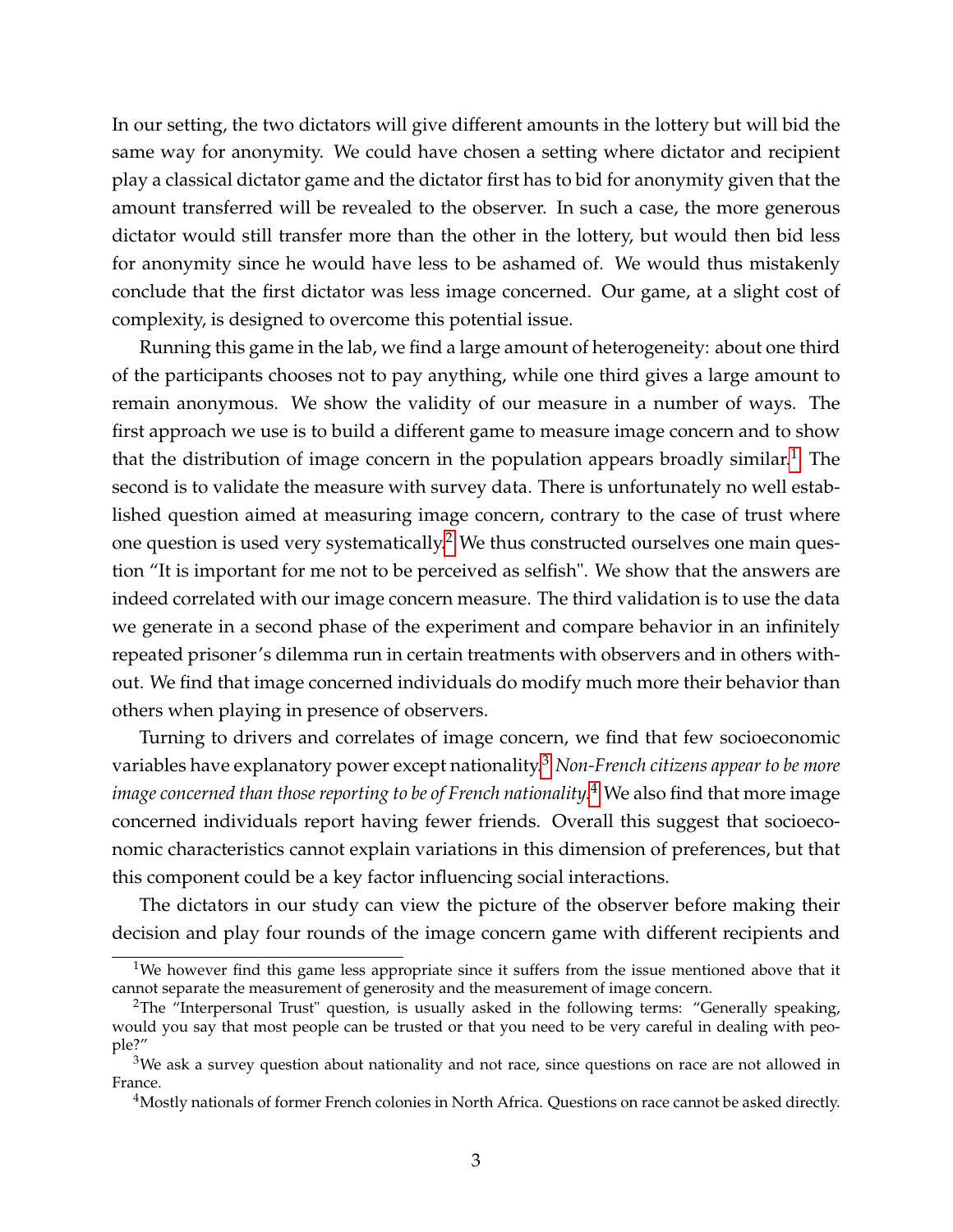observers. We can therefore determine whether the characteristics of observers influence the amount transferred. Few characteristic of the observer significantly impact the willingness to pay to remain anonymous. This is encouraging evidence of the portability of the setup.[5](#page-0-0) Interestingly, two dimensions clearly stand out. First, *men bid more for anonymity when observed by women and women bid more when observed by men*, this second effect being stronger. Second, *non French individuals pay much more for anonymity when facing French observers*, a fact linking nicely to the literature on discrimination. One possible interpretation is that they fear that due to prejudice, a failed outcome of the lottery will be more adversely interpreted than if he was French.

Our experiments involve two phases: in the first phase, we run our measurement game and in the second we run an infinitely repeated prisoner's dilemma, in some treatments with observers, in others without. To the best of our knowledge, this is the first time repeated prisoner's dilemma are played in the presence of observers, a side contribution of our paper. The purpose of this second phase is twofold. First to determine whether image concerned individuals behave differently than others when not observed. Second, provide further validation of our game by documenting how more image concerned individuals react to the fact of being observed.

The first result we find is that more image concerned individuals, when not observed, tend to cooperate less in the infinitely repeated prisoner's dilemma. This could be due either to the level of altruism, or to beliefs about the likelihood that the partner that cooperates. Based on the fact that the result is even stronger for the late games, where beliefs will have started converging, we argue that this is more evidence in favor of the fact that *more imaged concerned individuals are more selfish*.

We then examine how image concerns affect the reaction to being observed. Note that it is not straightforward to know what actions are judged favorably by the community since they involve strategic considerations. An additional contribution of our paper is to document this social norm. We do that by asking observers to rate the behavior of those they observe after each round. On top of socioeconomic factors (such as age and nationality) and appearance on the photo (such as the fact of smiling), we find that two main factors drive favorable ratings by observers. First, cooperating increases rating. Second, this high rating for cooperation depends on what the player did the round before. Cooperation is significantly better rated when it follows cooperation by the same player in the previous round. Observers seem to value consistency in cooperation.<sup>[6](#page-0-0)</sup>

<sup>&</sup>lt;sup>5</sup>Indeed if the experiment is run in different settings, different observers will be used. This evidence suggests that the measurements are not sensitive to this fact.

 $6$ Surprisingly, the rating does not depend on the actions of the partner in the previous round. In particular a deviation following cooperation by the partner in the previous round does not receive a worse rating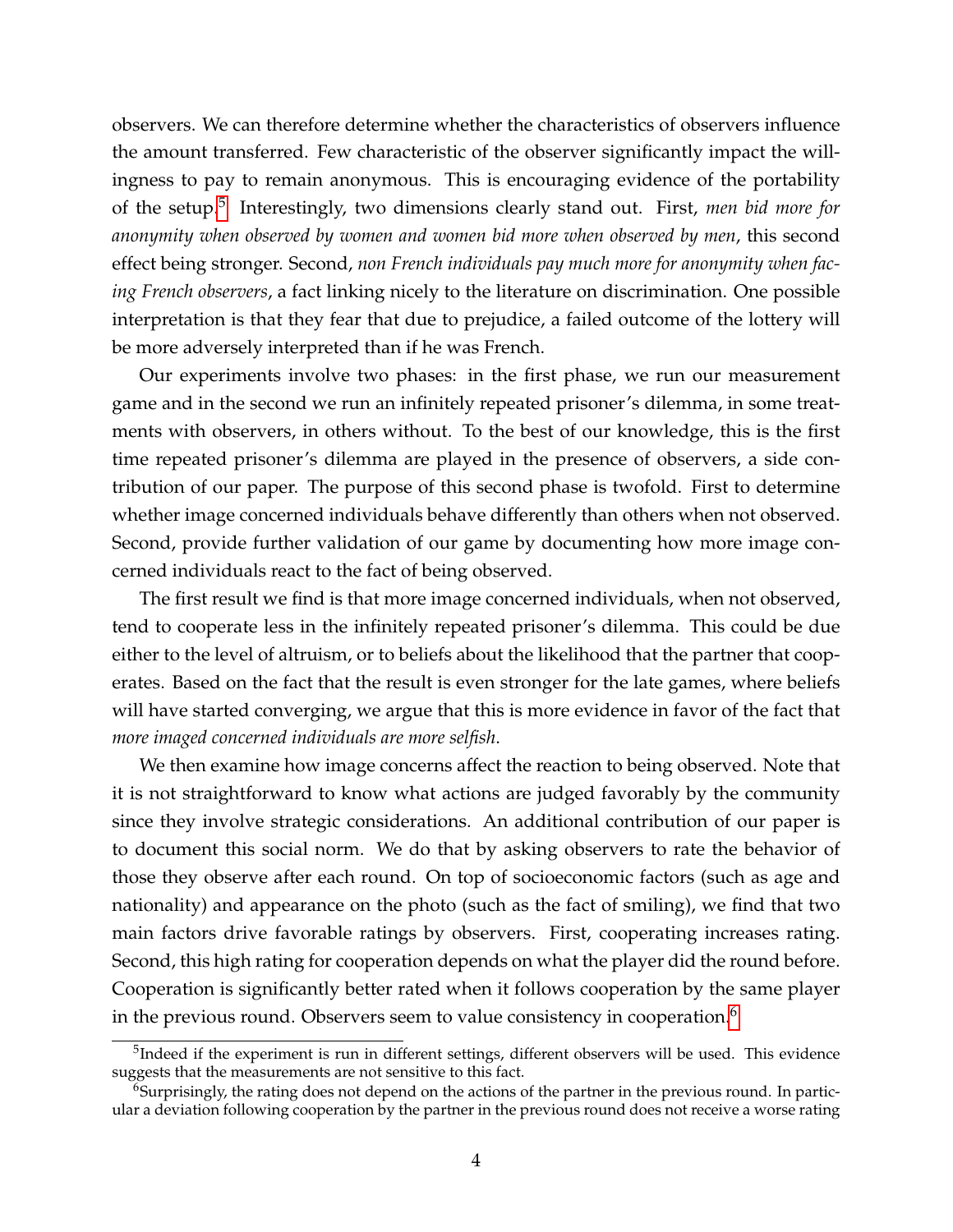Comparing treatments run with observers to those without, we can show that more image concerned individuals correct more than others their behavior in the direction of the social norm, when observed. This turns out to be also true for the second, and more subtle aspect of the social norm related to consistency of cooperation. This result provides strong further validation of our experimental game.

The final result we obtain is that there is a significant positive correlation in Phase 1 (where we run our image concern game), between the amount given in the lottery and the bid for anonymity. We show in a small model that this is not incoherent with the finding that more image concerned individuals tend to be more selfish. Indeed these individuals in phase 1 realize that a failed outcome of a lottery will be more costly for them since they will choose to pay more for anonymity. This will encourage them, for a given level of generosity, to bid more for anonymity to avoid the bad outcome. This suggests that image concerned individuals avoid situations where they risk being exposed.<sup>[7](#page-0-0)</sup>

Our paper is closely connected to the empirical literature on the influence of being observed, involving both field and lab experiments. We differ in both our goal and approach. The goal of most of these papers is to document the average influence of being observed and the methodology they use is to compare average differences between treatments. We, on the other hand, are interested in individual measurements and individual consequences. Ariely et al. (2009) for instance compares effort levels in treatments that varied in three dimensions: subjects were either observed or unobserved, received monetary incentives or not and contributed either to a "good cause" (Red Cross) or a "bad one" (NRA). They find that being observed increased effort levels only when subjects did not receive monetary incentives and only when they volunteered for a good cause.

There is also a literature documenting what can be seen as consequences of being image concerned. Mellstrom and Johannesson (2008) show that offering small monetary rewards significantly decreases blood donations and that offering the possibility to donate the reward to a charity immediately restores blood donation rates. This suggest that image concern can be an important driver of unselfish actions (see also Lacetara and Macis 2010). Della Vigna et al. (2012) show that notifying residents in advance of the exact time of solicitation in a door to door fundraiser significantly decreases the share of households opening doors, one possible interpretation being that image concerned individuals attempt to avoid the pressure. Bursztyn and Jensen (2015) show that image concerns can

than if it follows deviation by the partner.

 $7$ This is coherent with the results of Della Vigna et. al. 2012 who show that when the date of a door to door fundraising visit is announced, people try to avoid being present. Our individual measurement of image concerns allows us to show direct evidence of such mechanism whereby image concerned people avoid situations where their image is at risk.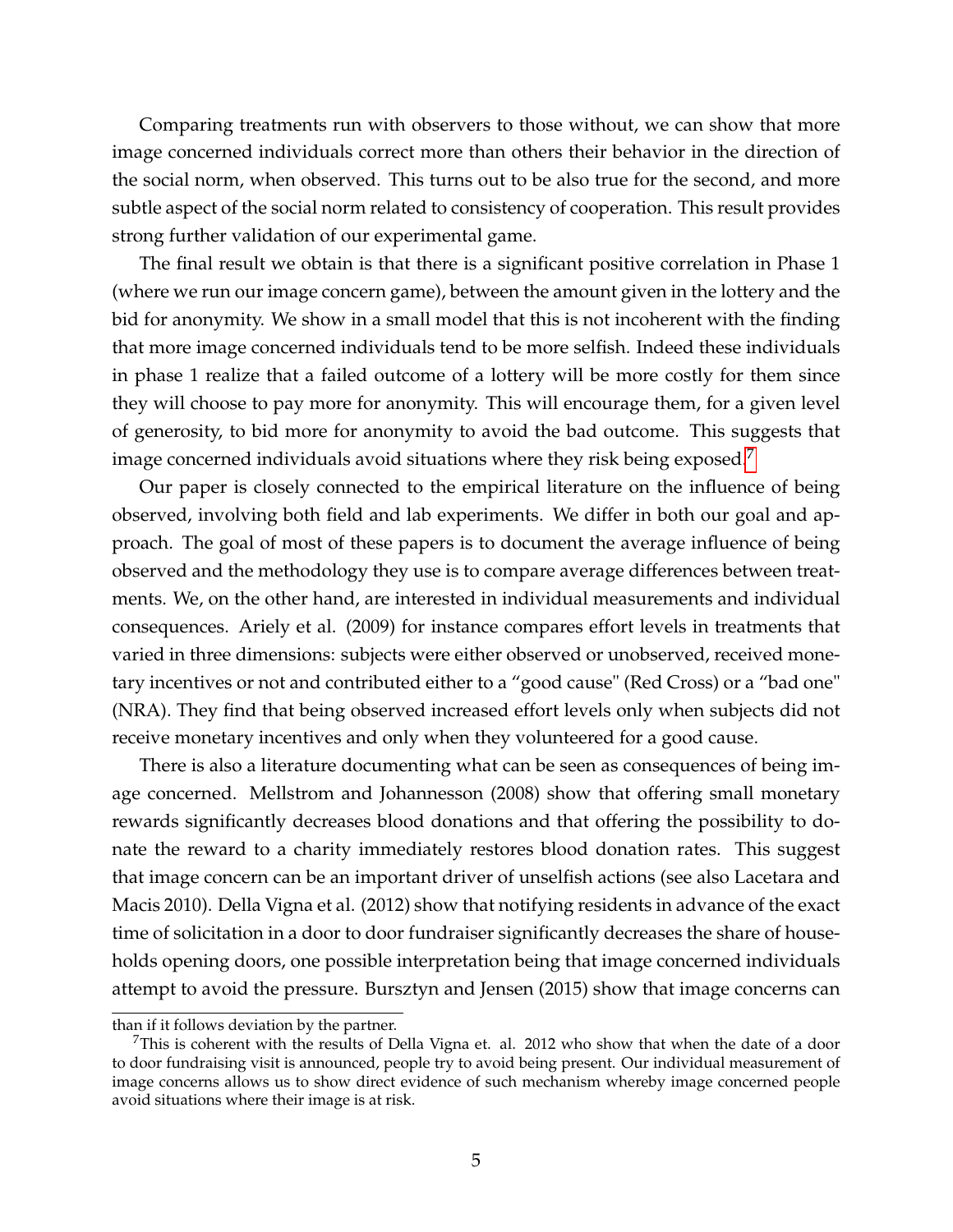also affect educational choices and show the key importance of who the observers actually are.

There is also extensive evidence on this topic using laboratory experiments. Andreoni and Petrie (2004) find that contributions in a public goods game increased when the players were not anonymous. Dana et al. (2006) offer participants a costly option to opt out of a dictator game and show that giving in the dictator game is in part motivated by participants not wanting to appear selfish. In the same spirit, other contributions (Rege and Telle 2004, Sanek and Sheremeta 2013), find that providing options for the participants to overcome their moral dilemmas significantly lowers transfers.

We point out one branch of the literature that tries to find individual proxies for image concern. Carpenter and Myers (2010) use data on the purchase by firefighters of vanity plates that make them identifiable at all times. They show that this proxy can predict higher responses to emergency calls but has no effect on less visible activities such as training. Algan et al. (2013) in a study of Wikipedia, used the size of the contributors page and the extent to which they choose to display awards as a proxy for image concern.<sup>[8](#page-0-0)</sup> We share the goal of these papers to find individual proxies for image concern but try to determine a less context specific measure exploitable in a wide variety of settings.

Our approach is similar to some extent to the approach in the literature on trust. Analogously to Glaeser et al. (2000), Fehr et al. (2003) and Sapienza et al. (2007) we compare measurements of preferences obtained by survey questions to those resulting from laboratory experiments. Our results also link us to the literature on racial discrimination and brings a new twist. We find that non French are particularly imaged concerned when facing French individuals. There is a growing literature studying experimentally issues of discrimination and prejudice. Here what seems to play a role is the fear of prejudiced reactions.

Finally the second phase of our experiments links us to the literature on infinitely repeated games in the lab (Dal Bo and Frechette 2011 among others). To the best of our knowledge, it is the first time a repeated prisoner's dilemma is played with observers. On top of our analysis on image concern, our study also allows for a better understanding of the social norms governing those games, using the ratings by observers of the behavior of participants.

The paper is organized as follows. In section 2 we introduce our main experimental game. In section 3 we present the experimental setup. In sections 4 and 5 we describe both correlates of image concern in terms of socio economic characteristics as well as

<sup>&</sup>lt;sup>8</sup>Algan et al. 2014 in an analysis of open source software programmers use the answer to a survey question to identify image concern.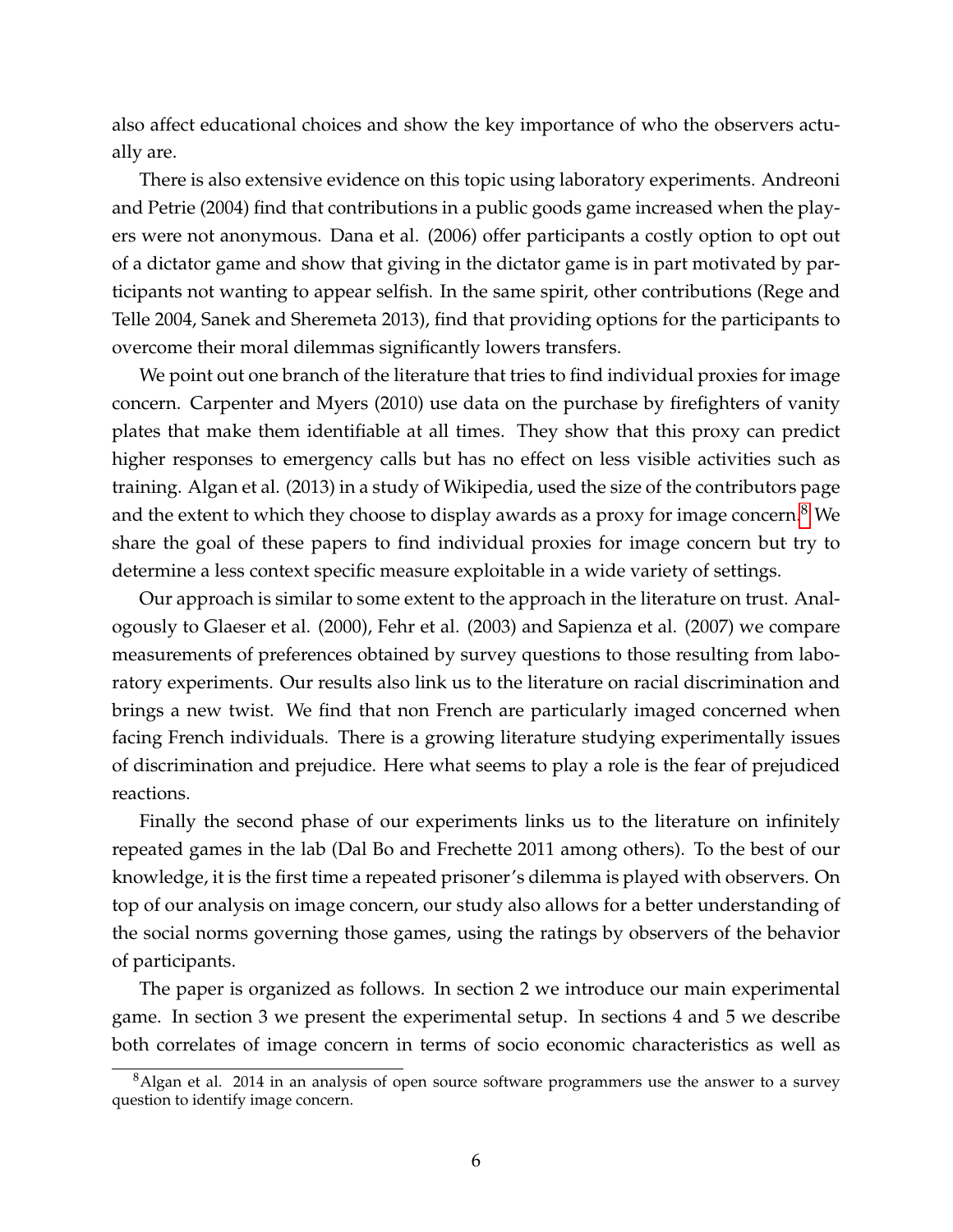behavior in other games. Finally in section 6 we discuss possible limitations of our game and further research directions.

# **2 Measuring image concern: the procedure**

## <span id="page-6-0"></span>**2.1 The image concern game**

The **image concern game** we propose is played between three players: the dictator (he), the recipient and the observer (she). The game is played as follows:

- 1. The dictator sees the photo of the observer but the observer does not see any pictures yet. The recipient never sees the picture of the observer throughout the game.
- 2. The dictator receives an amount of 100 tokens. He decides how much to allocate to a lottery. The lottery has two possible outcomes: success, in which case the recipient receives 50 tokens or failure, in which case the recipient receives nothing. For each token paid by the dictator, the chances of success increase by one percent, i.e if the dictator gave an amount  $X \in (0, 100)$ , the probability that the lottery is a success is 0.01 *X*.
- 3. Before the lottery is actually run, the dictator chooses the maximum amount  $\mu$  he is willing to pay to remain anonymous in case the lottery results in a failure.
- 4. The lottery is carried out:
	- (a) If it is a success, the recipient receives 50 tokens and the picture of the dictator appears on the screen of the observer.
	- (b) If it is a failure, the recipient receives nothing and the willingness to pay *µ* chosen in step 3 is used. To guarantee truthful revelation of the willingness to pay in step 3, the following mechanism is implemented: a random number *b* ∼ *U*(0, 100) is drawn. If *b* ≤ *µ*, the dictator pays *b* and remains anonymous (the observer does not see the dictator's picture). If  $b > \mu$ , the dictator pays nothing and the observer sees the picture of the dictator. In both cases, the observer learns that the lottery outcome was a failure.

*No matter the result of the lottery, neither the observer nor the recipient ever learns the amount actually transferred in either step. They only learn the outcome of the lottery*.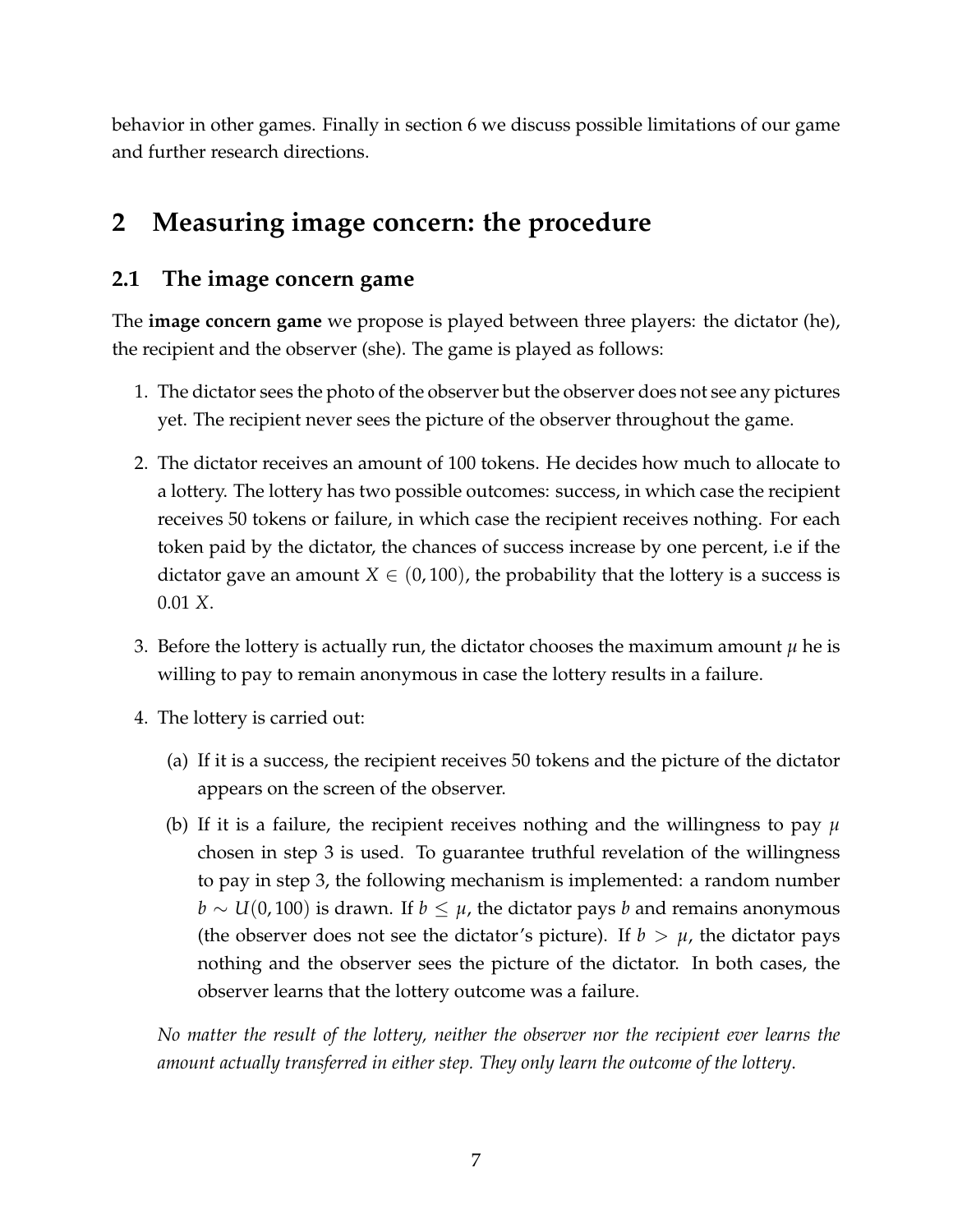As suggested in the introduction, there a several key ideas that underly the setup of this game. First, the individual image concern can be measured by the maximum willingness to pay *µ* to remain anonymous, chosen in step 3. Second, we chose to have three players, rather than just a dictator and a recipient, in order to separate image concerns from fear of retaliation. Indeed if the picture was shown in the case of loss of anonymity, not to the observer, but directly to the recipient, it would not be possible to separate these two motives. Third, the decision to pay for anonymity is separated from the amount actually transferred in the lottery by the dictator. Indeed, regardless of how much the dictator gave in step 1, the inference that an observer makes about the dictator's generosity when she sees a failure is the same since she does not observe the actual amount transferred.

This last point is clarified in a small model presented in appendix A2. We show that the optimal choice of  $\mu$ , the bid for anonymity, is independent of the amount *X* put in the lottery, provided the cost function is separable in the two expenditures. The idea is that the bid matters only in the case the lottery is a failure, and conditional on a failure, the amount *X* actually invested no longer plays a role. The model however suggests that image concerns might affect the initial choice of *X*, a point we return to in section [5.2.](#page-19-0)

### <span id="page-7-0"></span>**2.2 The random observation game**

We also propose a second game, **the random observation game**, that will be used to corroborate some of the results obtained using **the image concern game**. We nevertheless believe it is less well suited to measuring image concern for reasons outlined in section [2.3.3.](#page-12-0)

The game is played in four rounds. Before the first round, each player is randomly assigned one of three roles: dictator, recipient or observer. In each round, each dictator is matched with a recipient and an observer. At the end of rounds, players are rematched with others. Each round is played as follows:

- 1. The dictator and the observers see each other's pictures on their screens. The recipient does not see any picture, nor do the others see a picture of the recipient.
- 2. The dictator receives an endowment of 100 tokens.
- 3. A random draw determines if the round will be *deterministic* or *probabilistic*
	- If the round is *deterministic*, the dictator chooses how much to transfer to the recipient and the observer sees both the picture of the dictator and the amount he transferred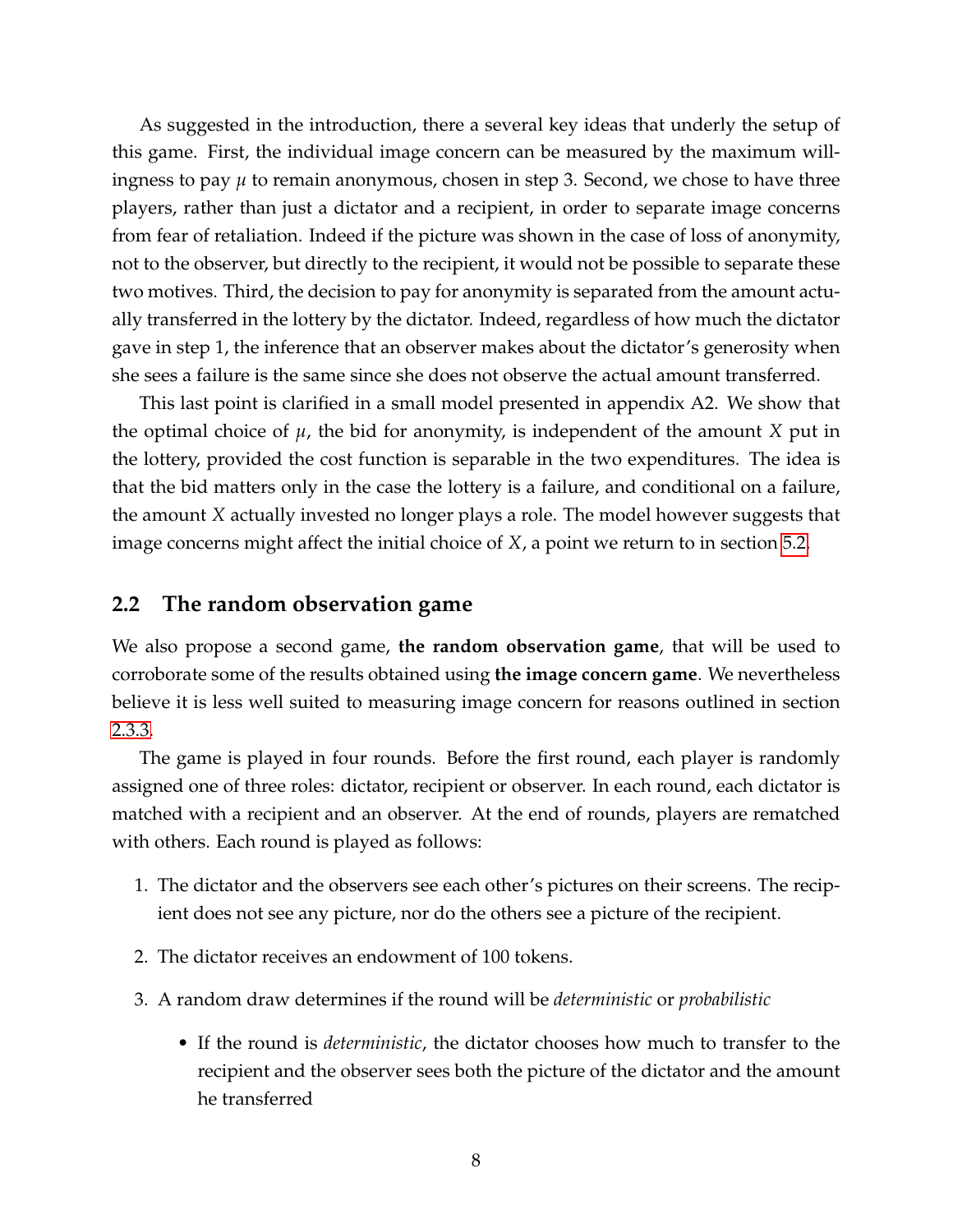• If the round is *probabilistic*, the dictator chooses an amount to transfer to the recipient and pays this amount. However his decision is implemented only with probability 1/3. With probability 2/3 the recipient receives a random amount drawn from a uniform distribution over  $[0, 100]$ . The observer sees both the picture of the dictator and the amount received by the recipient, but does not observe the actual amount paid by the dictator.

The key idea behind this game is that image concern can be measured by the difference in amounts transferred by the dictator between probabilistic and deterministic rounds. A simpler setup can of course come to mind where we would just switch on and off the presence of observers across rounds. We could then compare the behavior in rounds with observers to rounds without. However, this setup would suffer from a strong experimenter demand effect, since this would clearly push the participants to give more when observed. Our setup mitigates this concern.

Note however that this game, as most alternative setups except for our image concern game, suffers from the problem highlighted in the introduction, that the individual level of generosity will interact with the measure of image concern. A more generous individual might change less his behavior between deterministic and probabilistic rounds since he has less to be ashamed of.

## **2.3 Experimental setup**

### **2.3.1 Organization of the sessions**

The experiment was entirely computer-based and there was no communication between subjects. All participants were seated in the same room, separated by screens, and briefed together. Before the experiment started, a picture was taken of each participant and fed into the experimental software, so that subject anonymity could be removed in a controlled manner. The participants were told that the photo would be destroyed immediately after the end of the session. Each participant had a minimum guaranteed amount of 4 euros.

Each session was then organized in 2 phases:<sup>[9](#page-0-0)</sup>

*Phase 1*: participants play the game measuring image concern, either the *image concern game* (most sessions) or the *random observation game*.

 $9$ At the end of these two phases, the same survey was administered in all sessions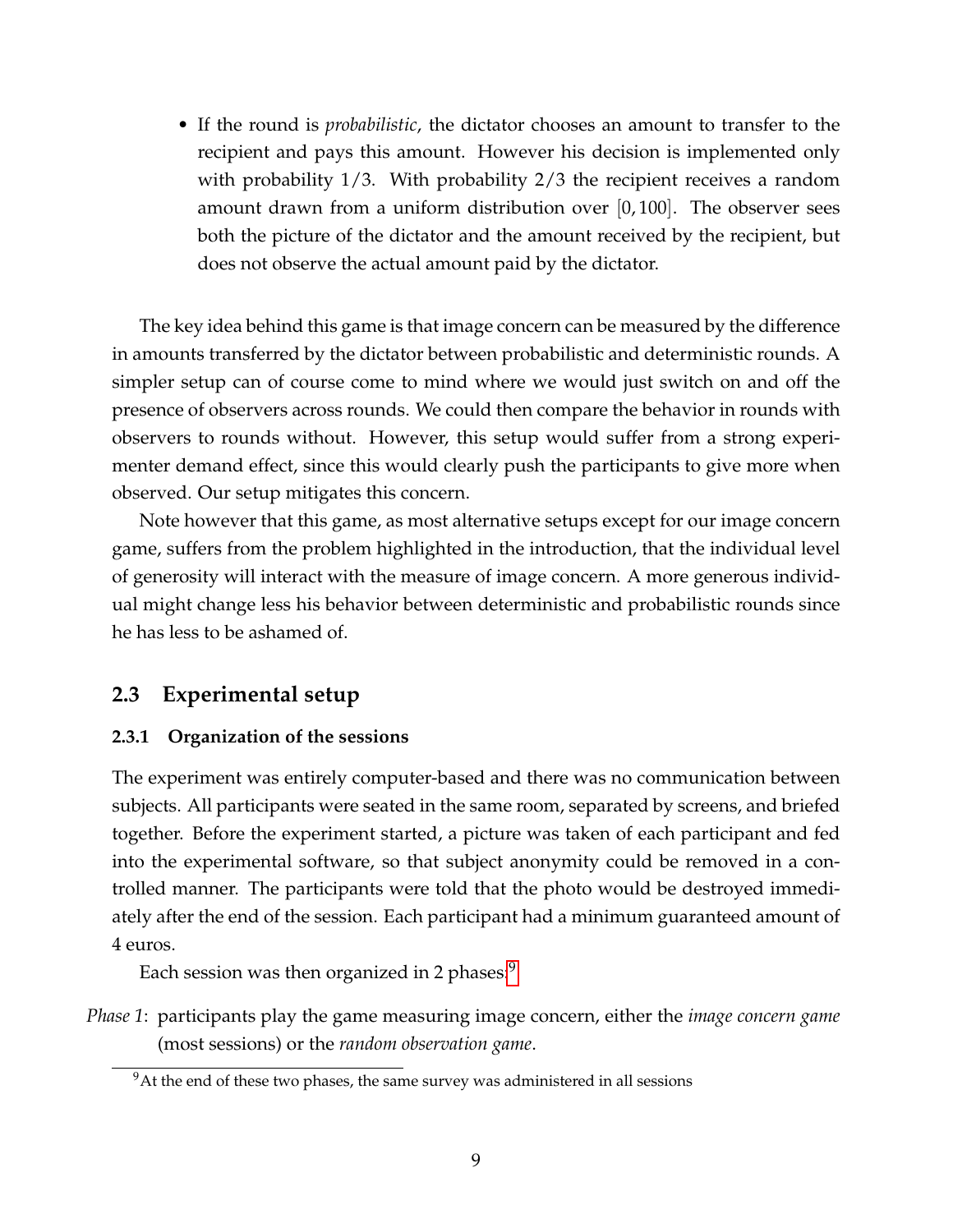For sessions where the *image concern game* was run, four successive rounds were played. Subjects were randomly assigned to be either a dictator, a recipient or an observer and informed of their assignment. They kept this role for the four rounds. At the beginning of each round, a photo of the observer was shown to the dictator (in the right panel of his screen as shown in Figure [7\)](#page-38-0). At the end of each round each dictator was rematched with a different observer and recipient. In each round an observer was assigned two dictators. No dictator encountered the same observer or recipient twice.

The players were informed that they would play four rounds of a game of which one would be selected at random to determine their payoffs. Nevertheless, at the end of each round, they observed the outcome. The payoff of the dictator and the recipient depended on the dictator's choice and the outcome of the lotteries, as described in section [2.1.](#page-6-0) The observers on the other hand received a fixed payment of 40 tokens per round, independent of other players' actions.

In the *random observation game*, the observer and the dictator saw each other's computer name and photo on their screens throughout the round, whereas the recipient did not know with whom he had been matched. A random draw at the start of each round determined whether the round would be deterministic or probabilistic, and the result of the draw was announced to all players. The payoff of the dictator and the recipient depended on the dictator's choice and random outcomes for probabilistic rounds, as described in section [2.2.](#page-7-0) The observers on the other hand received a fixed payment of 40 tokens per round, independent of other players' actions

*Phase 2* : we then ran an infinitely repeated prisoner's dilemma game described below.<sup>[10](#page-0-0)</sup> In half the sessions, the prisoner's dilemma games were run with observers, in the others without.

Finally, at the end of the experiment, a survey was conducted collecting socioeconomic information as well as questions related to image concerns, such as the main question we use as validation for our image concern game.

*Infinitely repeated prisoner's dilemma*. Players were organized in pairs and played the following prisoner's dilemma with payoffs presented in Table [1.](#page-10-0) In addition in some treatment an observer was added, as described below.

 $10$ The instructions for phase 2 were read at the end of phase 1.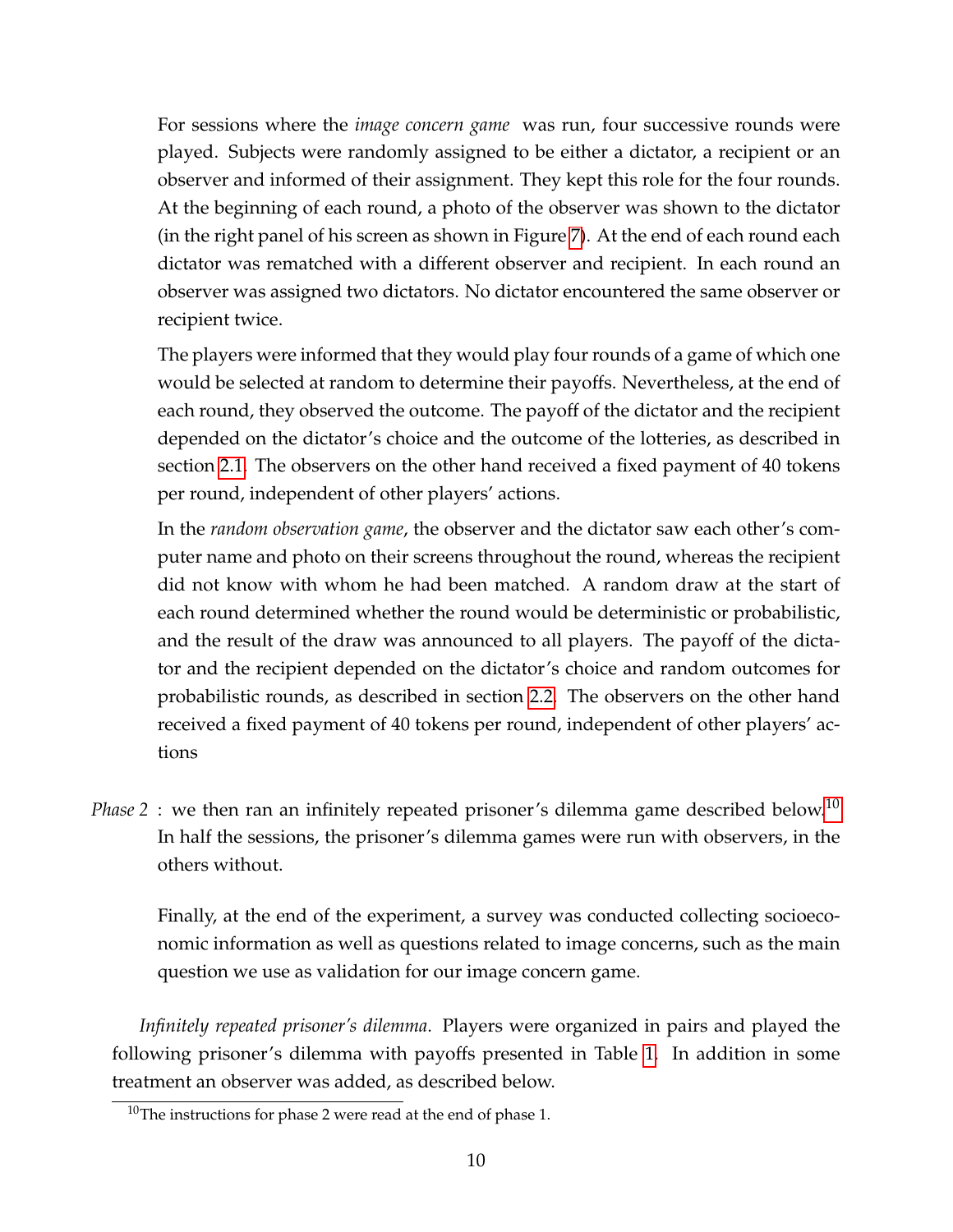TABLE 1: PAYOFFS OF PRISONER'S DILEMMA

<span id="page-10-0"></span>

| 8,8  | 0,10 |
|------|------|
| 10,0 | 4,4  |

The infinitely repeated game was implemented as a random continuation rule game where at the end of each round there was a probability 7/8 that another round was played in the game.<sup>[11](#page-0-0)</sup> After each game, the participants were rematched so that no group of subjects encountered each other more than once.<sup>[12](#page-0-0)</sup> In practice, as in Peysakhovich and Rand (2013) or Fudenberg et al. (2012), we didn't randomize the number of rounds *during* the session but *before* since we wanted to compare behavior across treatments and thus wanted games of identical length. We chose to follow the randomization chosen by Peysakhovich and Rand (2013), who also used a continuation probability of 7/8, and we chose exactly the same length as in the first three games described in their paper: given this approach, each participant played three games, the first with 12 rounds, the second with 1 round and the third with 3 rounds. The participants were told they would play a maximum of three games, but it was not made clear whether the randomization at the end of each round was done on the spot or had been done before (as was in fact the case). They only knew that at the end of each round, there was 7 chances out of 8 to have another round in the game.

In some sessions, the actions of both players in the prisoner's dilemma were shown to an observer. Each observer was assigned to two pairs of players. The observers saw the players' photos and computer names, as well as the decisions they made in the game. A picture of the observer and his or her computer name was visible on the players' screens while they took their decisions so that they knew by whom they were observed. Observers had to indicate whether they had met the other participants before and were asked in each round, after having observed the choice of the players, how they rated the behavior of the participants in the game.

The payoff in this phase of the two players playing the prisoner's dilemma was the sum of payoffs in all rounds. It of course depended on their own choice and the choice of the other player. On the contrary, the observers received a flat payment per round of 5 tokens that was independent of the players' actions.

<sup>&</sup>lt;sup>11</sup>With that continuation probability, cooperation is both a subgame perfect and risk dominant action.

 $12$ Within a repeated game the same group would of course play all the rounds.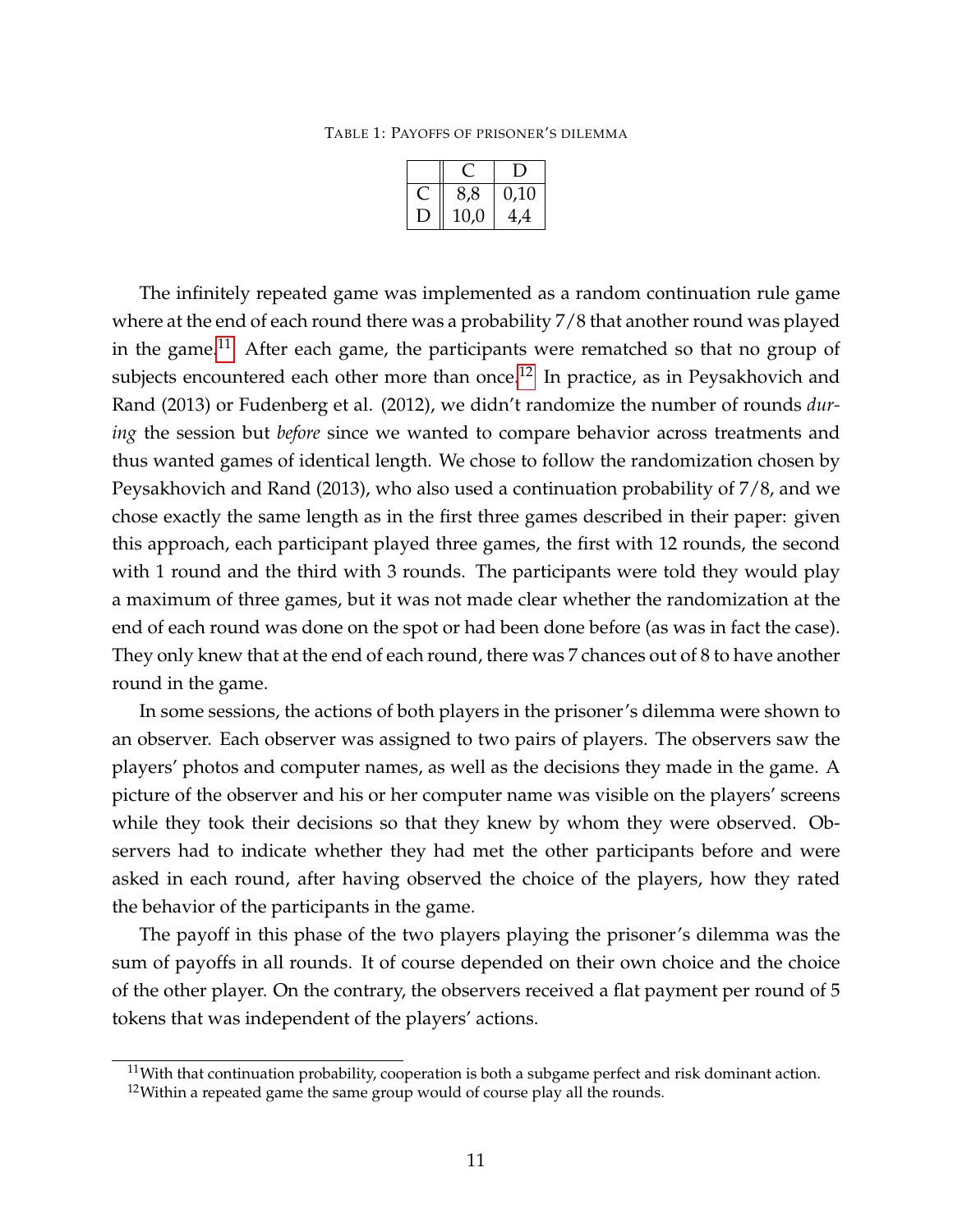#### **2.3.2 The sample**

| Variable  | Mean | Min | Max |
|-----------|------|-----|-----|
| Female    | .58  |     |     |
| Student   | .62  |     |     |
| Economist | .29  |     |     |
| Married   | .57  |     | 1   |
| Age       | 29.5 | 18  | 71  |
| French    | 84   |     |     |

<span id="page-11-0"></span>

| <b>TABLE 2: SUMMARY STATISTICS</b> |
|------------------------------------|
|------------------------------------|

The experiment was run in May and September 2014 at the Laboratoire d'Economie Experimentale de Paris (LEEP). The lab has access to a diverse subject pool that comprises individuals not affiliated to any university as well as students and staff. Table [2](#page-11-0) provides descriptive statistics for the sample of participants who played the image concern game in phase 1 since this is the main focus of the analysis. The sample is fairly balanced in terms of sex and marital status and is not exclusively composed of students. Note that we promised the participants to destroy the photos at the end of the experiment. In the survey, we ask them their nationality and code the variable French if they report being French. Most of those who report not being French are nationals from North African countries.

#### <span id="page-11-1"></span>TABLE 3: SESSIONS

| Phase 1                 | Phase 2         | N. sessions   N. participants | ∣ Average gain ′ |
|-------------------------|-----------------|-------------------------------|------------------|
| Image concern game      | PD (observed)   | 100                           | 17.22            |
| Image concern game      | PD (unobserved) | 100                           | 16.18            |
| Random observation game | PD (observed)   | 80                            | 18.78            |

Each treatment involved exactly 20 participants. In phase 1, eight of those participants were assigned the role of dictator, eight the role of recipient and four the role of observer (observers were in charge of two dictators in each round). The number of sessions and participants are detailed in table [3.](#page-11-1) In most sessions (10 out of 14), the first phase was our image concern game. In the second phase, a prisoner's dilemma was played, with observers in half the treatments and without for another half.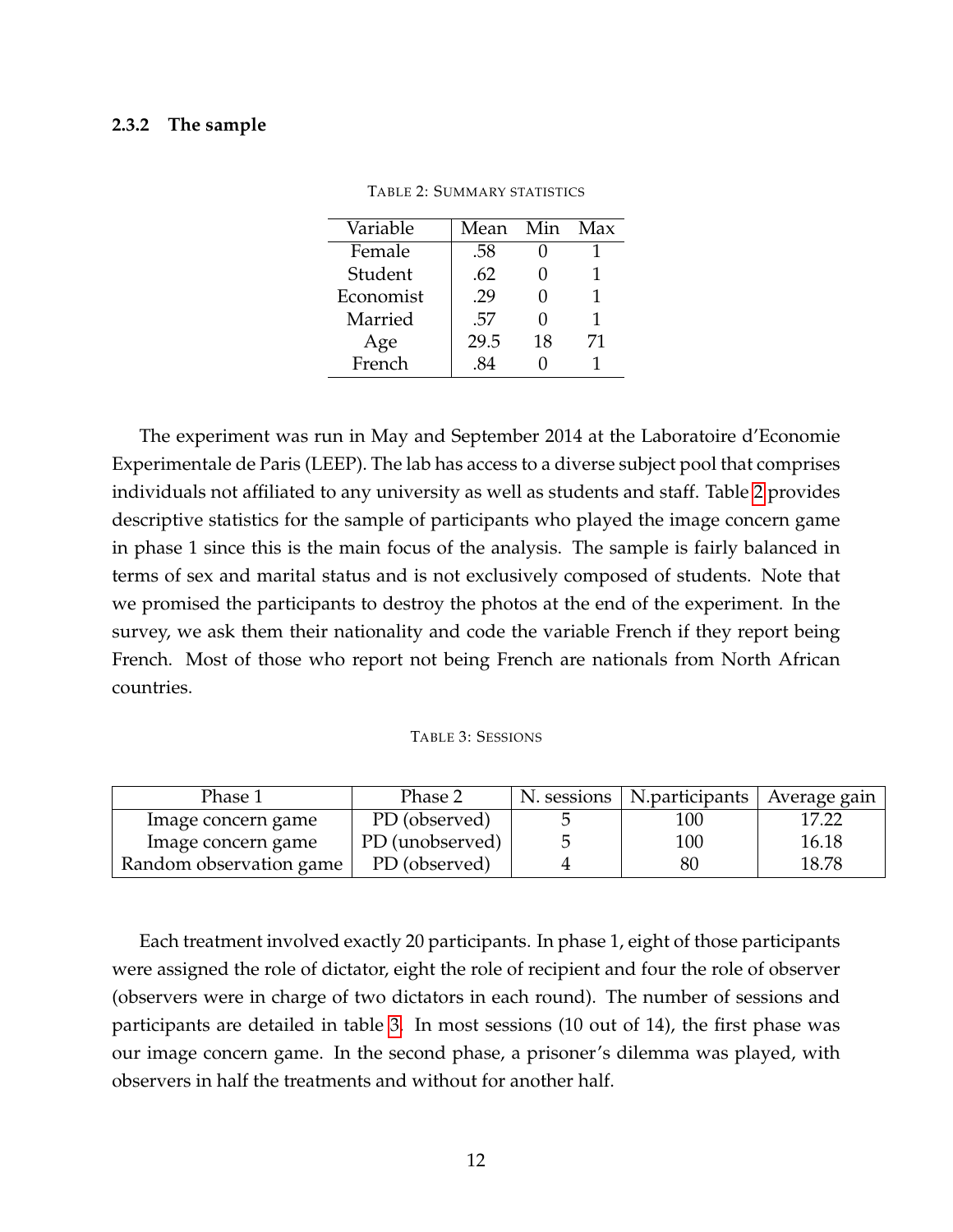#### <span id="page-12-0"></span>**2.3.3 Constructing measures of image concern**

#### *The image concern game*

The image concern game is designed to measure image concern in a straightforward way using the willingness to pay for anonymity. However we ran the game four times for each individual, using different observers and recipients. We thus have four individual measures that we could potentially combine in different ways. For instance we could have in mind three main measures:

- 1. *First mu*: the willingness to pay the first time the game is played
- 2. *Average mu*: the average value of the willingness to pay over the four periods
- 3. *Positive mu*: an indicator variable taking the value 1 if the first value of mu is positive

In practice, for reasons outlined below, we will in most of the paper use the willingness to pay for anonymity in the first round (first mu).

#### *The random observation game*

In the random observation game, which we use only for some validation of our base game, the image concern is naturally measured by the difference in amounts transferred by the dictator between probabilistic and deterministic rounds. As shown in panel a) of figure [1,](#page-13-0) we see that there is on average a difference between contributions in the two types of rounds. As expected, transfers are higher in deterministic rounds, i.e rounds for which the dictator is sure that his choice will be observed. This average effect is coherent with the literature (Ariely et. al. 2009, Andreoni and Petrie 2004 and others).

However, when testing experimentally this game in the laboratory, a further issue emerged: as visible in panel b) of Figure [1,](#page-13-0) the average donation decreased round to round even though it was clearly specified that only one round would be chosen at random to determine the payoffs.<sup>[13](#page-0-0)</sup> Thus the measurement of  $\mu$  proposed above turns out to be dependent on the order in which these games were played. Thus, throughout this paper, whenever the random observation game is discussed, we use a different measure of image concern that we call the robust mu: the average difference between rounds at switching points, where switching points are periods where a probabilistic round follows a deterministic round or vice versa.

 $13$ This interesting feature does not seem to appear in the literature although Engel (2010) notes in his meta-study of dictator game experiments that repeating the game decreases transfers. A possible explanation could be that subjects who are generous in the beginning become satiated with feeling generous over the course of the game and thus decrease their transfers.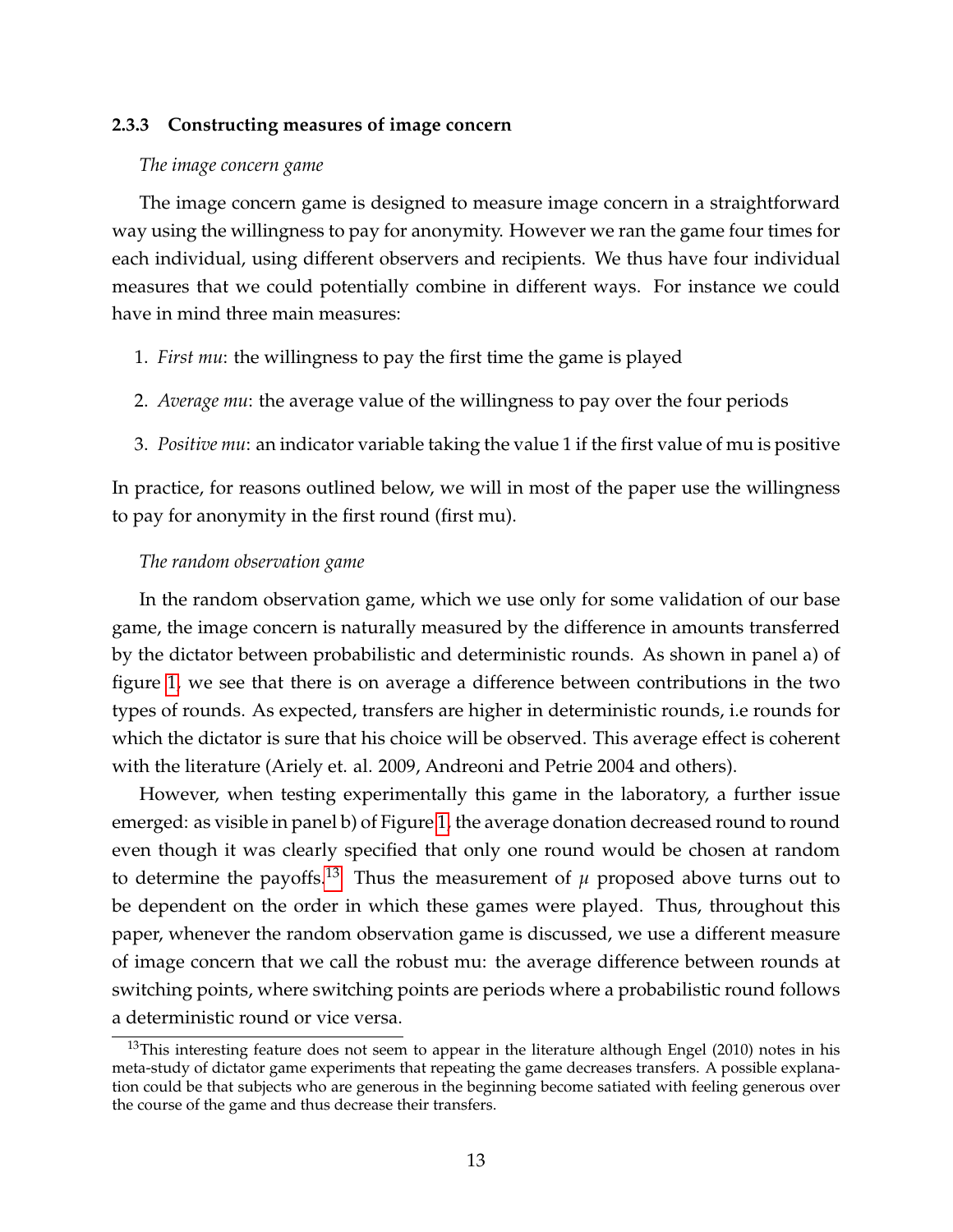<span id="page-13-0"></span>FIGURE 1: AVERAGE TRANSFER DECISIONS IN THE RANDOM OBSERVATION GAME



# **3 Measuring image concern: the results**

## **3.1 Heterogeneity in image concern**

The results of the experiment reveal a significant heterogeneity in the sensitivity to image concern. The distribution of  $\mu$  chosen in the first round (variable firstmu) is given in Figur[e2](#page-14-0) (shape is very similar for the average value of  $\mu$ ). 41 percent of the sample is completely insensitive, i.e does not pay to stay anonymous. On the contrary, more than 25 percent seem quite sensitive and give more than 20. Since this is the first study to measure individual sensitivity to image concern using an experimental game, it is difficult to compare the distribution to existing results. As a reference point, Carpenter and Myers (2010) find that 23 percent of firefighters in their sample purchase a vanity plate for their car, what the authors interpret as being imaged concerned.

We find a similar distribution and a similar proportion of non-concerned individuals when using the results of the random observation game, with the robust mu measure (see Figure [8](#page-38-1) in the appendix). The proportion of completely insensitive individual is slightly higher (47 percent of the sample), but we nevertheless also find a high degree of heterogeneity.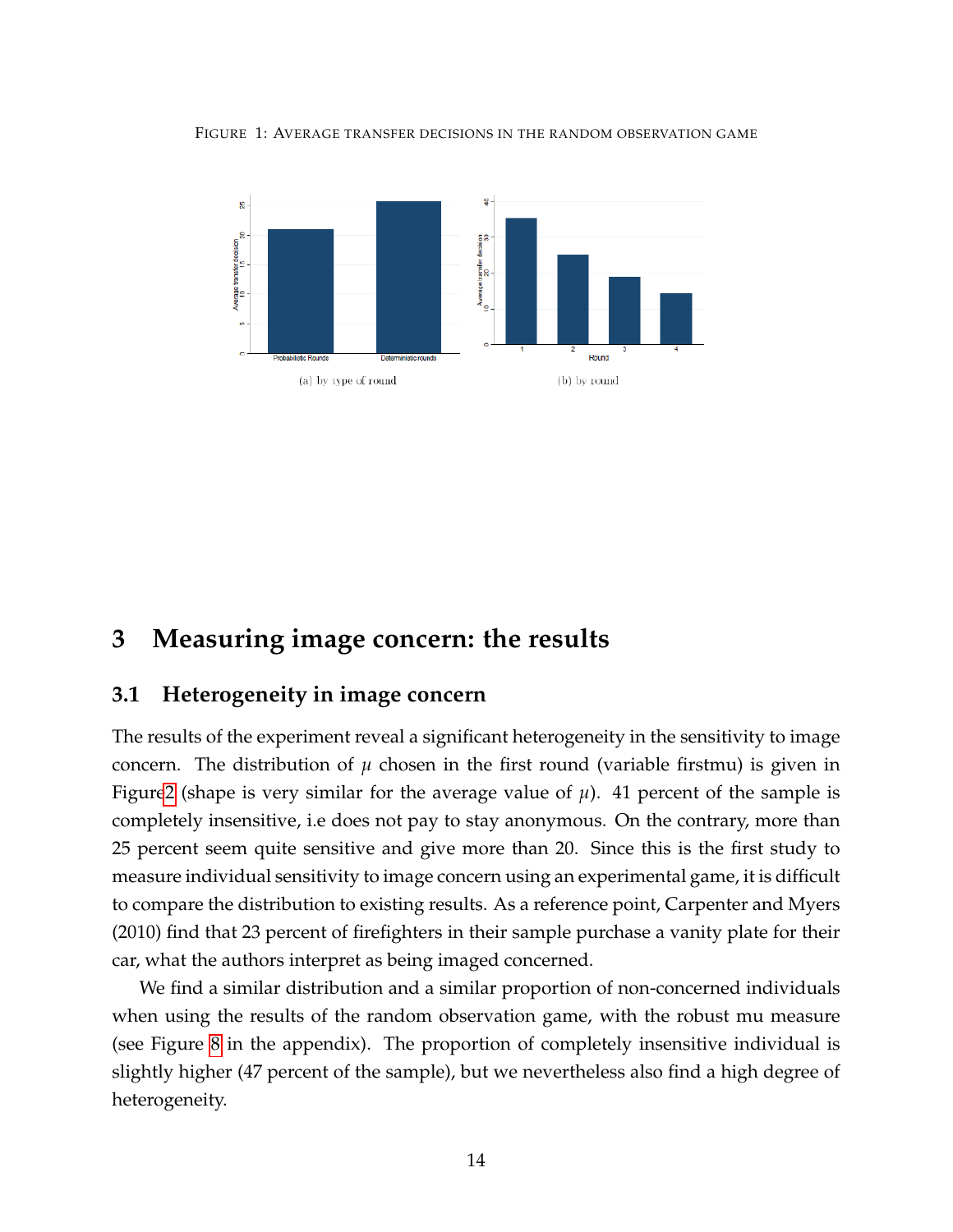

#### <span id="page-14-0"></span>FIGURE 2: DISTRIBUTION OF IMAGE CONCERN

For most of the paper we exclude 3 outliers who bid more than 90 for anonymity whereas the highest bid among the rest of the population is 75. The results are robust to the inclusion of these individuals. This leaves us with 101 individuals for whom we have a measure of image concern.

## **3.2 Validation of the game**

One key question immediately arises: are we indeed measuring image concern? As explained earlier, there is not, as in the case of trust, a widely accepted survey question convincingly capturing the degree of image concern. We therefore constructed a question that appeared to reasonably measure this construct: "It is important for me not to be perceived as selfish" on a 0-5 Likert scale. We show in Figure [3](#page-15-0) the distribution of answers to this question by level of image concern. The distribution tends to shift to the right for higher levels of image concern, suggesting that indeed our measure captures the sensitivity to the perception by others. As robustness we show in the appendix the distribution distinguishing only two categories, image concerned versus not (Figure [9\)](#page-39-0), and find a similar shift.

In table [4](#page-25-0) we present the results of an ordered logit using as explanatory variables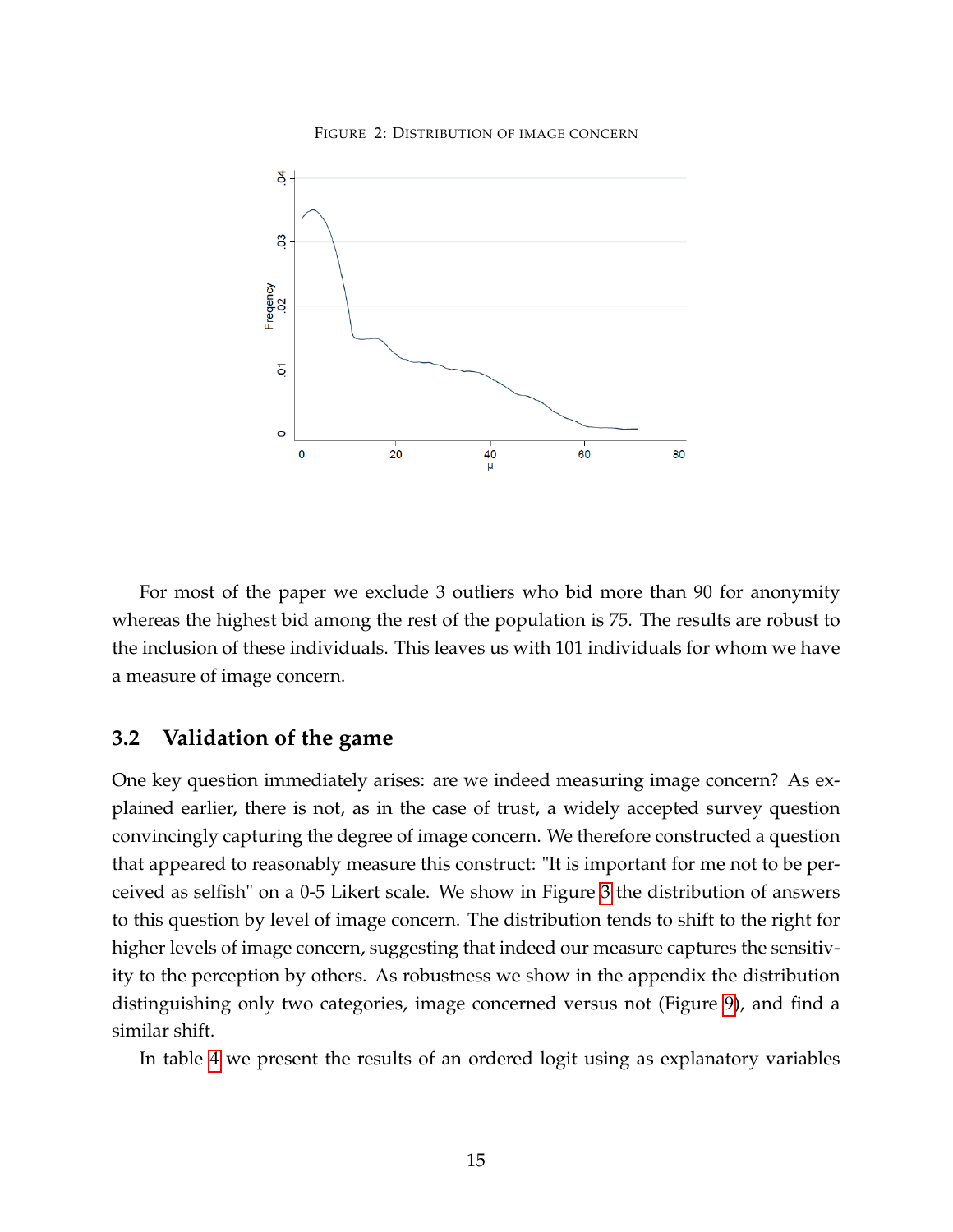FIGURE 3: DISTRIBUTION OF ANSWER TO QUESTION "IT IS IMPORTANT FOR ME NOT TO BE PERCEIVED AS SELFISH" (SCALE 0-5) BY IMAGE CONCERN LEVEL

<span id="page-15-0"></span>

alternatively the first mu, the average mu or the positive mu variable.<sup>[14](#page-0-0)</sup> All of them are positively associated with higher answers to the question, but the effect of the first mu is most significant. It is important to note that it is the only variable that can explain variations in the answer to that question. In particular, none of our socio economic variables turns out to significantly impact the answers. We find similar results in table [5](#page-26-0) where we use as dependent variable whether the individual answered 4 or 5 to that question (on a 0-5 Likert scale).

The consistency between the results using both games and the association with the natural question in our questionnaire offers a strong initial validation of our measure of image concern. We offer further validation in section [5](#page-18-0) when we compare sessions where the repeated game was played with observers to those where it wasn't. We show that more image concerned individuals, as measured by our game, react more to the fact of being observed and in particular are more likely to choose the action judged positively by observers.

<sup>&</sup>lt;sup>14</sup>There is one observation per dictator. We excluded outliers who bid more than 90 for anonymity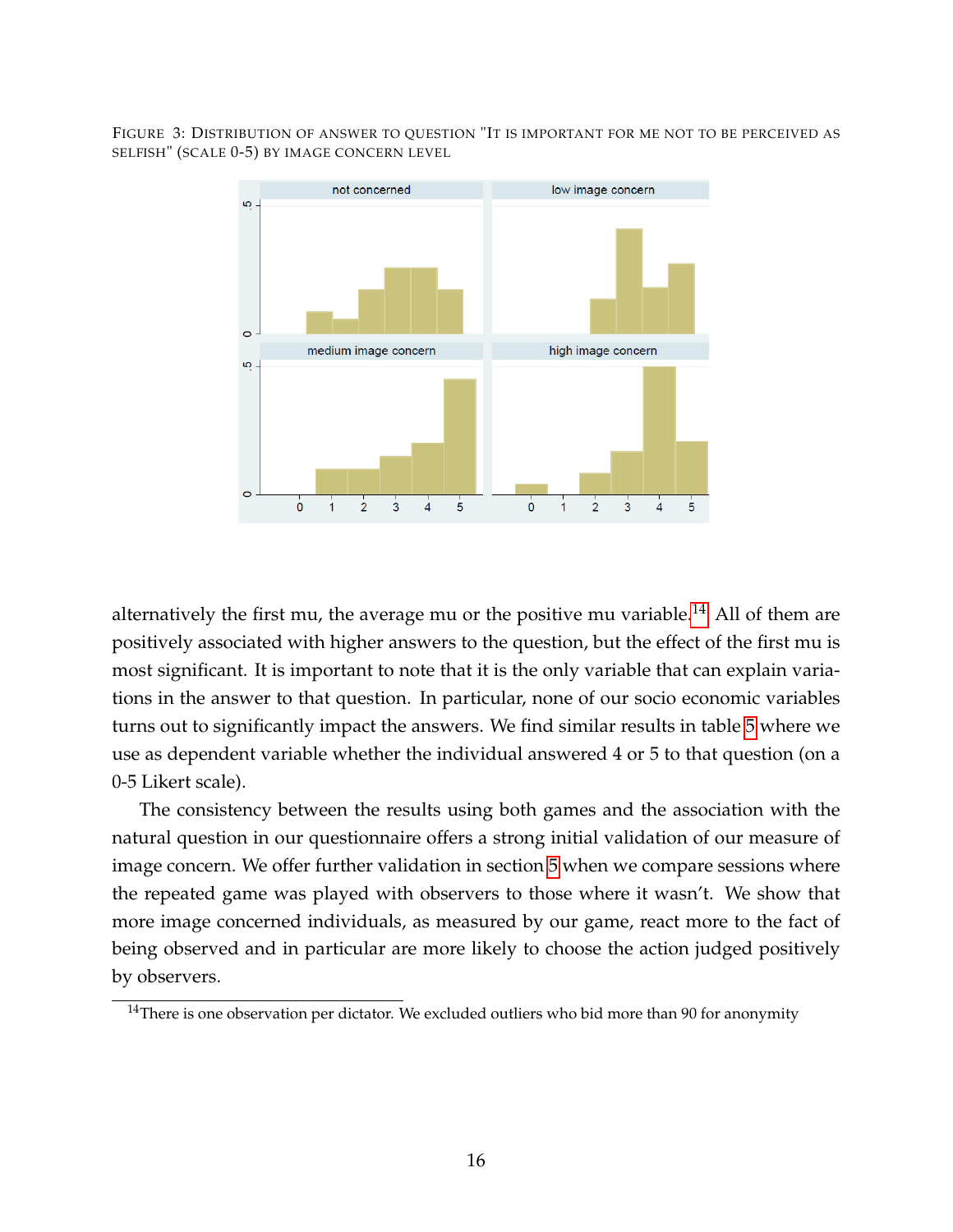## **3.3 What measure of image concern should we use?**

As explained in section [2.3.3,](#page-12-0) we ran four rounds of the image concern game, leaving us with different possible choices for the image concern measure. The first observation is that the average value of  $\mu$  does not vary much across rounds, except for the last round where it is lower.<sup>[15](#page-0-0)</sup> The average bid for anonymity in the first round is 14.4, while overall it is 13.9.

However, we find that the bidding behavior in later rounds is affected by the outcome of the previous rounds. In particular, as shown in table [6](#page-27-0) the fact of having lost the lottery and having been visible in the previous round leads to significantly lower bids in the current round. This fact could have multiple explanations. One could simply be due to the disappointment of having lost the lottery for anonymity, i.e become visible despite having paid.

Regardless of the explanation for this effect, the observed sensitivity to the individual histories lead us to *use mostly the bid for anonymity in the very first round as our indicator of sensitivity to image concern*. Note also that this is in coherence with the results above since this variable *firstmu* is significantly correlated with the answers to the image concern question.

# **4 Drivers and consequences of image concerns**

The first goal of this paper is to propose a game to measure individual sensitivity to image concerns, and to validate the measure we obtain, as was presented in the previous sections. The second goal, the object of this section, is to explore what socioeconomic characteristics are correlated with image concern and start examining whether more image concerned individuals behave differently than others.

## **4.1 Drivers of image concern**

In table [7,](#page-28-0) we present the main socioeconomic characteristics that drive image concern. In columns (1) we consider the full sample, in column (2) we restrict the sample to those having bid a positive amount for anonymity, while in columns (3), we use as explanatory variable the indicator variable of whether  $\mu$  is positive (positive mu variable). The main result is that very few socioeconomic characteristics can explain the sensitivity to image concern. The only fact that seems to emerge is that non French citizens are slightly more

 $15$ this difference between the last round and the previous one is not significant when introducing a number of controls.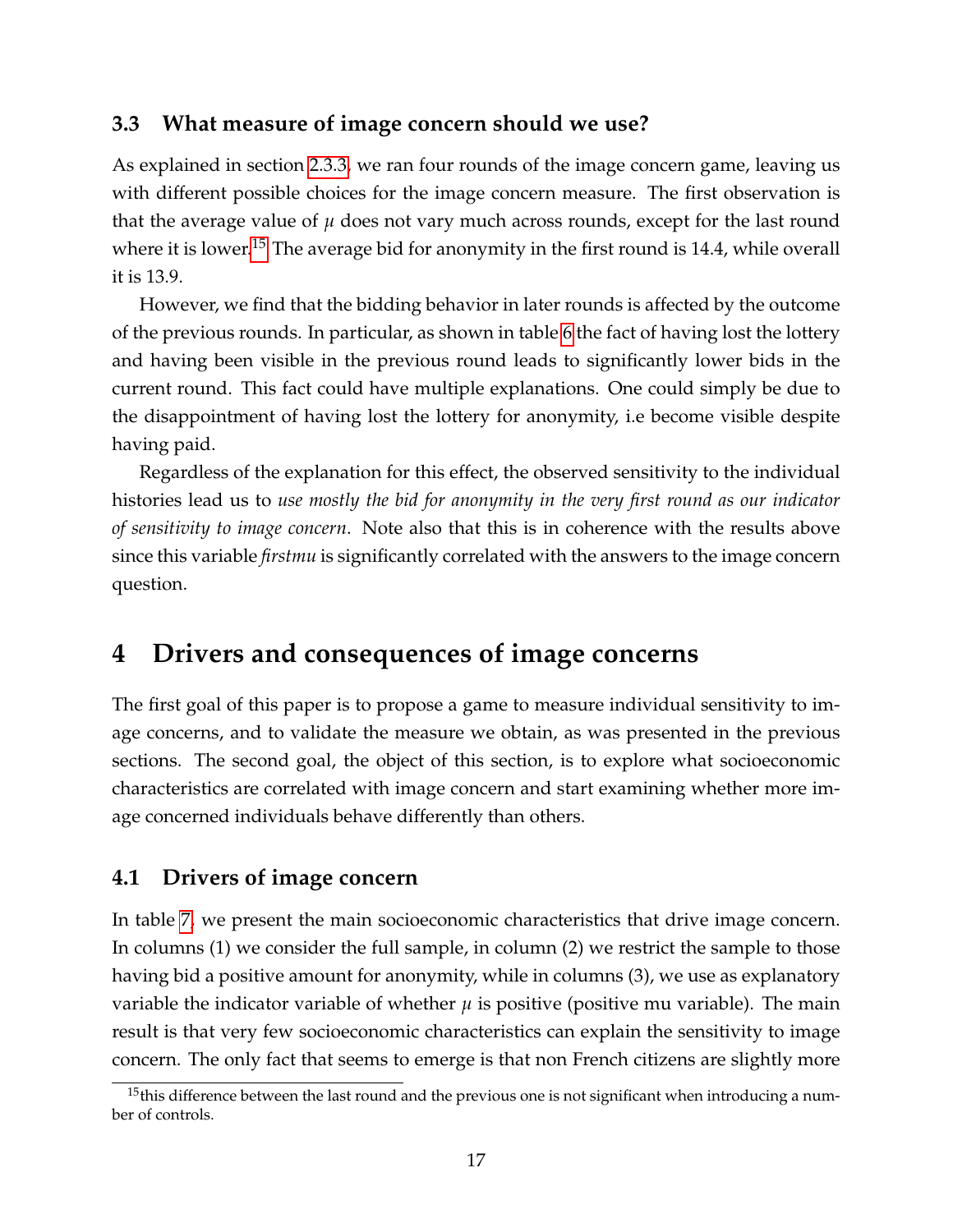image concerned. In particular they are more likely to bid something for anonymity. The special sensitivity of non French is consistent with the idea that these populations may face discrimination and stereotypes. Sex, age, level of study or profession appear to play no role.[16](#page-0-0)

At the end of the study, a relatively detailed survey was conducted that allow us to determine among other things, other dimensions of behavior. We find that the more image concerned individuals report having significantly fewer friends and are less involved in political parties, as reported in table  $8^{17}$  $8^{17}$  $8^{17}$  Although the sample size warrants prudence, what seems to emerge is that the sensitivity to image concern cannot be explained by socioeconomic characteristics, but has close connections with behavioral patterns, such as the formation of friendships.

### **4.2 Does the observer matter?**

We now examine whether the characteristics of the observer have an impact on the amount paid to preserve anonymity. Table [9](#page-30-0) presents the results. The results in column (1) show that sex, age or nationality of the observer has no influence on average. The fact that the observer smiles has a slight positive impact that tends not to be significant. Interestingly, the fact that the observer knows the dictator has no effect.<sup>[18](#page-0-0)</sup>

Columns (2) and (3) introduce interaction terms to understand the role of observers in more detail. Two main results emerge. First, *males give more when they are observed by a female and female give more when observed by males*, and the second effect is significant. Second, *dictators give significantly more when they are non-French and observed by a French*. [19](#page-0-0) This could be driven by the experience of discriminating behavior. In fact there are two plausible explanations. The first is that non French are just intrinsically more sensitive to the perception French people might have of them. The second is that they expect the French to be prejudiced against them and thus interpret a bad outcome more negatively, pushing the non French to initially give more. Note that this prejudice if it was indeed present, would not be justified, since the non French give more in the lottery, even though

<sup>&</sup>lt;sup>16</sup>We do not report all coefficients here, but all controls are included

<sup>&</sup>lt;sup>17</sup>Other dimensions such as being involved in non profit or the amount of donations made seems unrelated to image concern.

 $18$ Note that there is no clear expectation to be had on the direction of this effect. We might suppose image concern should be higher for individuals the dictator knows since he might be brought to interact with them outside the lab. At the same time, the individuals he knows might have already formed an opinion and infer less based on the outcome of the experiment.

 $19\text{As}$  a reminder, we use the variable coding nationality as French or not, as a proxy for the race of individuals, that we cannot ask directly. Most of the non French are nationals of North African countries.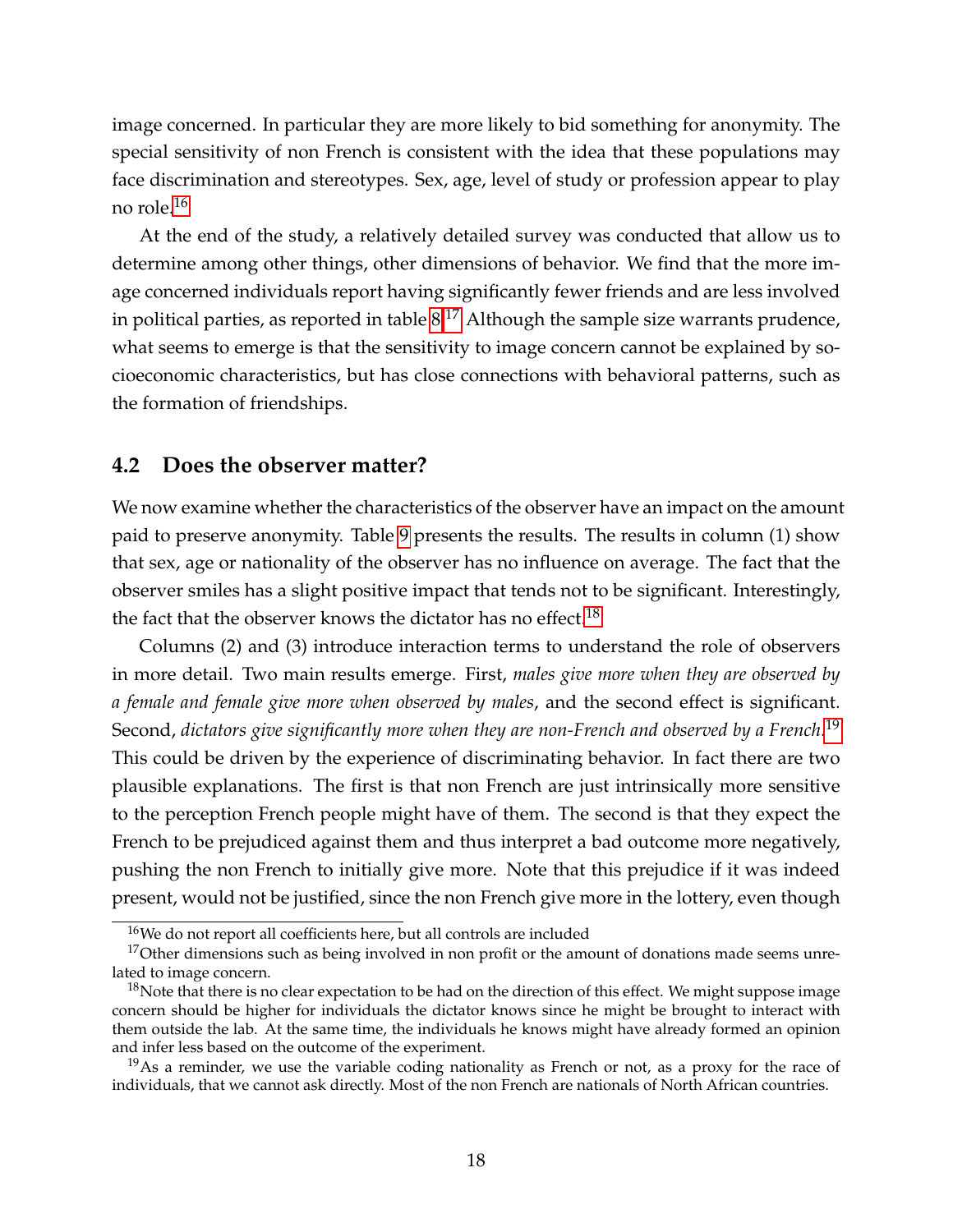the difference is not significant.<sup>[20](#page-0-0)</sup> We insist on the fact that these interactions terms are significant even though none of the socioeconomic variables have explanatory power.

# <span id="page-18-0"></span>**5 Do image concerned individuals behave differently?**

We now turn to the analysis of the behavior of participants in phase 2 where they played the prisoner's dilemma. To the best of our knowledge, this is the first time infinitely repeated prisoner's dilemma are played with observers. We will exploit both the differences across sessions (sessions with and without observers), as well as individual heterogeneity in image concern within sessions.

The purpose of this analysis is threefold. First, to determine whether image concerned individuals behave differently than others, for instance in terms of cooperation rates. This first part will focus on treatments where the prisoner's dilemma was played without observers. Second, we examine whether image concerned individuals react more than others to the fact of being observed. This will provide further validation of our measure of image concern. Finally, the results will also inform us on the norm of behavior that prevails for the prisoner's dilemma.

## **5.1 Cooperation rates of image concerned individuals**

We first exploit the variation within sessions of the image concern parameter to determine whether more image concerned individuals behave differently than others, in particular in terms of cooperation rates. The first thing we show is that, in environments where they are not observed, more image concerned individuals are more likely to defect.

In table [10](#page-31-0) we report the results of a probit regression of the cooperation variable explained by socioeconomic characteristics and by the image concern parameter, *restricting attention to treatments where the prisoner's dilemma was played without observers*. Regardless of whether we focus on all rounds (column (1)), only the first round of each game (column (2)) or exclusively on the last game (column (3)), we find that the more image concerned individuals cooperate significantly less. This is particularly striking since no socioeconomic characteristic has explanatory power.

Cooperation rates in infinitely repeated games can reflect both an intrinsic level of altruism, but also beliefs held about how likely others are to cooperate. We favor the interpretation based on altruism since the result seems even stronger when we restrict the sample to the last game (column (3)) where beliefs should be less heterogenous since

<sup>20</sup>Non-French: 0.22, French: 0.17, t=1.571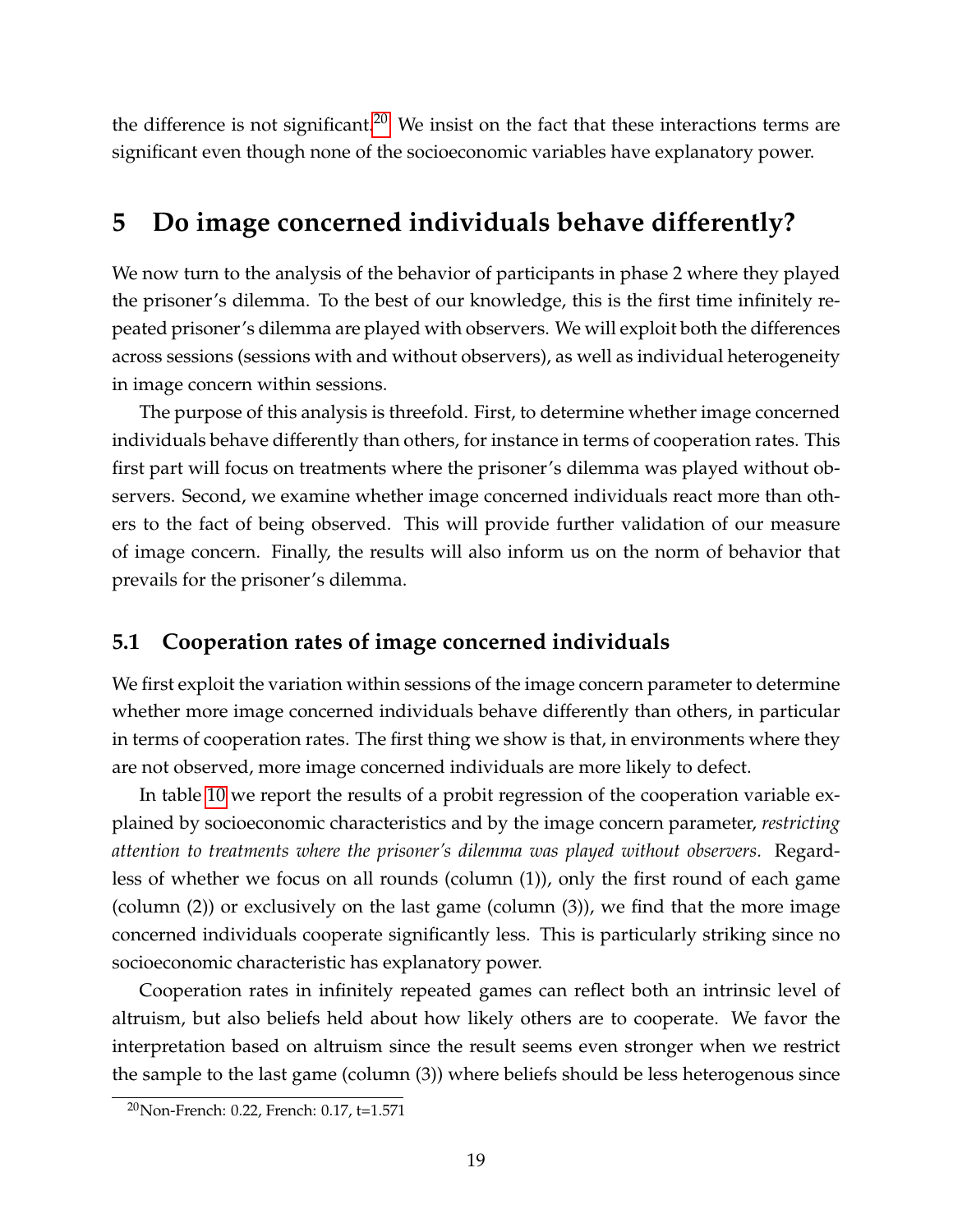learning will already have occurred during earlier games. This suggest an initial picture where image concerned individuals appear less altruistic: they are more concerned with themselves and the impression they give to others – a result that should be explored in later work.

## <span id="page-19-0"></span>**5.2 Avoiding situations with risk of exposure**

We showed in the previous section that image concerned individuals were naturally less inclined to cooperate in the repeated prisoner's dilemma, what we interpreted as being less altruistic. When we turn to the link between image concern and the amount transferred in the lottery in the first phase, results reported in table [17,](#page-37-0) we find on the contrary that more image concerned individuals transfer higher amounts to the lottery.

The small model presented in appendix A2 can reconcile these two facts. We show that, for the same level of altruism, more image concerned individuals will bid more at the lottery stage as they know that a failed outcome will be more costly for them as they will have to pay more for anonymity. It is therefore possible that this effect might overcome the fact that, to start with, more image concerned individuals are less generous.

This evidence is therefore consistent with the idea that image concerned individuals might try to avoid situations where they risk being exposed and would thus pay a higher cost from being shown in a bad light. This is consistent with the interpretation given in Della Vigna et al. (2012) who show that notifying residents in advance of the exact time of solicitation in a door to door fundraiser significantly decreases the share of households opening doors, one possible interpretation being that image concerned individuals attempt to avoid the pressure. Our individual level measure of image concern allows us to show even more precise evidence of such a mechanism.

### **5.3 The social norm**

We now turn to the impact of being observed in the prisoner's dilemma. The first thing to determine is what actions in the prisoner's dilemma are considered appropriate by the community, i.e what is the social norm. This first step is essential to interpret the effect of image concern. We can address this interesting and novel question by studying observer's ratings of player's actions. The first thing that unambiguously appears in Figure [4](#page-20-0) is that the action of cooperating is highly rated by the observers.

However, the perception of observers is also based on a more subtle reaction to the history of play. We can use the fact that the observers were asked to give a rating following each round after observing the actions of both players. In Figure [5,](#page-21-0) we examine the rating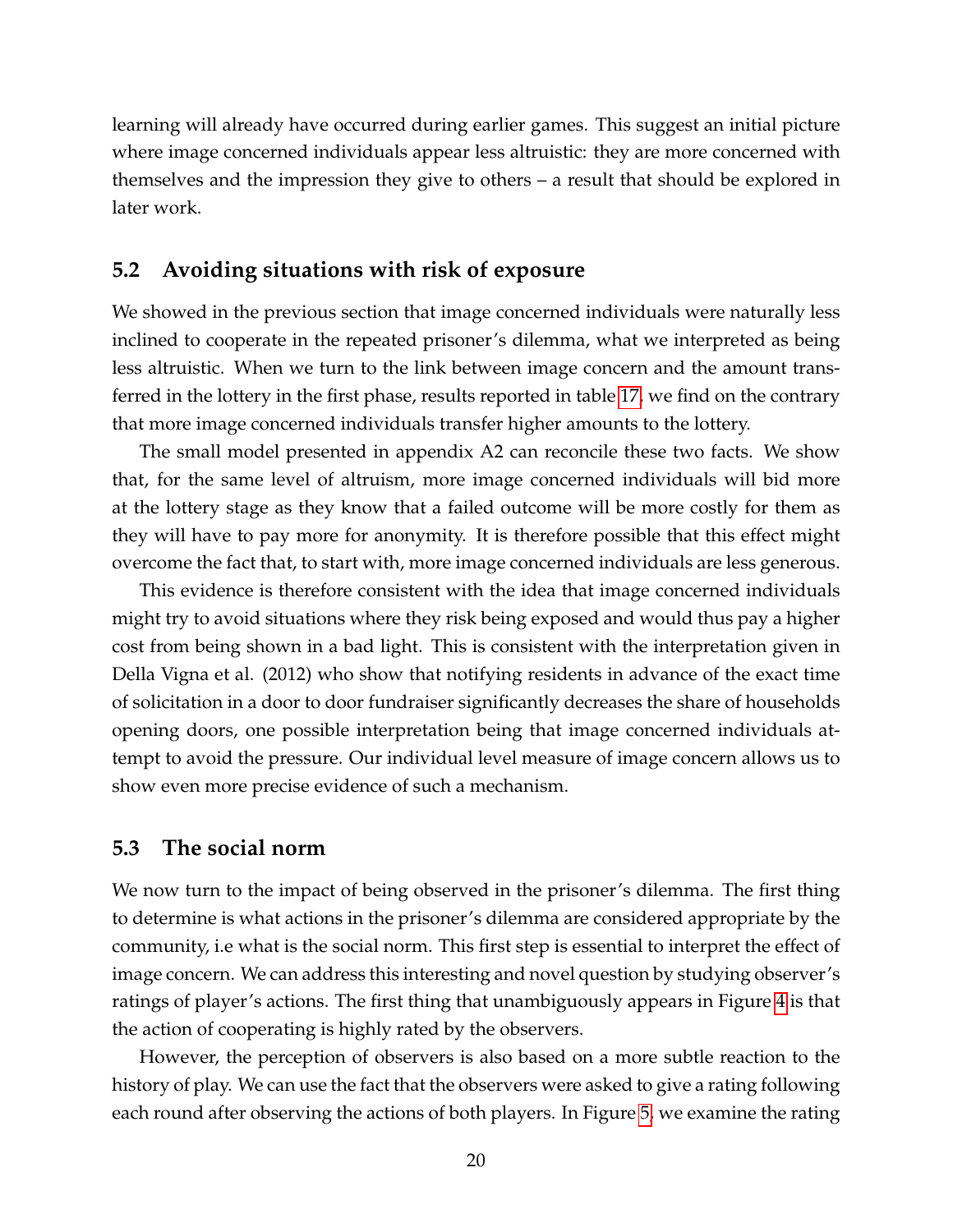

<span id="page-20-0"></span>FIGURE 4: RATING OF BEHAVIOR BY OBSERVER (SCALE 1-5)

of the current behavior conditional on the action of the player in the previous period. We still see that cooperation is better rated than deviation, but we also see that this reaction is particularly strong when the player also cooperated in the previous round. The observers rate very highly consistency in cooperation. One interpretation could be that they value unconditional cooperators, who consistently avoid deviating.

It would be natural to think that ratings would also depend on what the other player did in the past. We show in the appendix Figure [10](#page-39-1) how rating of current actions depend on past actions of the partner. The most striking fact is that there is no extra negative rating coming from a deviation that follows cooperation by the partner, i.e there does not seem to be a judgment on betrayal of the partner.

The regression analysis (tables [11](#page-32-0) and [12\)](#page-33-0) confirms these findings. We first note that a certain number of facts not linked to behavior affect the ratings. Students, younger people and those who smile on the picture are better rated than others. One interesting fact, linking back to the issue of perception of discrimination, is that French observers tend to give a significantly higher rating to non-French. A natural interpretation is that they fear being perceived as prejudiced.

In terms of observed behavior, we find that indeed, cooperation in a round significantly increases the rating. This is true in an ordered logit (table [11\)](#page-32-0) as well as in a probit regression where the dependent variable is an indicator variable of whether the maximal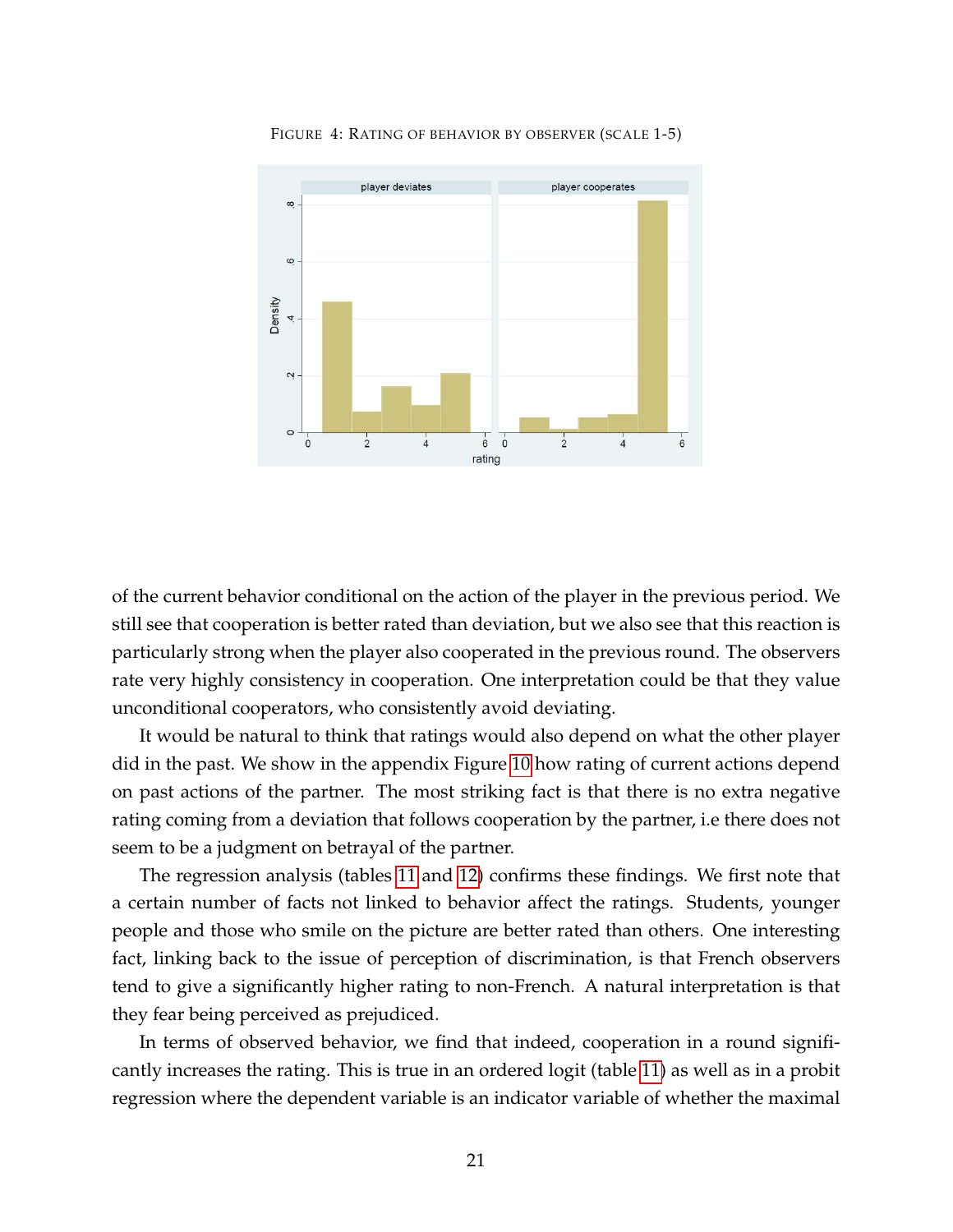<span id="page-21-0"></span>

FIGURE 5: RATING OF BEHAVIOR BY OBSERVER DEPENDING ON PAST CHOICES

rating was given (table [12\)](#page-33-0). The second main finding is the confirmation of the result visible in Figure [5:](#page-21-0) the fact that cooperation follows cooperation in the previous round has an extra positive effect on ratings (column (3)); stability is valued. On the other hand, there is no significant dependency of the rating on the action of the partner in the previous round (column (2)). This social norm will be used in the next sections to determine how image concerned individuals react to the fact of being observed.

## **5.4 The average impact of being observed**

We now examine whether on average, the fact of being observed, affects how likely individuals are to follow the social norm. We thus adopt the approach used in most of the literature and compare the average behavior in treatments with observers to those without. To the best of our knowledge, this is the first paper to examine the behavior in the prisoner's dilemma game with third-party observers.<sup>[21](#page-0-0)</sup>

On average across all rounds, in treatment without observers, the average cooperation rate is 0.3 while it is 0.53 with observers. The difference is significant (t-test  $t = 8.82$ ). Be-

<sup>&</sup>lt;sup>21</sup>Previous papers have focused mainly on punishment by third-parties for norm enforcement, rather than observation alone (see for instance Fehr and Fischbacher (2004)). In our setup observers have no possibility to punish players. Sutter et al. (2009) use a much weaker form of observation, where observers only know about decisions and payoffs but do not see players' pictures or anything that could identify them.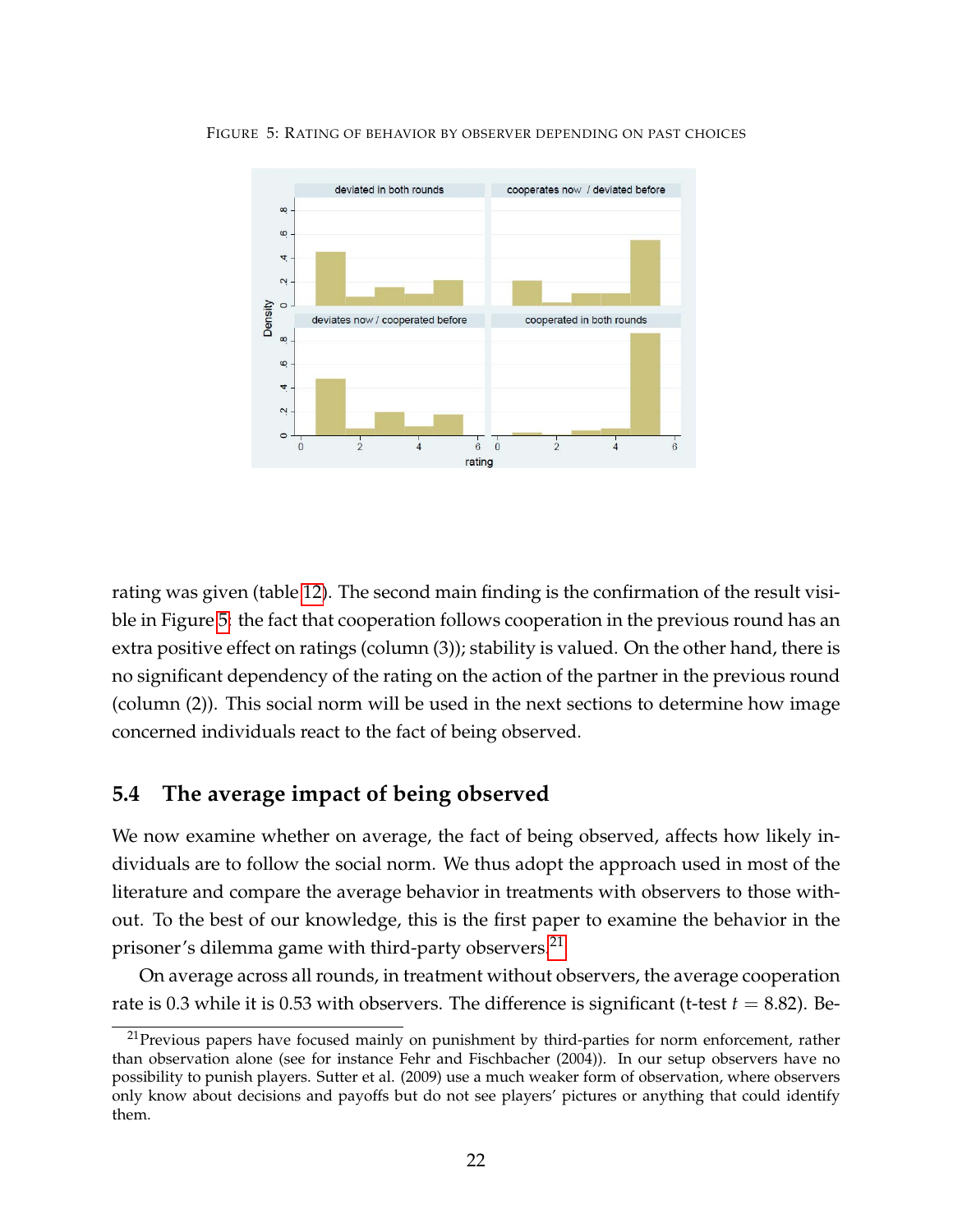ing observed pushes players to cooperate more, i.e to follow more the social norm. This is coherent with the literature that compares behavior in public good games when observed (Andreoni and Petrie 2014) and other experimental games played with observers.

We now turn to the second dimension that appears to influence ratings, the consistency in behavior. When we restrict to rounds where in the previous round, the player cooperated, then in the current round the rate of cooperation is 0.66 without observers and 0.77 with observers, and the difference is significant  $(t = 3.43)$ . When on the contrary we focus on the case where the player deviated in the previous round, the rate of cooperation falls to 0.11 with observers and 0.15 without observers, a difference no longer significantly different from  $0$  ( $t = 1.65$ ). This confirms that, when observed, more image concerned individuals are more likely to follow even more subtle norms.

### **5.5 Further validation of our measure**

Our measure of image concern is further validated by the fact that more image concerned individuals become more prone to behave according to the social norm and cooperate when observed. As reported in table [13](#page-34-0) for the whole sample and [14](#page-34-1) for the sample restricted to the last repeated game, image concerned participants react more than others to the fact of being observed. We see in columns (3) of both tables that the interaction term between image concern and being observed is positive and significant in Table [14](#page-34-1) (i.e for the last repeated game).

Similarly, image concerned individuals also react stronger to the social norm of consistency in cooperation, which was highly rated by observers. This can be seen graphically in figure [6,](#page-23-0) where the first line are for individuals who are not very imaged concerned (average mu below 20) and the second line is for those that are very concerned (average mu above 20): For individuals who cooperated in the previous round, the effect on cooperation of being observed is much stronger when the individual is image concerned than when not.

These graphical results are confirmed in tables [15](#page-35-0) (for all rounds) and [16](#page-36-0) (restricting attention to the last game). In column (1) we restrict the sample to non-observed sessions and we see that more image concerned individuals tend to cooperate less after a round where they cooperated than the less imaged concerned (this was also visible in Figure [6\)](#page-23-0). However we see in column (2) that for observed sessions, this effect disappears. Image concerned individuals seem to take into account the fact that this lack of consistency in cooperation is badly perceived by observers. This is confirmed in column (3) where the interaction term between the level of image concern, cooperation in previous round and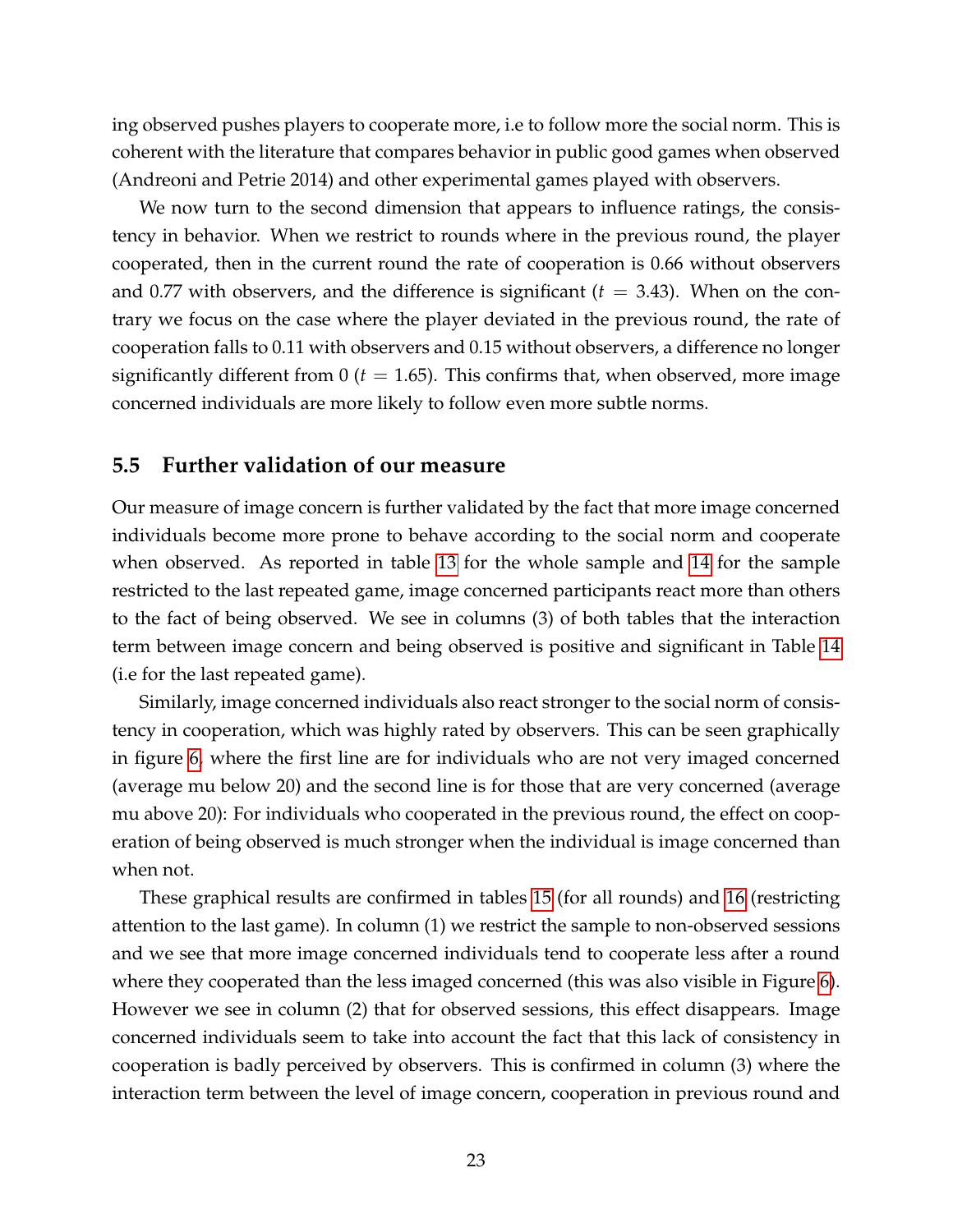FIGURE 6: COOPERATION RATES DEPENDING ON PAST BEHAVIOR AND PRESENCE OF OBSERVERS. FIRST ROW, LOW IMAGE CONCERN (AVERAGE MU BELOW 20) SECOND ROW, HIGH IMAGE CONCERN (AVERAGE MU ABOVE 20)

<span id="page-23-0"></span>

the fact of being observed is positive and significant. These results are even stronger when we restrict to the last game (table [16\)](#page-36-0) and is also present if we just compare the image concerned and the non imaged concerned individuals.

# **6 Discussion**

We have presented in this paper a novel experimental game to measure image concern, validated the measure and presented initial facts about image concerned individuals. To conclude this paper we discuss some of the possible issues that might be raised about this game.

## *Experimenter as observer*

It can be feared that the dictator has the feeling of being observed, not only by the observer in the game, but also by the experimenter. If the dictator believes that the experimenter can see how much he pays to be anonymous and if he thinks the observer will adversely view payments for anonymity, it could imply that the image concerned individuals could be less inclined to give than if the experimenter was not present.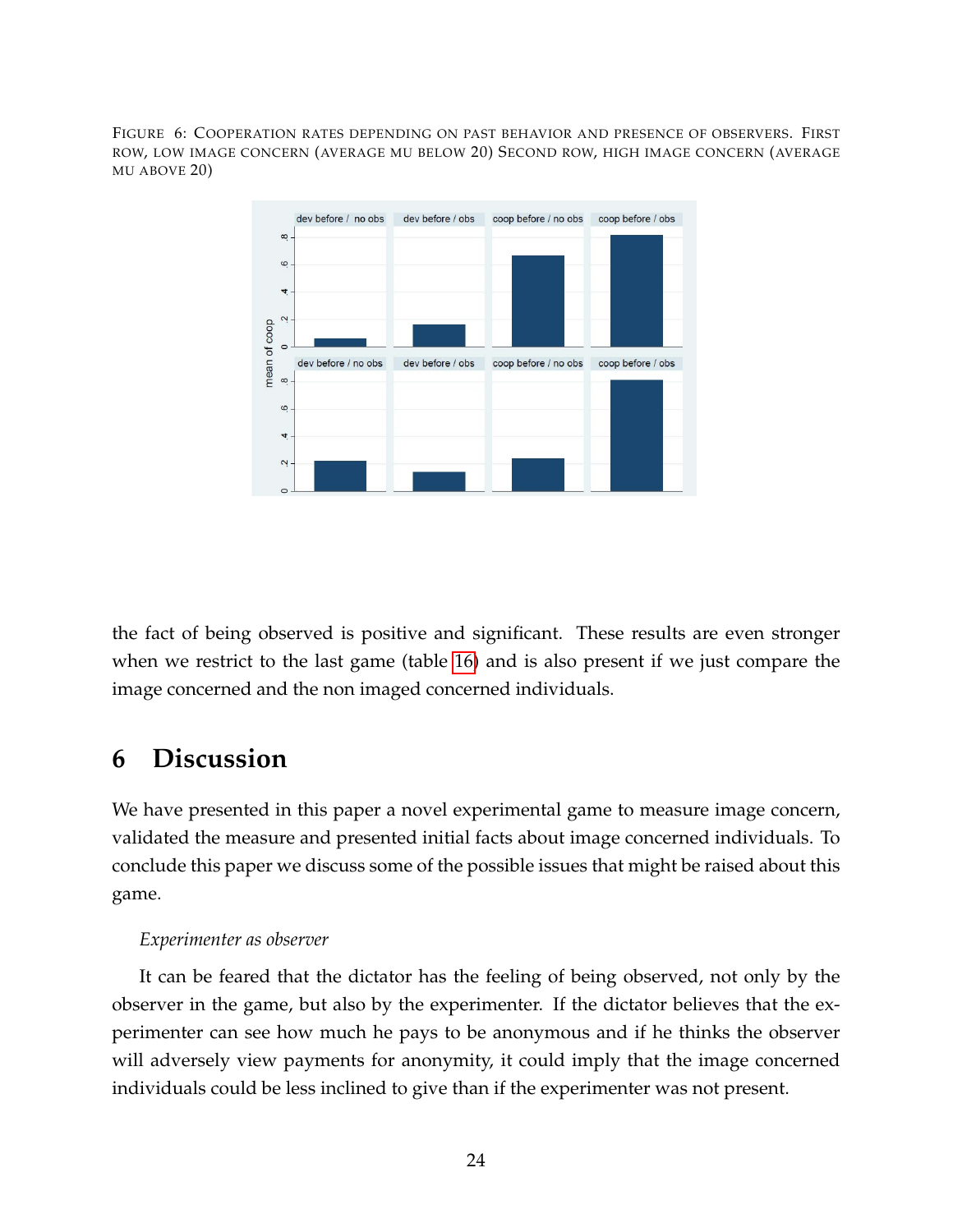We took several precautions to limit this potential problem. First, we clearly told the participants that they would remain anonymous from the point of view of the experimenter: they were told that the photos would be deleted at the end of the session, and that we would of course preserve the anonymity when we conduct the analysis. Furthermore, while the picture of the observer was always visible on the screen of the dictators, the experimenter was not visible during the experiment.

We point out that if in spite of these precautions, subjects were still unconsciously influenced by the experimenter effect, this would have little impact on the results presented here. Indeed, it would only decrease the variance in the answers but not change the ranking of individuals in terms of *µ*. [22](#page-0-0) The fact that we find a high degree of heterogeneity in the population, suggests that even if this effect was present, it would not be large.

#### *The nature of observers*

We set out with the goal of proposing a game that would be portable, as defined in the introduction, and could be used for instance for comparison across geographical areas. Of course, if this game was run on a large scale, the same observers would not be systematically used. A comforting feature of our analysis is that we find that the characteristics of the observers have no impact on the bid for anonymity up to one exception. We find the interesting result that non-French bid more when observed by French. This fact, that needs to be more broadly confirmed, may suggest that ideally observers should not be chosen among the ethnic majority in the country where the analysis is run.

In conclusion, this paper proposes an experimental procedure to measure individual sensitivity to image concerns, validates the measure and starts exploring determinants and consequences of this underexplored dimension of preferences. It opens the way for extensive future research on the topic.

<sup>&</sup>lt;sup>22</sup>Unless of course there are two dimensions of image concern that can both vary across the population: being concerned about the perception by the experimenter of the level of generosity and being concerned about the perception of the experimenter about trying to hide your true type.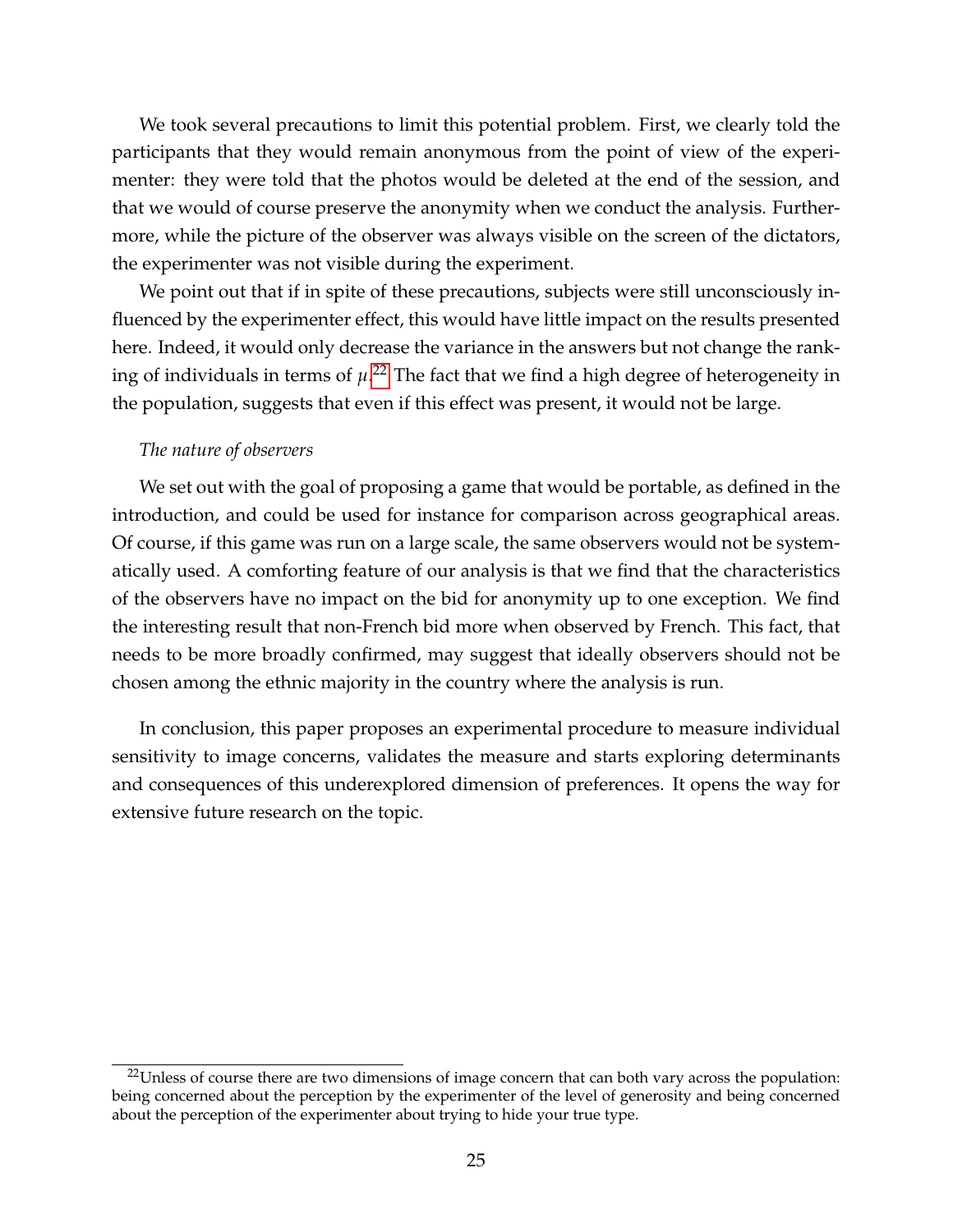# **7 Appendix A1**

<span id="page-25-0"></span>

|                         | (1)         | (2)         | (3)               |
|-------------------------|-------------|-------------|-------------------|
|                         | not selfish | not selfish | not selfish       |
| first bid for anonymity | $0.02^{b}$  |             |                   |
|                         | (0.01)      |             |                   |
|                         |             |             |                   |
| positive mu             |             | 0.64        |                   |
|                         |             | (0.40)      |                   |
|                         |             |             |                   |
| average mu              |             |             | 0.02 <sup>c</sup> |
|                         |             |             | (0.01)            |
|                         |             |             |                   |
| risk aversion           | 0.01        | 0.01        | 0.01              |
|                         | (0.12)      | (0.13)      | (0.12)            |
| economist               | $-0.93^{c}$ | $-0.81^{c}$ | $-0.96c$          |
|                         |             |             |                   |
|                         | (0.50)      | (0.47)      | (0.52)            |
| age                     | 0.01        | 0.02        | 0.01              |
|                         | (0.02)      | (0.02)      | (0.02)            |
|                         |             |             |                   |
| married                 | $-0.36$     | $-0.21$     | $-0.31$           |
|                         | (0.41)      | (0.39)      | (0.40)            |
|                         |             |             |                   |
| french                  | $-0.80$     | $-0.73$     | $-0.78$           |
|                         | (0.55)      | (0.52)      | (0.55)            |
| Observations            | 101         | 101         | 101               |
| Pseudo $R^2$            | 0.047       | 0.041       | 0.044             |
|                         |             |             |                   |

TABLE 4: CORRELATIONS BETWEEN IMAGE CONCERN MEASURE AND ANSWER TO QUESTION

Standard errors in parentheses

*<sup>c</sup>* p<0.1, *<sup>b</sup>* p<0.05, *<sup>a</sup>* p<0.01

NOTES. This table reports the estimations of an ordered logit regression of the answers to the question "It is important for me not to be perceived as selfish" (0-5 Likert scale) on image concern measures and socioeconomic characteristics. The sample contains all individuals who played as dictators in the image concern game, excluding 3 outliers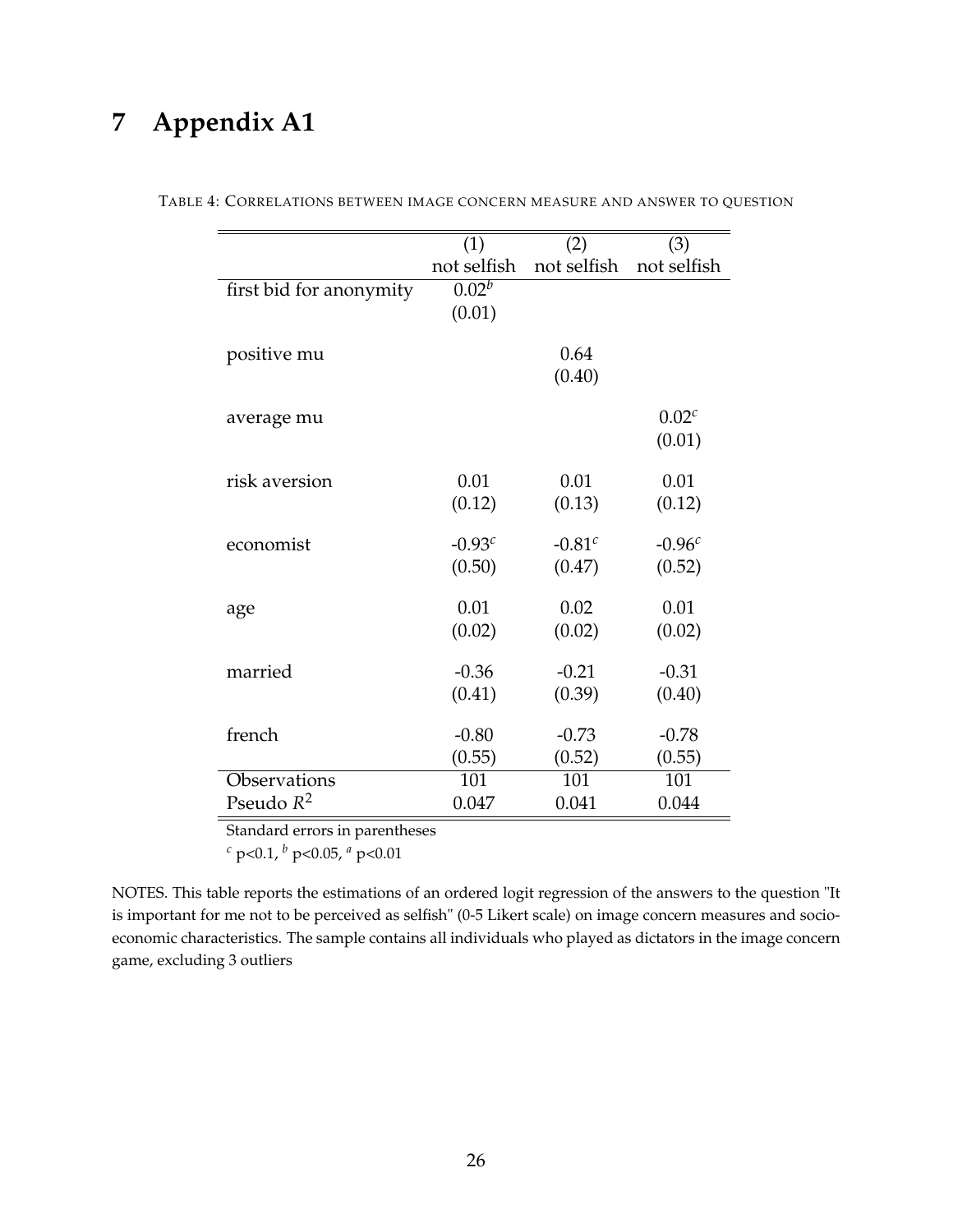|                         | (1)        | (2)       | (3)         |
|-------------------------|------------|-----------|-------------|
|                         | answer 4+  | answer 4+ | answer $4+$ |
| first bid for anonymity | $0.02^{b}$ |           |             |
|                         | (0.01)     |           |             |
|                         |            |           |             |
| positive mu             |            | 0.36      |             |
|                         |            | (0.30)    |             |
|                         |            |           | $0.02^{b}$  |
| average mu              |            |           | (0.01)      |
|                         |            |           |             |
| risk aversion           | $-0.01$    | $-0.01$   | 0.00        |
|                         | (0.06)     | (0.06)    | (0.06)      |
|                         |            |           |             |
| economist               | $-0.16$    | $-0.09$   | $-0.18$     |
|                         | (0.33)     | (0.32)    | (0.33)      |
|                         |            |           |             |
| age                     | 0.01       | 0.01      | 0.01        |
|                         | (0.01)     | (0.01)    | (0.01)      |
| married                 | $-0.15$    | $-0.07$   | $-0.11$     |
|                         | (0.27)     | (0.26)    | (0.27)      |
|                         |            |           |             |
| french                  | $-0.48$    | $-0.43$   | $-0.45$     |
|                         | (0.36)     | (0.36)    | (0.36)      |
| Observations            | 101        | 101       | 101         |
| Pseudo $R^2$            | 0.071      | 0.049     | 0.072       |

<span id="page-26-0"></span>TABLE 5: EXPLAINING SENSITIVITY TO SELFISHNESS

Standard errors in parentheses

*<sup>c</sup>* p<0.1, *<sup>b</sup>* p<0.05, *<sup>a</sup>* p<0.01

NOTES. This table reports the estimations of an probit regression of the indicator variable taking the value 1 if the participant answered 4-5 to the question "It is important for me not to be perceived as selfish" (0-5 Likert scale) on image concern and socio-economic characteristics. The sample contains all individuals who played as dictators in the image concern game, excluding 3 outliers.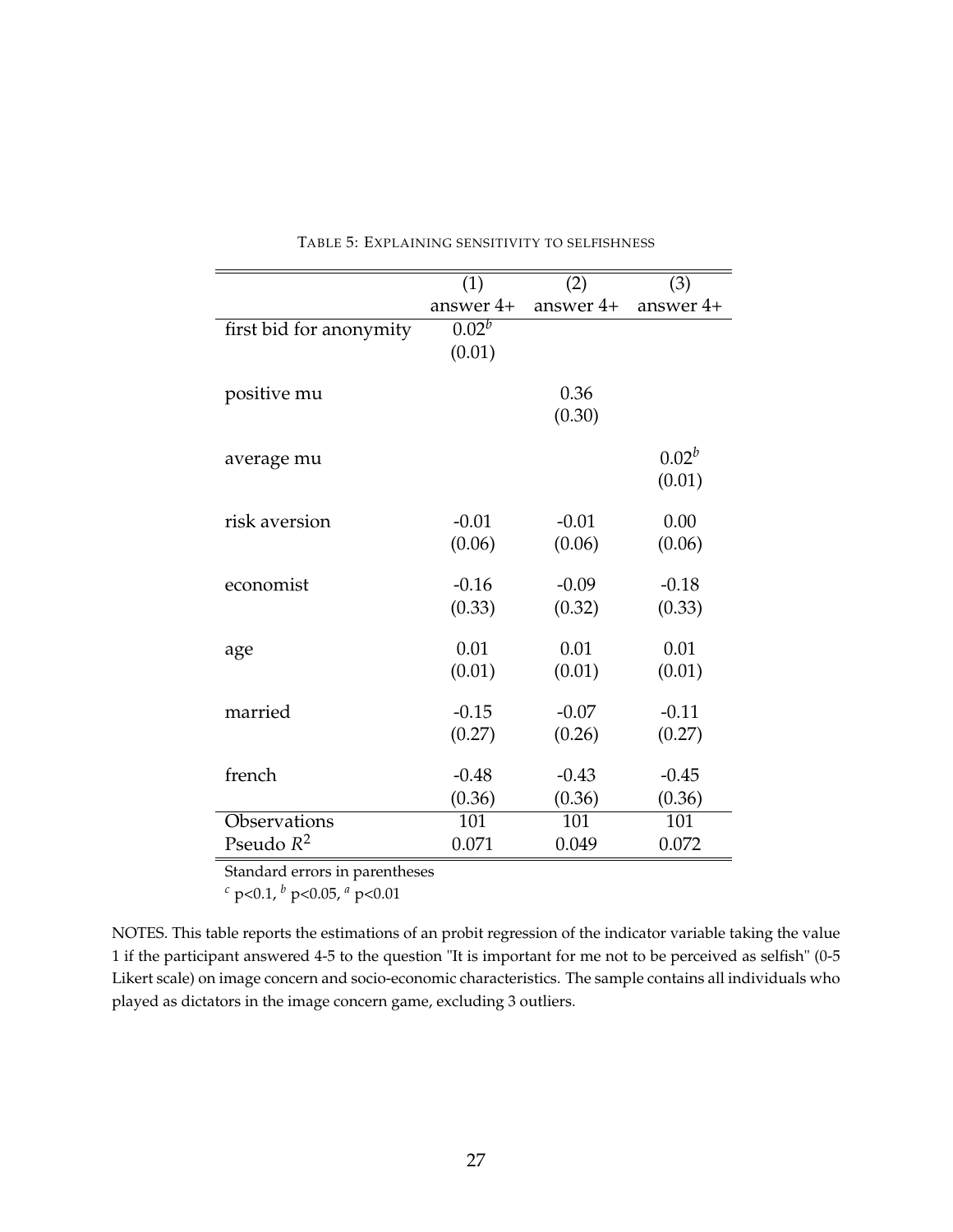|                                | (1)               | (2)               |
|--------------------------------|-------------------|-------------------|
|                                | bid for anonymity | bid for anonymity |
| first bid for anonymity        | $0.60^{a}$        | $0.53^{a}$        |
|                                | (0.07)            | (0.07)            |
| age                            | $0.21^{b}$        | $0.21^{b}$        |
|                                | (0.10)            | (0.09)            |
| married                        | $-1.61$           | $-1.94$           |
|                                | (2.29)            | (2.20)            |
| french                         | $-2.44$           | $-2.26$           |
|                                | (3.37)            | (3.06)            |
| lost lottery, was visible      |                   | $-7.40^{\circ}$   |
|                                |                   | (2.81)            |
| lost lottery, stayed anonymous |                   | $-1.49$           |
|                                |                   | (3.78)            |
| Observations                   | 303               | 303               |
| $R^2$                          | 0.417             | 0.438             |

<span id="page-27-0"></span>TABLE 6: EXPLAINING ROUND TO ROUND VARIATIONS IN BIDS FOR ANONYMITY

Standard errors in parentheses

*<sup>c</sup>* p<0.1, *<sup>b</sup>* p<0.05, *<sup>a</sup>* p<0.01

NOTES. This table reports the estimations of a regression of the bidding strategy in rounds 2 to 4 explained by the bid in the first round, and the realizations of the different lotteries in the previous round (in column 2). The standard errors are clustered at the individual level.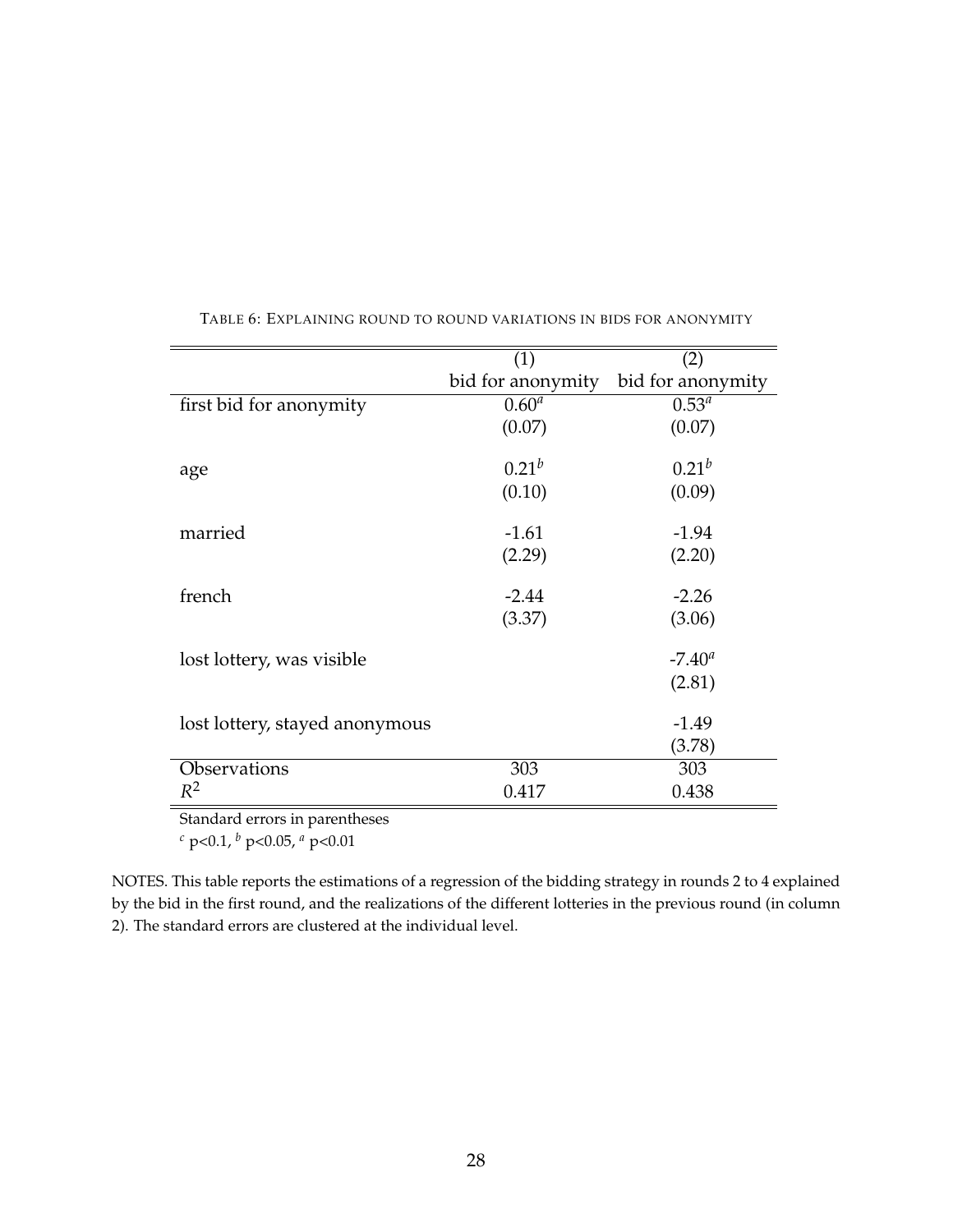|               | (1)      | (2)      | (3)         |
|---------------|----------|----------|-------------|
|               | first mu | first mu | positive mu |
| female        | 0.06     | $-5.31$  | 0.40        |
|               | (4.26)   | (6.27)   | (0.28)      |
|               |          |          |             |
| age           | 0.28     | 0.18     | 0.01        |
|               | (0.24)   | (0.27)   | (0.01)      |
| student       | -7.71    | $-7.94$  | $-0.61$     |
|               | (6.26)   | (7.68)   | (0.41)      |
|               |          |          |             |
| family status | 0.01     | $-2.92$  | 0.18        |
|               | (3.63)   | (4.86)   | (0.23)      |
| french        | -4.04    | $-3.79$  | $-0.73c$    |
|               |          |          |             |
|               | (5.74)   | (6.32)   | (0.39)      |
| Observations  | 101      | 63       | 101         |
| $R^2$         | 0.118    | 0.108    |             |
| Pseudo $R^2$  |          |          | 0.121       |

<span id="page-28-0"></span>TABLE 7: EXPLAINING IMAGE CONCERN

*<sup>c</sup>* p<0.1, *<sup>b</sup>* p<0.05, *<sup>a</sup>* p<0.01

NOTES. Columns (1) presents the regression of variable first mu on socio economic characteristics for the full sample. Column (2) restricts the sample to individuals who bid a positive amount. Column (3) is a probit regression of the indicator variable taking value 1 if the individual bid a positive amount for anonymity.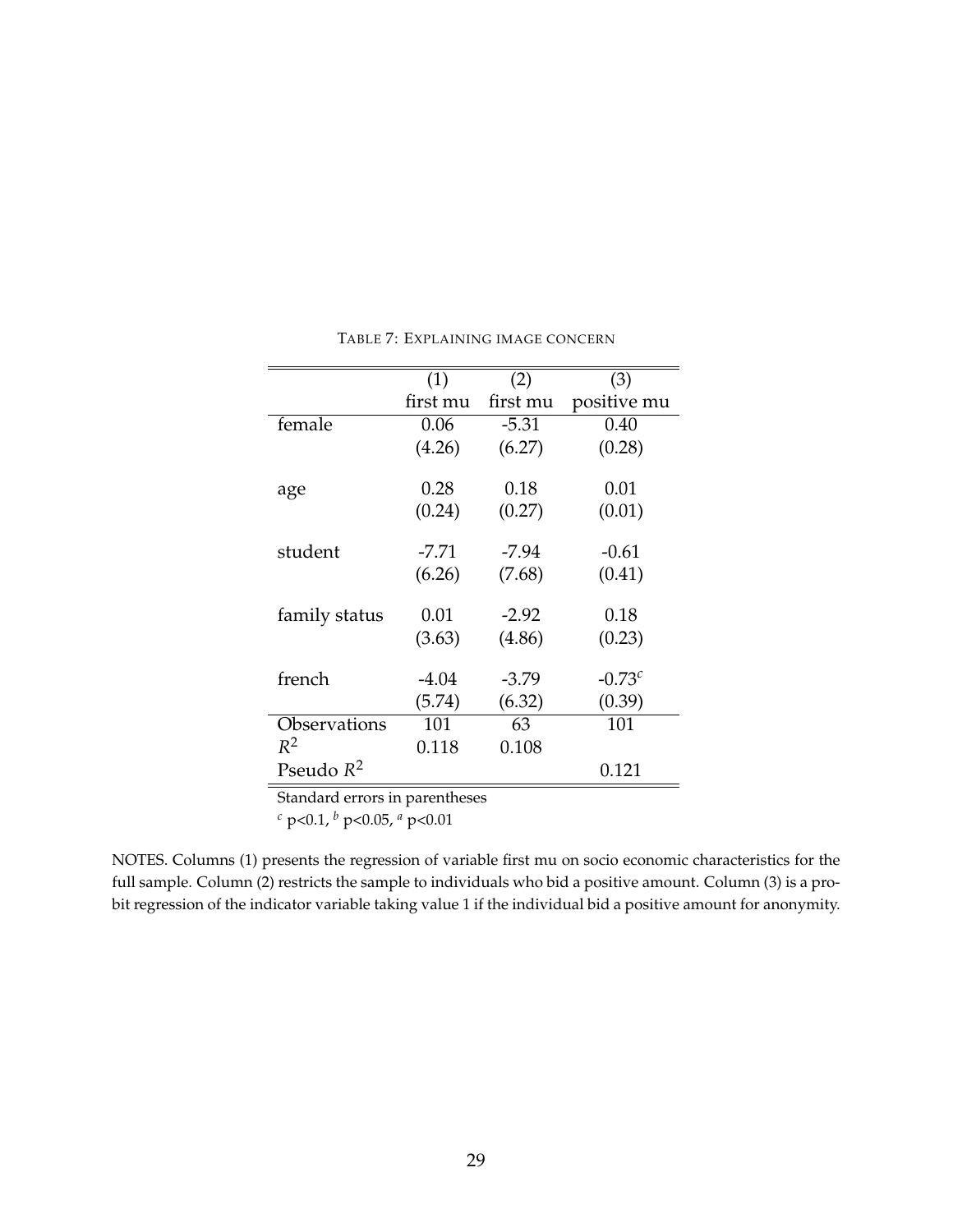|                                | (1)        | (2)          |
|--------------------------------|------------|--------------|
|                                | nb friends | party member |
| first bid for anonymity        | $-0.04a$   | $-0.02^{b}$  |
|                                | (0.02)     | (0.01)       |
|                                |            |              |
| female                         | $-1.58^b$  | $-0.57$      |
|                                | (0.73)     | (0.41)       |
|                                |            |              |
| age                            | 0.01       | 0.01         |
|                                | (0.03)     | (0.02)       |
| student                        | 0.44       |              |
|                                |            | $-0.19$      |
|                                | (0.92)     | (0.52)       |
| married                        | $-0.18$    | 0.07         |
|                                | (0.74)     | (0.37)       |
|                                |            |              |
| french                         | $1.62^c$   |              |
|                                | (0.88)     |              |
| Observations                   | 101        | 85           |
| $R^2$                          | 0.135      |              |
| Pseudo $R^2$                   |            | 0.117        |
| Standard errors in parentheses |            |              |

<span id="page-29-0"></span>TABLE 8: EXPLAINING OTHER BEHAVIORS

*<sup>c</sup>* p<0.1, *<sup>b</sup>* p<0.05, *<sup>a</sup>* p<0.01

NOTES. Column (1) presents the estimations of a regression of the variable measuring the self-reported number of friends. Columns (2) presents the estimation of a probit regression of an indicator variable taking the value 1 if the participant is a party member.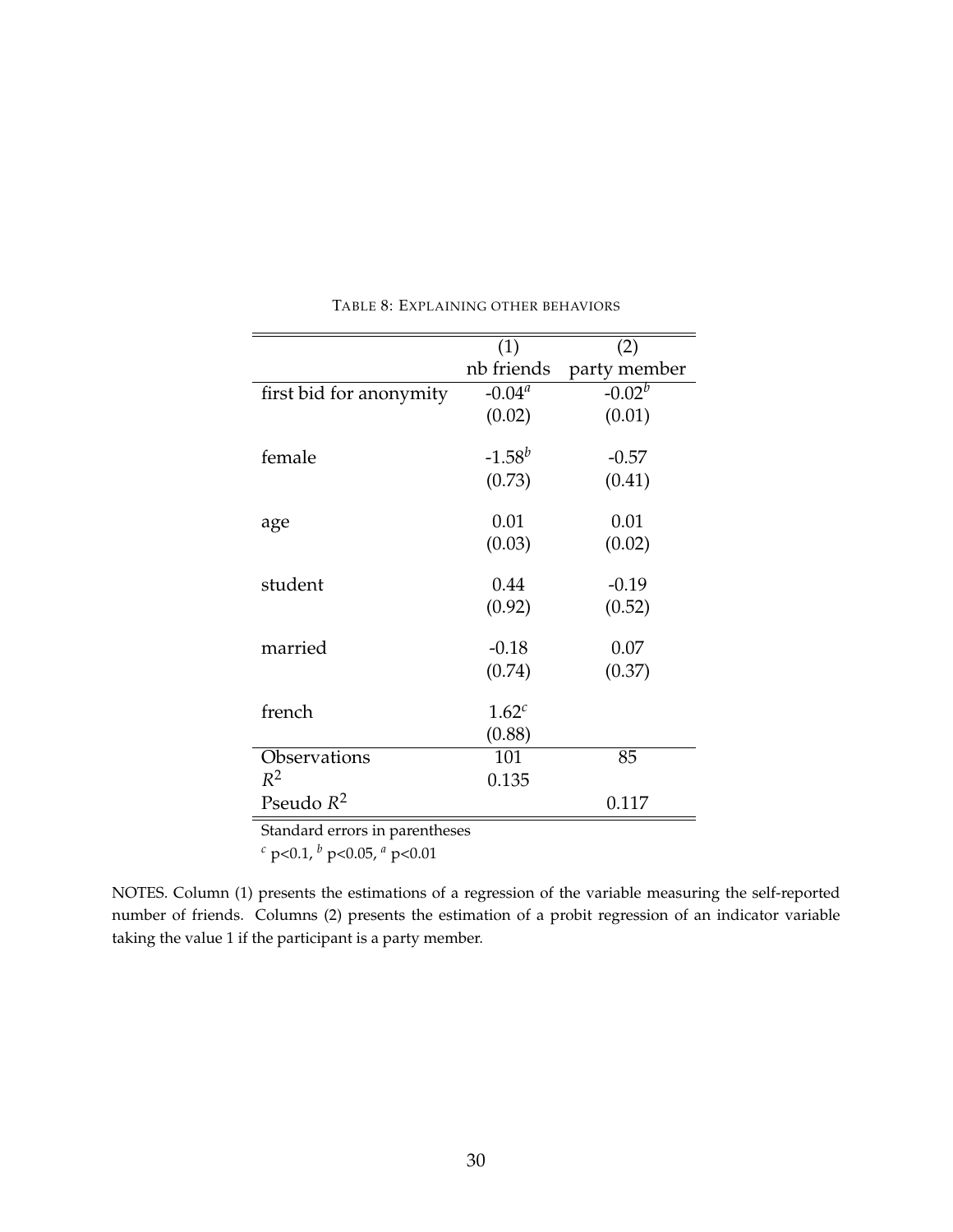|                          | (1)               | $\overline{(2)}$  | (3)               |
|--------------------------|-------------------|-------------------|-------------------|
|                          | bid for anonymity | bid for anonymity | bid for anonymity |
| know observer            | $-1.05$           | $-0.38$           | $-0.30$           |
|                          | (3.26)            | (3.21)            | (3.24)            |
|                          |                   |                   |                   |
| observer smiles          | 2.61              | 2.65              | 2.26              |
|                          | (6.17)            | (6.41)            | (6.38)            |
| observer female          | $-0.85$           |                   | $-0.79$           |
|                          | (1.79)            |                   | (1.82)            |
|                          |                   |                   |                   |
| observer french          | 0.46              | 0.47              |                   |
|                          | (2.54)            | (2.52)            |                   |
| female w. obs female     |                   | 2.58              |                   |
|                          |                   | (2.97)            |                   |
|                          |                   |                   |                   |
| female w. obs male       |                   | 5.71 <sup>c</sup> |                   |
|                          |                   | (3.33)            |                   |
|                          |                   |                   |                   |
| male w. obs female       |                   | 2.63              |                   |
|                          |                   | (2.66)            |                   |
| risk aversion            |                   | 0.01              | 0.09              |
|                          |                   | (0.55)            | (0.56)            |
|                          |                   |                   |                   |
| french w. obs french     |                   |                   | 5.28              |
|                          |                   |                   | (4.49)            |
| french w. obs non-french |                   |                   | 6.86              |
|                          |                   |                   | (4.81)            |
|                          |                   |                   |                   |
| non-french w. obs french |                   |                   | $10.67^b$         |
|                          |                   |                   | (4.86)            |
| Observations             | 404               | 404               | 404               |
| $R^2$                    | 0.182             | 0.180             | 0.181             |

<span id="page-30-0"></span>TABLE 9: ROLE OF OBSERVERS

*<sup>c</sup>* p<0.1, *<sup>b</sup>* p<0.05, *<sup>a</sup>* p<0.01

NOTES. Columns (1), (2) and (3) present the regression of variable first mu on characteristics of the observer for the full sample. All regressions include period fixed effects. Standard errors are clustered at the participant level.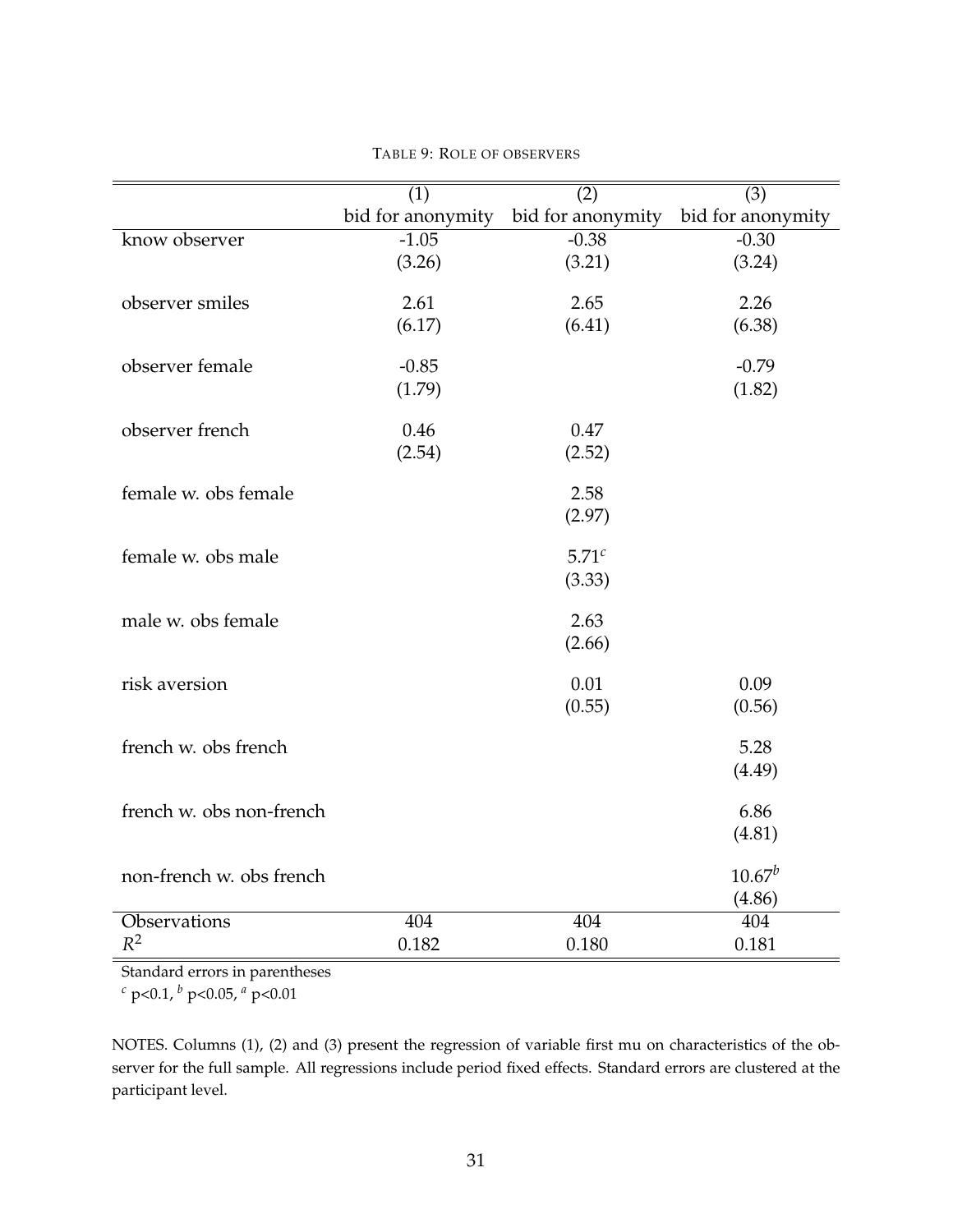|               | (1)       | (2)       | (3)         |
|---------------|-----------|-----------|-------------|
|               | cooperate | cooperate | cooperate   |
| first mu      | $-0.02c$  | $-0.03^b$ | $-0.03^b$   |
|               | (0.01)    | (0.01)    | (0.01)      |
| female        | $-0.14$   | $-0.29$   | $-0.71^{c}$ |
|               | (0.30)    | (0.35)    | (0.38)      |
| Age           | 0.01      | $-0.01$   | $-0.02$     |
|               | (0.02)    | (0.02)    | (0.02)      |
| student       | $-0.15$   | $-0.45$   | $-0.33$     |
|               | (0.54)    | (0.56)    | (0.64)      |
| french        | $-0.80$   | $-0.51$   | $-0.49$     |
|               | (0.49)    | (0.54)    | (0.42)      |
| player smiles | $-0.33$   | $-0.01$   | $-0.35$     |
|               | (0.44)    | (0.50)    | (0.44)      |
| Constant      | 0.47      | 1.31      | 1.47        |
|               | (0.91)    | (1.02)    | (1.23)      |
| Observations  | 640       | 120       | 120         |
| Pseudo $R^2$  | 0.055     | 0.093     | 0.156       |

<span id="page-31-0"></span>TABLE 10: COOPERATION IN TREATMENTS WITHOUT OBSERVERS

*<sup>c</sup>* p<0.1, *<sup>b</sup>* p<0.05, *<sup>a</sup>* p<0.01

NOTES. This table reports the estimations of a probit regression of the indicator variable taking the value 1 if the player cooperated, restricting the sample to treatments with no observers. Column (1) includes all rounds of the prisoner's dilemma game. Column (2) restricts to the first round of each game. Column (3) restricts the sample to the third game. Standard errors are clustered at the participant level.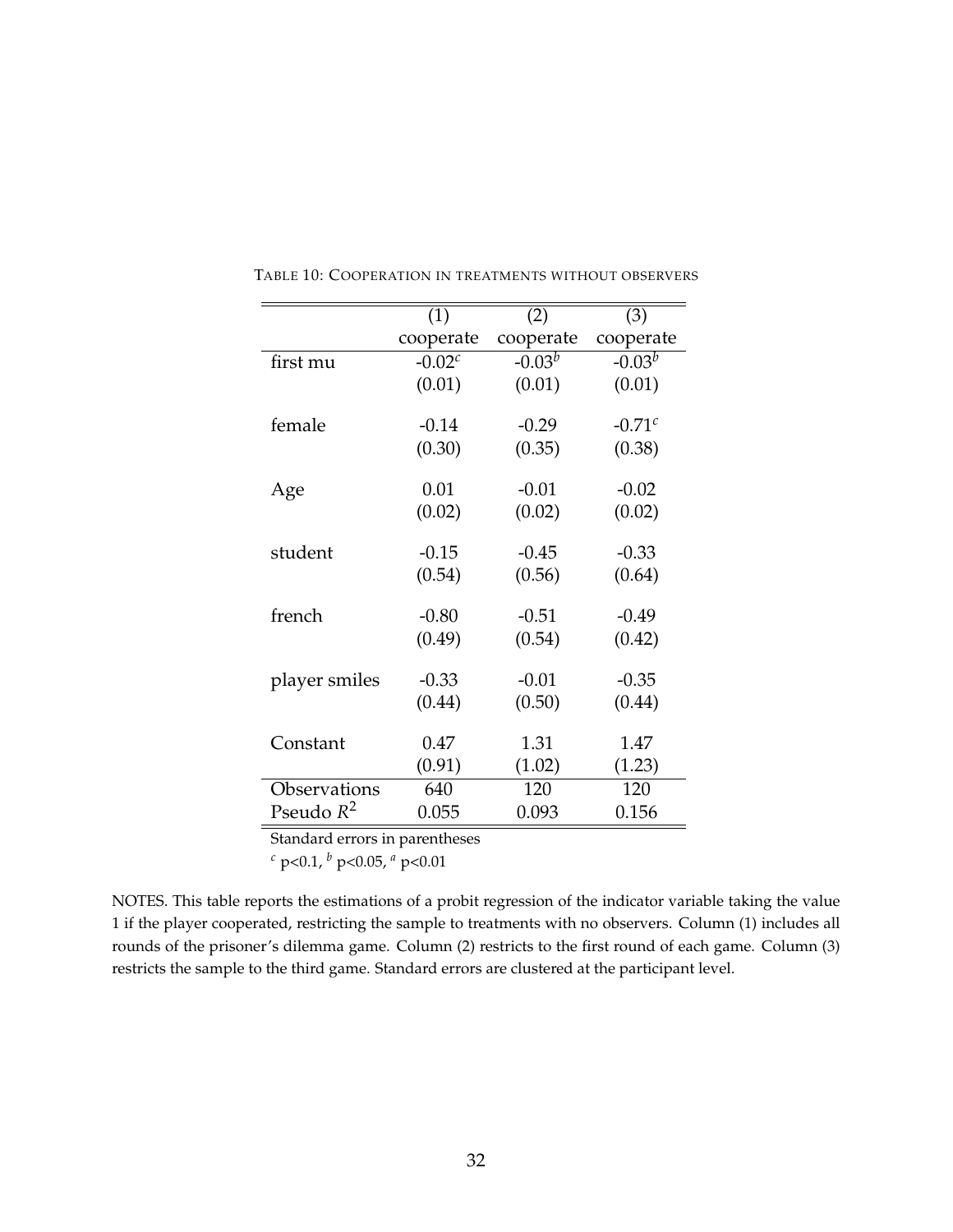|                                     | $\overline{(1)}$  | (2)               | (3)               |
|-------------------------------------|-------------------|-------------------|-------------------|
|                                     | rating            | rating            | rating            |
| cooperate                           | $2.94^{a}$        | $2.47^{a}$        | $1.78^{a}$        |
|                                     | (0.50)            | (0.65)            | (0.68)            |
| observer french / player non french | 1.40 <sup>c</sup> | 1.28 <sup>c</sup> | 1.40 <sup>c</sup> |
|                                     | (0.84)            | (0.78)            | (0.77)            |
| observer french                     | $-0.74$           | $-0.75$           | $-0.78$           |
|                                     | (0.83)            | (0.75)            | (0.79)            |
| student                             | 1.21 <sup>c</sup> | 1.24 <sup>c</sup> | $1.22^{b}$        |
|                                     | (0.64)            | (0.64)            | (0.62)            |
| player smiles                       | $2.37^{a}$        | $2.16^{b}$        | $2.00^{b}$        |
|                                     | (0.90)            | (0.89)            | (0.87)            |
| know each other                     | $-2.16^a$         | $-2.13^a$         | $-2.16a$          |
|                                     | (0.70)            | (0.70)            | (0.67)            |
| french                              | 1.11              | 1.06              | 1.19 <sup>c</sup> |
|                                     | (0.78)            | (0.72)            | (0.72)            |
| deviate after partner coop          |                   | 0.29              |                   |
|                                     |                   | (0.40)            |                   |
| cooperate after partner coop        |                   | 0.75              |                   |
|                                     |                   | (0.65)            |                   |
| deviate after player coop           |                   |                   | $-0.15$           |
|                                     |                   |                   | (0.33)            |
| cooperate after player coop         |                   |                   | $1.60^{b}$        |
|                                     |                   |                   | (0.71)            |
| Observations                        | 520               | 520               | 520               |
| Pseudo $R^2$                        | 0.242             | 0.246             | 0.253             |

### <span id="page-32-0"></span>TABLE 11: OBSERVER RATINGS

Standard errors in parentheses

*<sup>c</sup>* p<0.1, *<sup>b</sup>* p<0.05, *<sup>a</sup>* p<0.01

NOTES. This table reports the estimations of a regression of the ratings given by the observer on the player's characteristics and behaviors. Standard errors are clustered at the participant/observer level.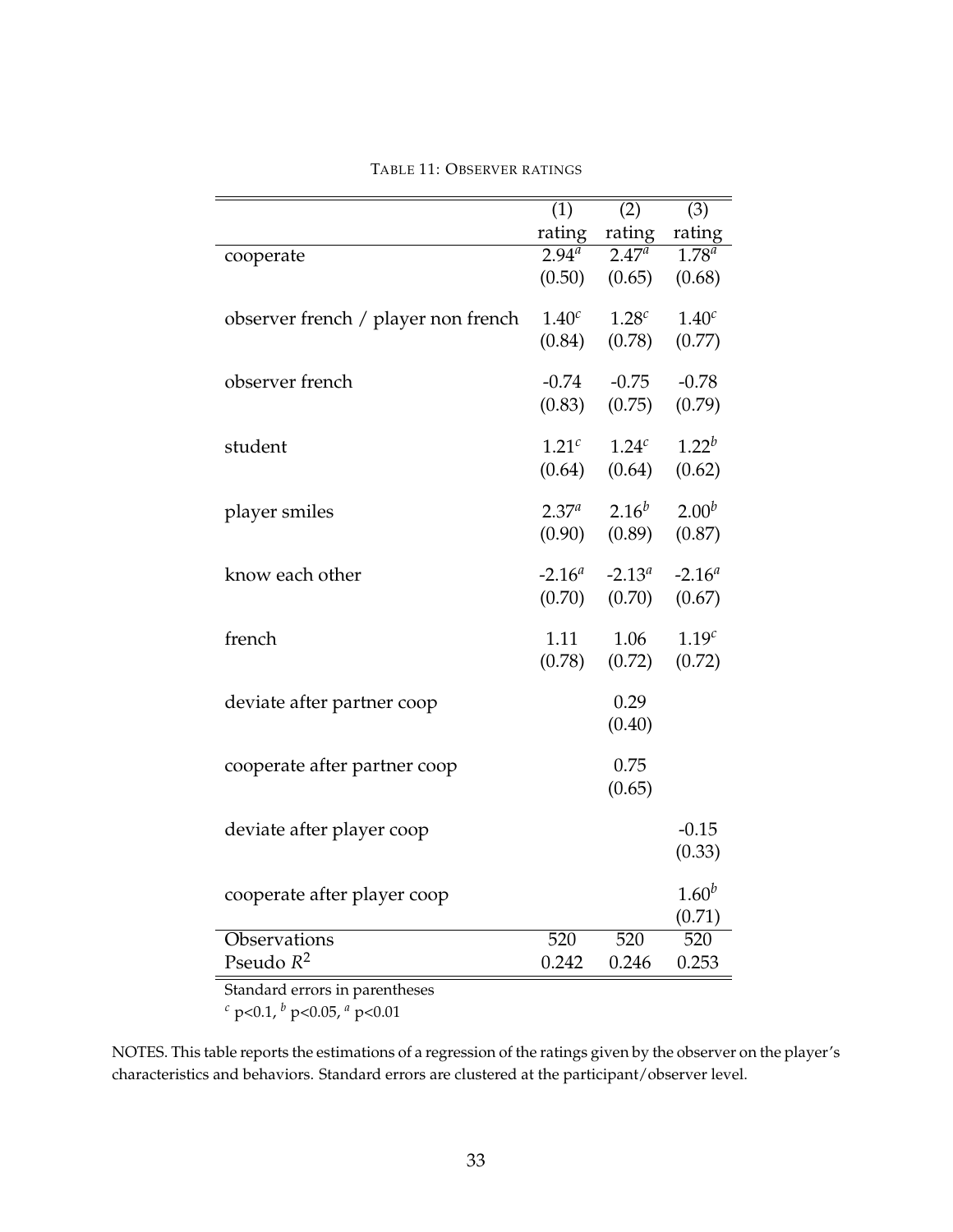|                                     | $\overline{(1)}$    | $\overline{(2)}$    | (3)                 |
|-------------------------------------|---------------------|---------------------|---------------------|
|                                     | top rating          | top rating          | top rating          |
| cooperate                           | $\overline{1.63^a}$ | $\overline{1.32^a}$ | $\overline{1.08^a}$ |
|                                     | (0.25)              | (0.34)              | (0.36)              |
| observer french / player non french | $4.95^{a}$          | 5.01                | 4.92                |
|                                     | (0.93)              |                     |                     |
| observer french                     | 0.71                | 0.56                | 0.72                |
|                                     | (0.62)              | (0.64)              | (0.60)              |
| student                             | $0.70^{b}$          | $0.73^{b}$          | $0.69^b$            |
|                                     | (0.34)              | (0.35)              | (0.35)              |
| player smiles                       | 0.81                | 0.68                | 0.64                |
|                                     | (0.57)              | (0.57)              | (0.55)              |
| know each other                     | $-0.51$             | $-0.50$             | $-0.50$             |
|                                     | (0.38)              | (0.37)              | (0.36)              |
| french                              | $4.82^{a}$          | 4.93 <sup>a</sup>   | $4.83^{a}$          |
|                                     | (0.89)              | (0.28)              | (0.29)              |
| deviate after partner coop          |                     | 0.18                |                     |
|                                     |                     | (0.29)              |                     |
| cooperate after partner coop        |                     | 0.48                |                     |
|                                     |                     | (0.33)              |                     |
| deviate after player coop           |                     |                     | $-0.09$             |
|                                     |                     |                     | (0.24)              |
| cooperate after player coop         |                     |                     | $0.72^{b}$          |
|                                     |                     |                     | (0.34)              |
| Observations                        | 520                 | 520                 | 520                 |
| Pseudo $R^2$                        | 0.344               | 0.351               | 0.356               |

<span id="page-33-0"></span>TABLE 12: OBSERVER RATINGS

*<sup>c</sup>* p<0.1, *<sup>b</sup>* p<0.05, *<sup>a</sup>* p<0.01

NOTES. This table reports the estimations of a probit regression of the indicator variable taking the value 1 if the observer gave a rating of 5 on the player's characteristics and behaviors. Standard errors are clustered at the participant/observer level.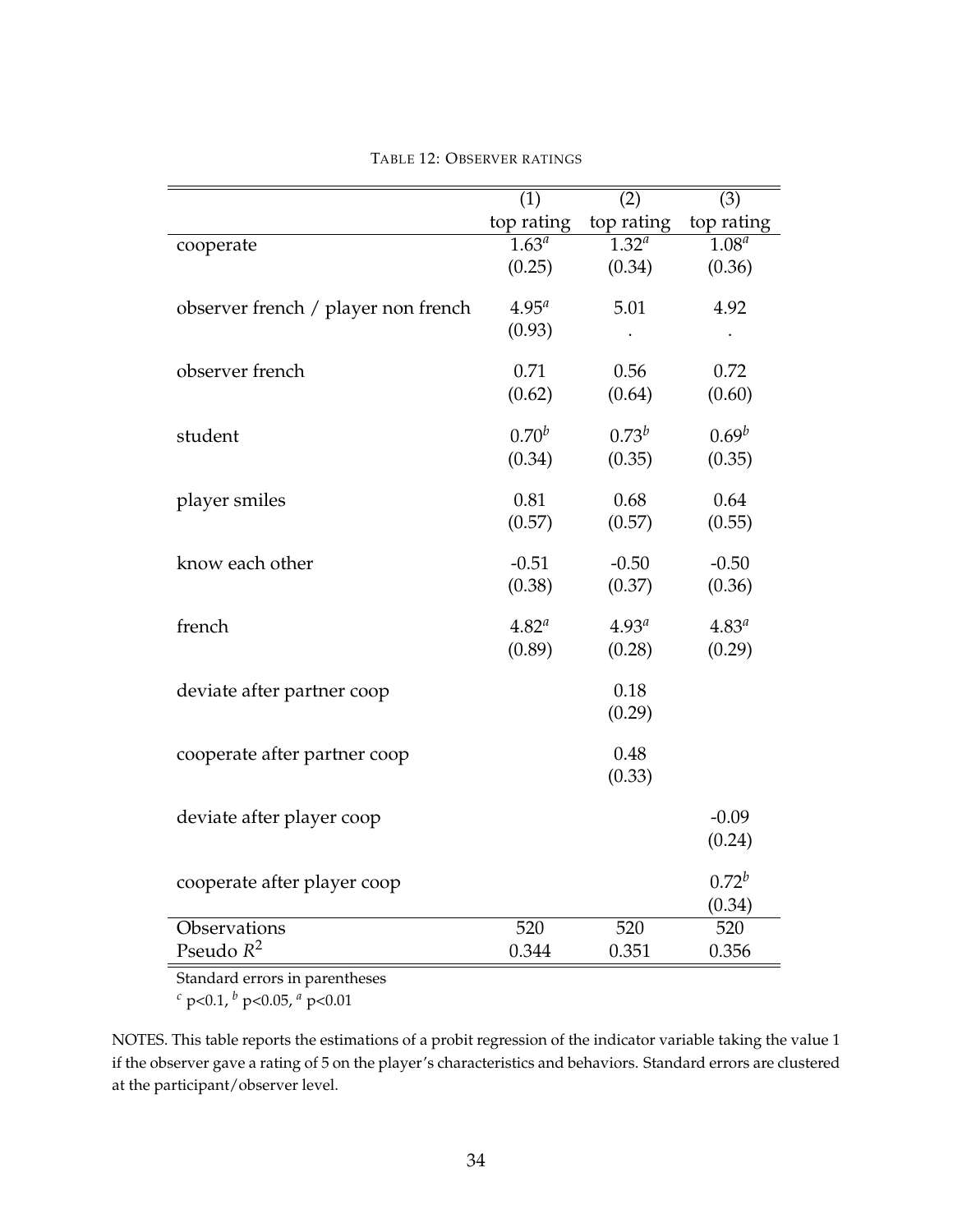|                              | (1)         | (2)       | (3)                |
|------------------------------|-------------|-----------|--------------------|
|                              | cooperate   | cooperate | cooperate          |
| first mu                     | $-0.02^{c}$ | $-0.00$   | $-0.01$            |
|                              | (0.01)      | (0.01)    | (0.01)             |
| Observed                     |             |           | $0.53^c$<br>(0.29) |
| interaction image * observed |             |           | 0.01<br>(0.01)     |
| Observations                 | 640         | 608       | 1280               |
| Pseudo $R^2$                 | 0.055       | 0.063     | 0.089              |

### <span id="page-34-0"></span>TABLE 13: COOPERATION ALL ROUNDS

Standard errors in parentheses

*<sup>c</sup>* p<0.1, *<sup>b</sup>* p<0.05, *<sup>a</sup>* p<0.01

NOTES. This table reports the estimations of a probit regression of the indicator variable taking the value 1 if the player cooperated. Column (1) and (4) include the full sample. Column (2) only the observations where the players are not observed and column (3) those where the players are observed. Standard errors are clustered at the participant level.

#### <span id="page-34-1"></span>TABLE 14: COOPERATION LAST GAME

|                              | (1)       | (2)       | (3)               |
|------------------------------|-----------|-----------|-------------------|
|                              | cooperate | cooperate | cooperate         |
| first mu                     | $-0.03^b$ | 0.00      | $-0.03^b$         |
|                              | (0.01)    | (0.01)    | (0.01)            |
|                              |           |           |                   |
| Observed                     |           |           | 0.50              |
|                              |           |           | (0.34)            |
|                              |           |           |                   |
| interaction image * observed |           |           | 0.02 <sup>c</sup> |
|                              |           |           | (0.01)            |
| Observations                 | 120       | 114       | 240               |
| Pseudo $R^2$                 | 0.156     | 0.185     | 0.205             |

Standard errors in parentheses

*<sup>c</sup>* p<0.1, *<sup>b</sup>* p<0.05, *<sup>a</sup>* p<0.01

NOTES. This table reports the estimations of a probit regression of the indicator variable taking the value 1 if the player cooperated. Column (1) and (4) include all observations for the last game. Column (2) only the observations for the last game where the players are not observed and column (3) those where the players are observed. Standard errors are clustered at the participant level.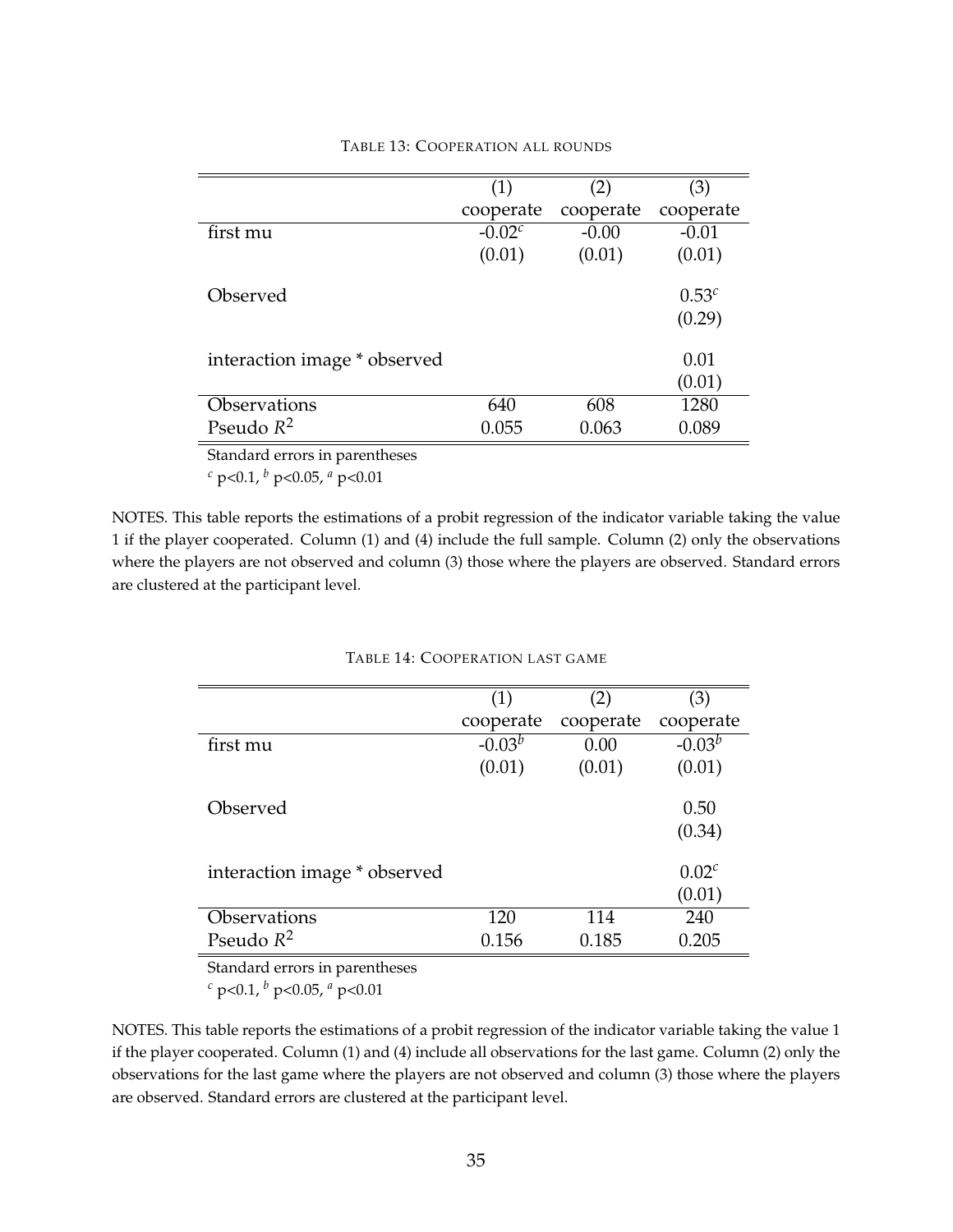|                                                      | (1)               | (2)            | (3)        |
|------------------------------------------------------|-------------------|----------------|------------|
|                                                      | cooperate         | cooperate      | cooperate  |
| first mu                                             | 0.01 <sup>b</sup> | $-0.00$        | 0.00       |
|                                                      | (0.01)            | (0.01)         | (0.00)     |
| subject cooperated in game 1 period 1                | $0.58^{a}$        | 0.14           | $0.31^{b}$ |
|                                                      | (0.19)            | (0.23)         | (0.15)     |
| interaction image concern * previous coop            | $-0.05^{\circ}$   | 0.01           | $-0.04a$   |
|                                                      | (0.01)            | (0.01)         | (0.01)     |
| player cooperated in previous period                 | $2.33^{a}$        | $1.67^{\circ}$ | $2.00^a$   |
|                                                      | (0.30)            | (0.32)         | (0.23)     |
| interaction image concern * previous coop * observed |                   |                | $0.03^{a}$ |
|                                                      |                   |                | (0.01)     |
| Observed                                             |                   |                | 0.04       |
|                                                      |                   |                | (0.18)     |
| Observations                                         | 520               | 494            | 1040       |
| Pseudo $R^2$                                         | 0.389             | 0.345          | 0.383      |

### <span id="page-35-0"></span>TABLE 15: COOPERATION AS A FUNCTION OF PLAYER'S LAST ROUND ACTION ALL ROUNDS

Standard errors in parentheses

*<sup>c</sup>* p<0.1, *<sup>b</sup>* p<0.05, *<sup>a</sup>* p<0.01

NOTES. This table reports the estimations of a probit regression of the indicator variable taking the value 1 if the player cooperated. Column (1) and (4) include all observations. Column (2) only the observations where the players are not observed and column (3) those where the players are observed. Standard errors are clustered at the participant level.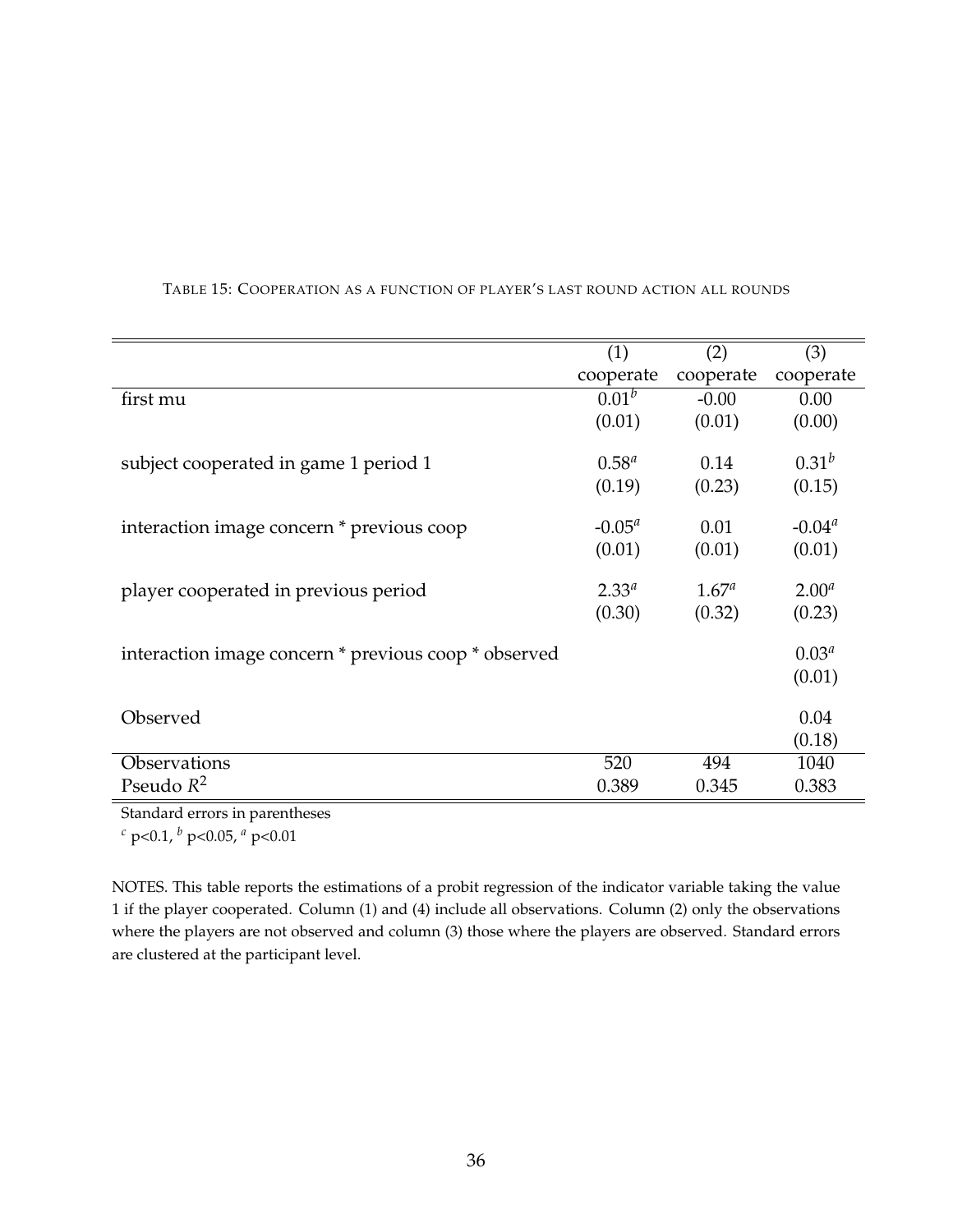|                                                      | (1)               | (2)        | (3)               |
|------------------------------------------------------|-------------------|------------|-------------------|
|                                                      | cooperate         | cooperate  | cooperate         |
| first mu                                             | $-0.01$           | $-0.02$    | $-0.02b$          |
|                                                      | (0.01)            | (0.01)     | (0.01)            |
| subject cooperated in game 1 period 1                | 1.00 <sup>c</sup> | 0.24       | 0.50 <sup>c</sup> |
|                                                      | (0.53)            | (0.37)     | (0.30)            |
| interaction image concern * previous coop            | $-0.04c$          | $0.08^{b}$ | $-0.02$           |
|                                                      | (0.02)            | (0.03)     | (0.01)            |
|                                                      |                   |            |                   |
| player cooperated in previous period                 | $1.89^{a}$        | $1.28^{b}$ | $1.40^{a}$        |
|                                                      | (0.50)            | (0.64)     | (0.34)            |
| interaction image concern * previous coop * observed |                   |            | $0.09^{a}$        |
|                                                      |                   |            | (0.02)            |
| Observed                                             |                   |            | $-0.19$           |
|                                                      |                   |            | (0.32)            |
| Observations                                         | 80                | 76         | 160               |
| Pseudo $R^2$                                         | 0.466             | 0.453      | 0.459             |

#### <span id="page-36-0"></span>TABLE 16: COOPERATION AS A FUNCTION OF PLAYER'S LAST ROUND ACTION IN LAST GAME

Standard errors in parentheses

*<sup>c</sup>* p<0.1, *<sup>b</sup>* p<0.05, *<sup>a</sup>* p<0.01

NOTES. This table reports the estimations of a probit regression of the indicator variable taking the value 1 if the player cooperated. Column (1) and (4) include all observations for the last game. Column (2) only the observations for the last game where the players are not observed and column (3) those where the players are observed. Standard errors are clustered at the participant level.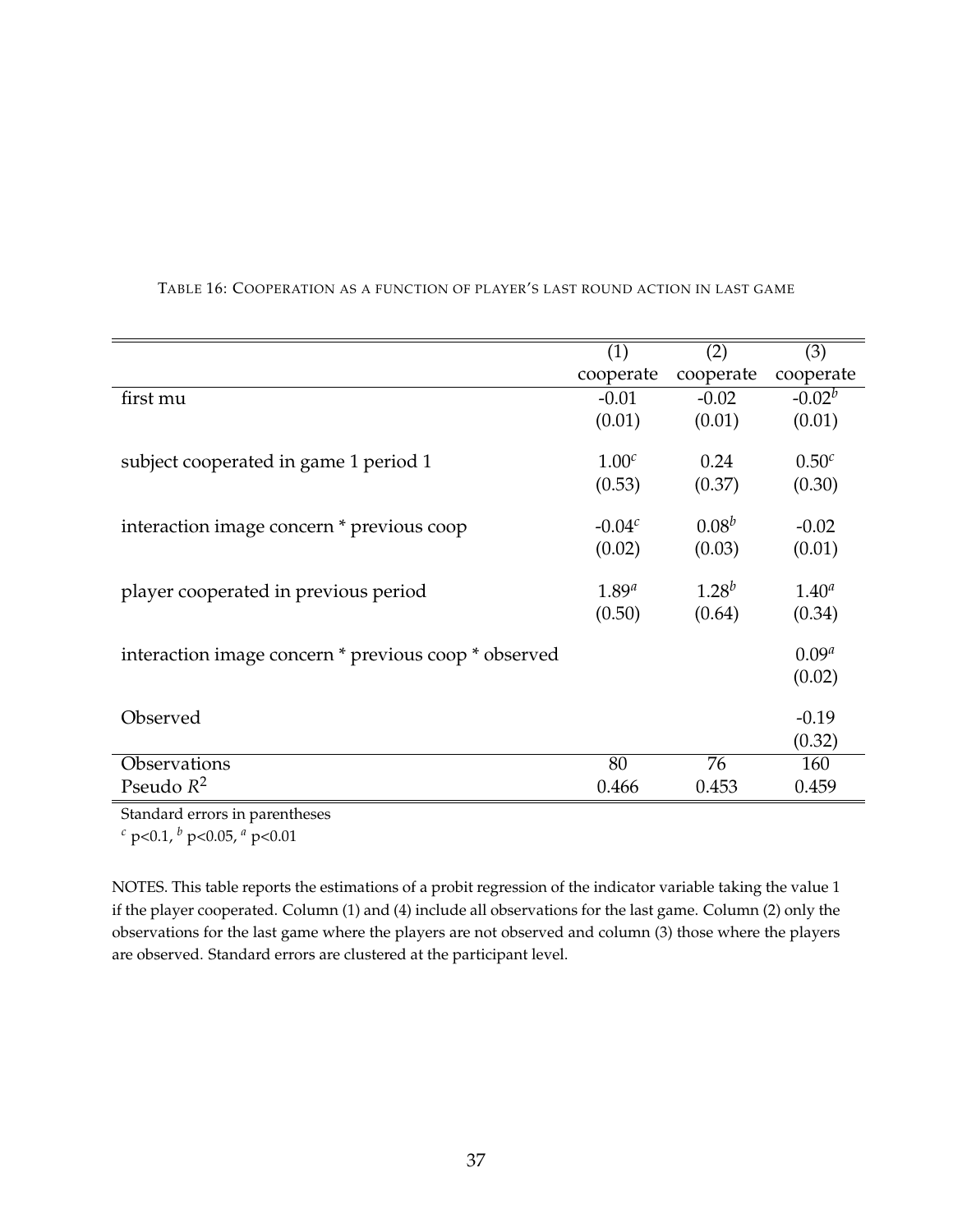|                         | (1)                 | (2)                 | (3)                 |
|-------------------------|---------------------|---------------------|---------------------|
|                         | transfer to lottery | transfer to lottery | transfer to lottery |
| first bid for anonymity | $0.41^{\circ}$      |                     |                     |
|                         | (0.10)              |                     |                     |
| risk aversion           | 0.64                | 0.77                | 0.58                |
|                         | (0.71)              | (0.72)              | (0.75)              |
| economist               | $-1.20$             | $-2.04$             | 1.40                |
|                         | (3.85)              | (3.64)              | (3.36)              |
| age                     | 0.09                | $-0.01$             | 0.08                |
|                         | (0.15)              | (0.16)              | (0.15)              |
| married                 | 2.70                | 3.67                | 5.19                |
|                         | (3.20)              | (3.14)              | (3.13)              |
| french                  | $-1.04$             | $-0.20$             | 0.95                |
|                         | (5.27)              | (4.97)              | (4.41)              |
| average mu              |                     | $0.54^{a}$          |                     |
|                         |                     | (0.11)              |                     |
| Observations            | 101                 | 101                 | 101                 |
| $R^2$                   | 0.249               | 0.297               | 0.243               |
| Pseudo $R^2$            |                     |                     |                     |

<span id="page-37-0"></span>TABLE 17: EXPLAINING THE LOTTERY PARTICIPATION

*<sup>c</sup>* p<0.1, *<sup>b</sup>* p<0.05, *<sup>a</sup>* p<0.01

NOTES. This table reports the estimations of a regression of the amount transferred by the dictator in the image concern game on image concern measures and socio economic characteristics. Standard errors are clustered at the participant level.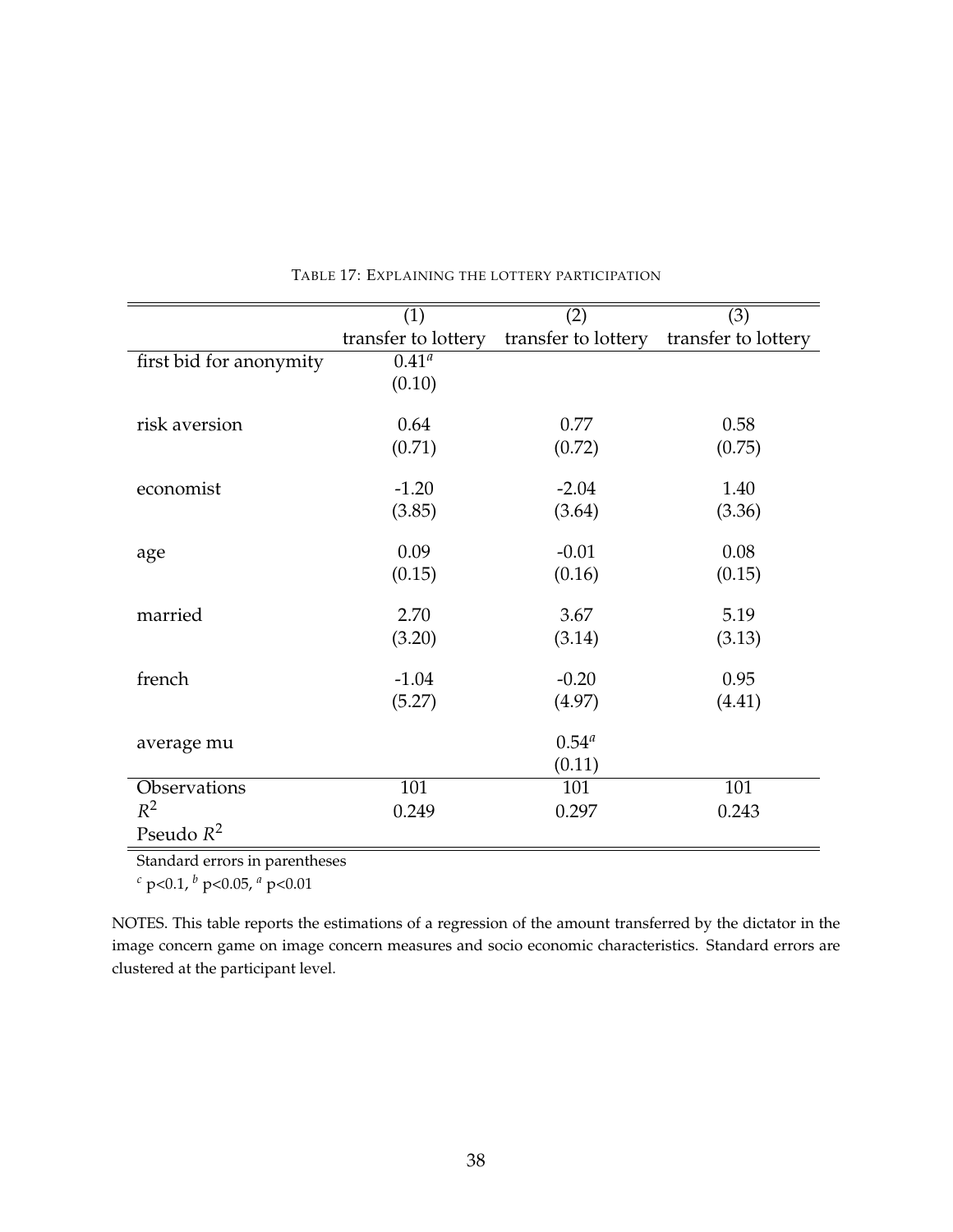<span id="page-38-0"></span>

FIGURE 8: DISTRIBUTION OF IMAGE CONCERN USING THE RANDOM OBSERVATION GAME

<span id="page-38-1"></span>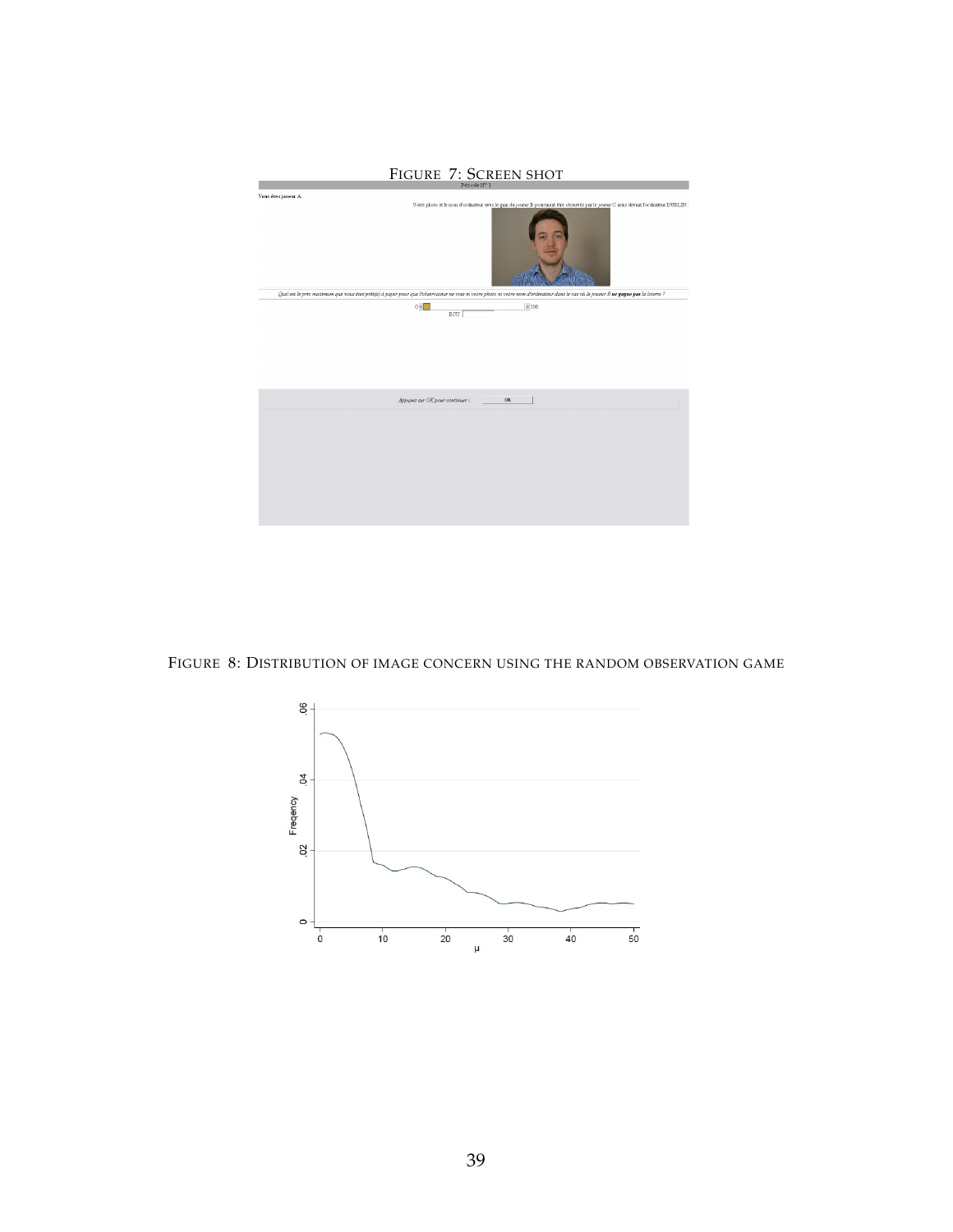

#### <span id="page-39-0"></span>FIGURE 9: DISTRIBUTION OF ANSWER TO QUESTION ON SELFISHNESS

FIGURE 10: RATING OF BEHAVIOR BY OBSERVER DEPENDING ON PAST CHOICES OF PARTNER

<span id="page-39-1"></span>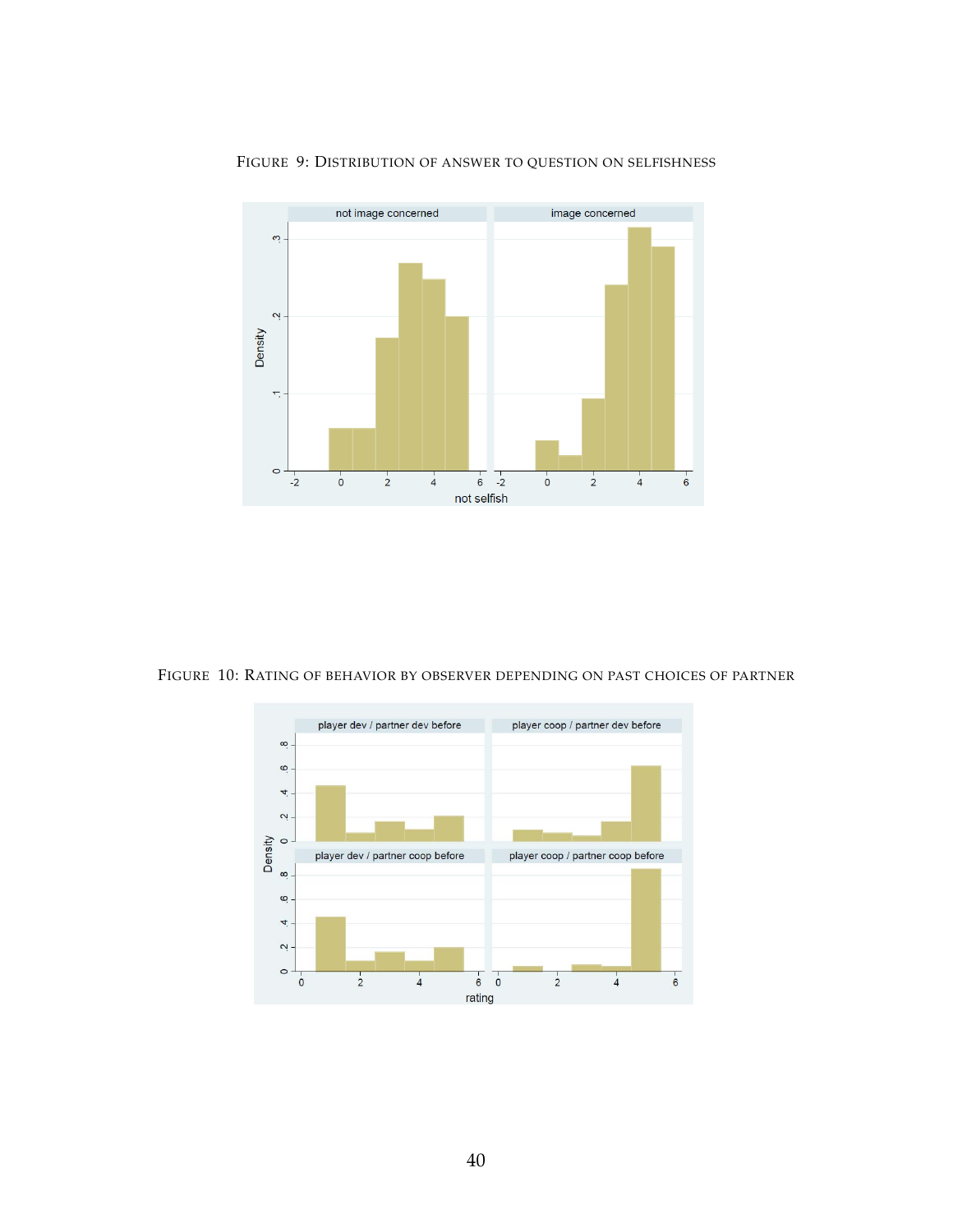# **8 Appendix A2: Illustrative model**

We consider a simple model to clarify some interpretation of our results.

The dictator has two choices to make: the amount *X* he transfers to the lottery and the amount  $\mu$  he bids to remain anonymous in case the lottery is a failure. We denote:

- *u*(1) the utility of the dictator if the lottery is a success (and the recipient receives the 50 tokens), while  $u(0)$  is the utility in case of a failure. We thus have that  $u(1) - u(0)$ is an indicator of the level of altruism of the dictator.
- −*I* is the disutility the dictator suffers if the failure of the lottery is revealed to the observer. It is proportional to the image concern of the individual.
- There is an increasing and concave cost function of giving to the lottery  $c_1(X)$  and an increasing and concave cost function of bidding for anonymity  $c_2(\mu)$ . We assume these two costs are separable, corresponding to the idea that these two decisions are made sequentially. It is clear that this assumption guarantees that the choice of  $\mu$ will be independent of *X*. We believe in any case that if this assumption was not satisfied, the effect of *X* on *µ* would be of second order.

The expected utility of the dictator if he chooses *X* and  $\mu$  is given by:

$$
(0.01X)u(1) + (1 - 0.01X) [u(0) + (1 - \mu)(-I) - c_2(\mu)] - c_1(X)
$$

A sender with image concern *I* will therefore choose  $\mu^*(I)$  such that

$$
c_2^{'}(\mu^*)=I
$$

We note two things. First, the choice of  $\mu$  is indeed an indicator of image concerns. Second, the choice of  $\mu$  is independent of the choice of *X*, and incidentally of the value of  $u(1) - u(0)$ . The experiment therefore does allow us to separate altruism from image **concerns.**

In turn the choice of *X* in equilibrium will satisfy

$$
c_1'(X^*) = 0.01 (u(1) - u(0)) - [(1 - \mu^*(I))(-I) - c_2(\mu^*(I))]
$$

Naturally  $X^*$  is increasing in the generosity  $(u(1) - u(0))$ . Furthermore, by the envelope theorem,  $[(1 - \mu^*(I))(-I) - c_2(\mu^*(I))]$  is decreasing in *I*, so that  $X^*$  increases in *I*. More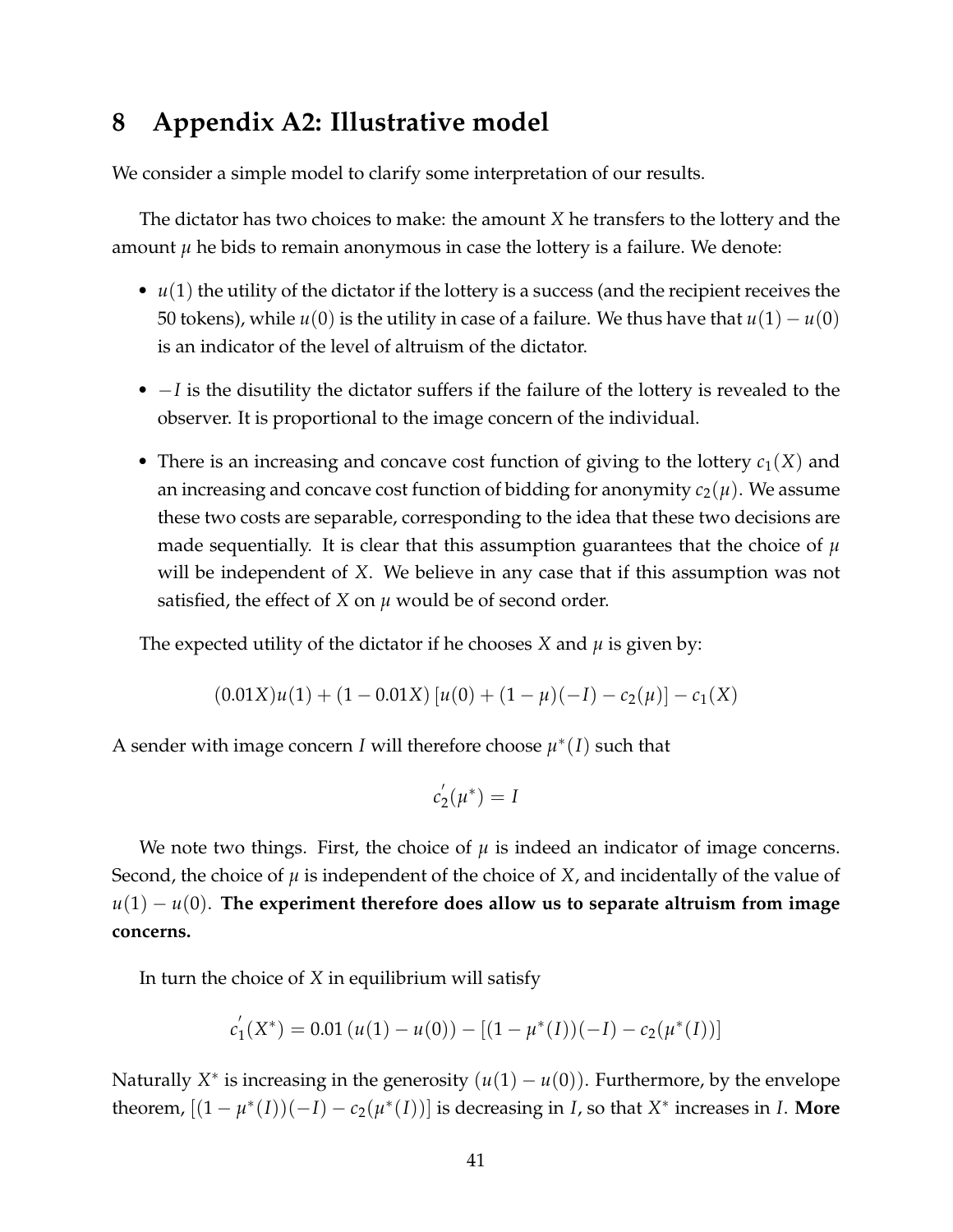**image concerned individuals will tend to invest more in the lottery to avoid having to pay for anonymity.**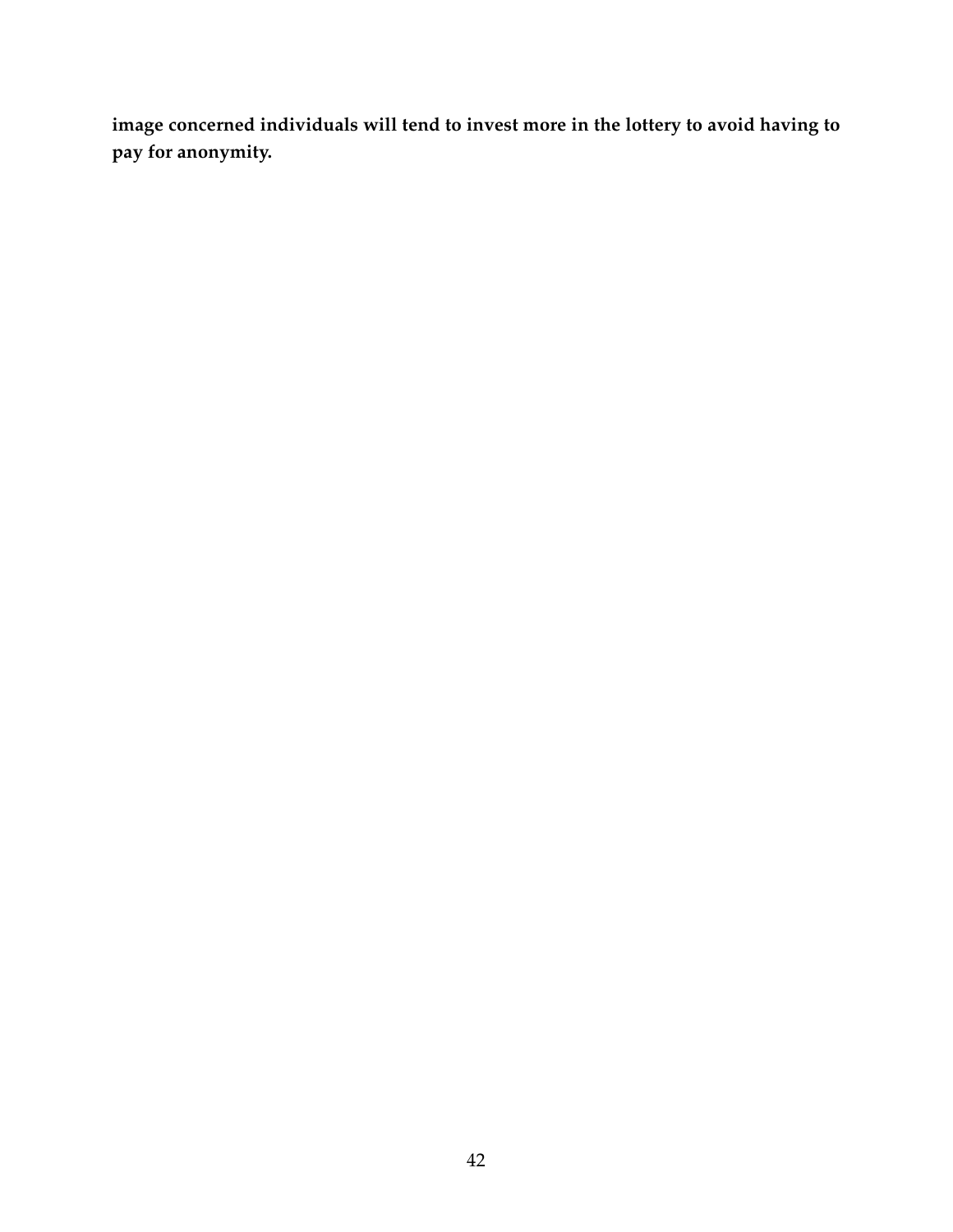#### **REFERENCES**

Algan, Y., Y. Benkler, M. F. Morell, and J. Hergueux (2013): "Cooperation in a Peer Production Economy Experimental Evidence from Wikipedia", Working Paper.

Algan, Y., E. Henry, Y. Benkler, and J. Hergueux (2014): "Social Motives and the Organization of Production: Experimental Evidence from Open Source Software" Working Paper.

Andreoni, J. and R. Petrie (2004): "Public goods experiments without confidentiality: a glimpse into fund-raising", *Journal of Public Economics*, 88, 1605-1623.

Ariely, D., A. Bracha, and S. Meier (2009): "Doing good or doing well? Image motivation and monetary incentives in behaving prosocially", *The American Economic Review,* 99, 544-555.

Benabou, R. and J. Tirole (2006): "Incentives and Prosocial Behavior", *The American Economic Review*, 96, 1652-1678.

Benabou, R. and J. Tirole (2011): "Laws and norms," working paper.

Bursztyn, L. and R. Jensen (2015): "How does peer pressure affect educational investments", *Quarterly Journal of Economics*, 1-40.

Camerer, C. F. and E. Fehr (2004): "Measuring social norms and preferences using experimental games: A guide for social scientists, Foundations of Human Sociality."

Carpenter, J. and C. K. Myers (2010): "Why volunteer? Evidence on the role of altruism, image, and incentives," *Journal of Public Economics*, 94, 911-920.

Charness, G. and U. Gneezy (2008): "What's in a name? Anonymity and social distance in dictator and ultimatum games", *Journal of Economic Behavior and Organization*, 68, 29-35.

Chaudhuri, A. (2010): "Sustaining cooperation in laboratory public goods experiments: a selective survey of the literature", *Experimental Economics*, 14, 47-83.

Dal Bo, P. (2005): "Cooperation under the shadow of the future: experimental evidence from infinitely repeated games," *American Economic Review*, 95, 1591-1604.

Dal Bo, P. and G. Fréchette (2011): "The Evolution of Cooperation in Infinitely Repeated Games: Experimental Evidence."*American Economic Review*, 101, 411-429.

Dana, J., D. M. Cain, and R. M. Dawes (2006): "What you don't know won't hurt me: Costly (but quiet) exit in dictator games", *Organizational Behavior and Human Decision Processes*, 100, 193-201.

Dana, J., R. A. Weber, and J. X. Kuang (2007): "Exploiting moral wiggle room: experiments demonstrating an illusory preference for fairness", *Economic Theory*, 33, 67-80.

DellaVigna, S., J. A. List, and U. Malmendier (2012): "Testing for altruism and social pressure in charitable giving," *The Quaterly Journal of Economics*, 127, 1-56.